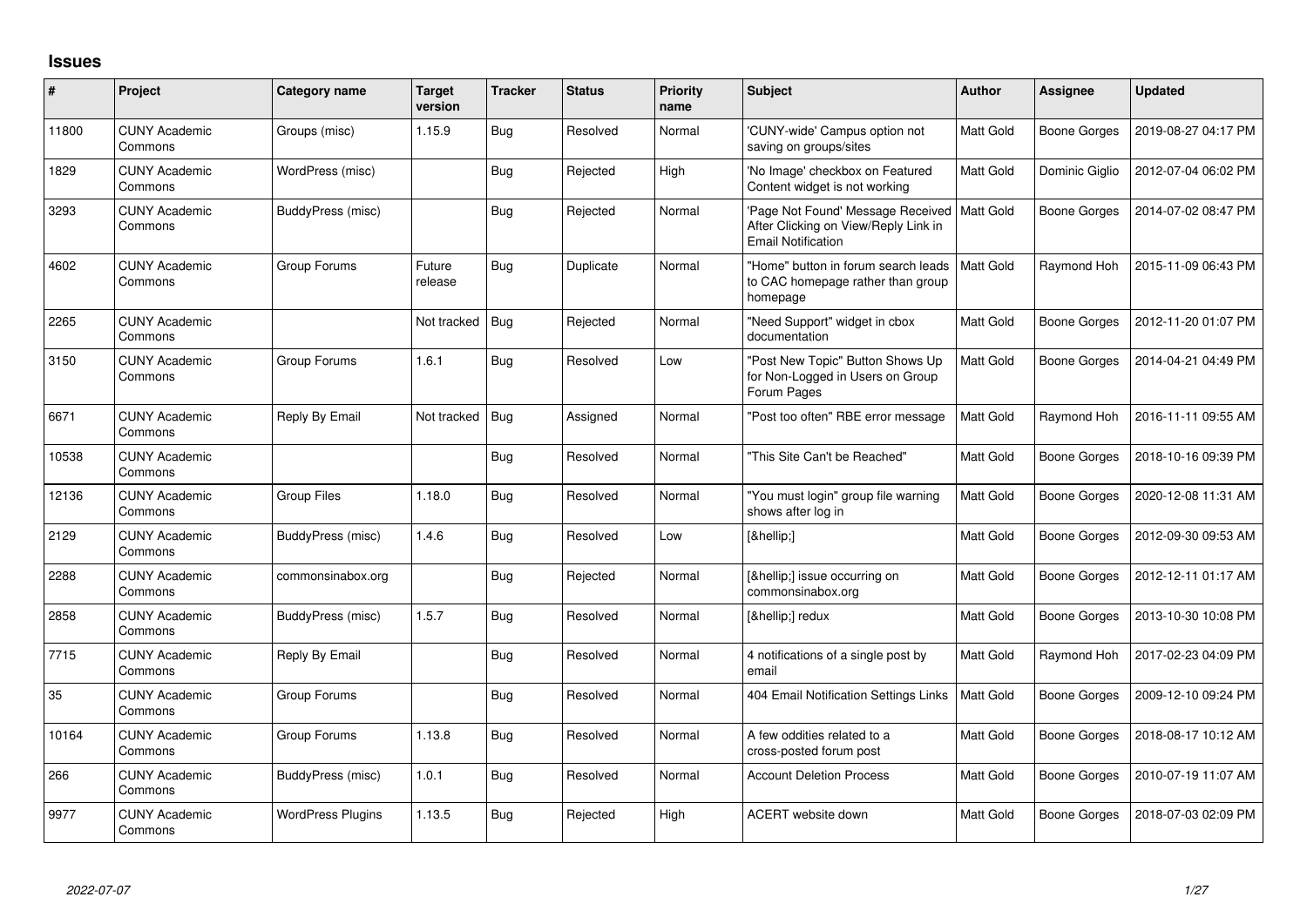| #     | Project                         | Category name              | <b>Target</b><br>version | <b>Tracker</b> | <b>Status</b> | <b>Priority</b><br>name | Subject                                                                                  | Author           | Assignee            | <b>Updated</b>      |
|-------|---------------------------------|----------------------------|--------------------------|----------------|---------------|-------------------------|------------------------------------------------------------------------------------------|------------------|---------------------|---------------------|
| 1344  | <b>CUNY Academic</b><br>Commons | <b>BuddyPress</b> (misc)   | 1.3                      | Bug            | Resolved      | Normal                  | Activity Feed Items not Appearing in<br>Group                                            | Matt Gold        | <b>Boone Gorges</b> | 2011-11-14 11:26 AM |
| 360   | <b>CUNY Academic</b><br>Commons | BuddyPress (misc)          | 1.0.3                    | Bug            | Resolved      | High                    | <b>Activity Feed Problems</b>                                                            | Matt Gold        | <b>Boone Gorges</b> | 2010-09-28 11:45 AM |
| 1672  | <b>CUNY Academic</b><br>Commons | BuddyPress (misc)          | 1.3.11                   | <b>Bug</b>     | Resolved      | Normal                  | Activity replies in groups                                                               | Matt Gold        | <b>Boone Gorges</b> | 2012-04-04 09:37 AM |
| 11209 | <b>CUNY Academic</b><br>Commons | BuddyPress (misc)          | 1.14.11                  | Bug            | Resolved      | Normal                  | Activity timestamp errors                                                                | <b>Matt Gold</b> | Raymond Hoh         | 2019-04-23 12:27 PM |
| 11016 | <b>CUNY Academic</b><br>Commons | Home Page                  | 1.14.7                   | Bug            | Resolved      | Normal                  | Activity timestamps on homepage<br>are borked                                            | Matt Gold        | Raymond Hoh         | 2019-02-26 02:04 PM |
| 119   | <b>CUNY Academic</b><br>Commons | Upgrades                   |                          | Bug            | Resolved      | Normal                  | Add "Create a Group" to BP Admin<br>bar at bottom of My Groups listing                   | Matt Gold        | CIC Michael         | 2010-05-11 04:40 PM |
| 6623  | <b>CUNY Academic</b><br>Commons | <b>Email Notifications</b> | 1.10.1                   | Bug            | Resolved      | Normal                  | Add blank line in cross-posted email<br>notifications                                    | Matt Gold        | Daniel Jones        | 2016-11-08 01:07 PM |
| 16307 | <b>CUNY Academic</b><br>Commons |                            |                          | Bug            | New           | Normal                  | Add brief messaging to<br>accept/decline group membership<br>requests                    | Matt Gold        | <b>Boone Gorges</b> | 2022-06-27 06:13 PM |
| 2645  | <b>CUNY Academic</b><br>Commons | commonsinabox.org          | Not tracked              | Bug            | Resolved      | Normal                  | Add CASCI site to Showcase                                                               | <b>Matt Gold</b> | scott voth          | 2014-02-08 11:07 AM |
| 2268  | <b>CUNY Academic</b><br>Commons |                            |                          | Bug            | Rejected      | Normal                  | Add CBOX icon to dashboard menu?   Matt Gold                                             |                  | <b>Boone Gorges</b> | 2012-11-18 10:58 PM |
| 2517  | <b>CUNY Academic</b><br>Commons | WordPress (misc)           | 1.4.22                   | Bug            | Resolved      | Normal                  | Add Constant Contact Plugin                                                              | Matt Gold        | <b>Boone Gorges</b> | 2013-03-20 01:53 PM |
| 3100  | <b>CUNY Academic</b><br>Commons | <b>WordPress Themes</b>    | 1.5.20                   | Bug            | Resolved      | Normal                  | <b>Add Customizr Theme</b>                                                               | Matt Gold        | <b>Boone Gorges</b> | 2014-03-11 10:35 PM |
| 2520  | <b>CUNY Academic</b><br>Commons | WordPress (misc)           | 1.4.22                   | <b>Bug</b>     | Resolved      | Normal                  | Add Edit Flow Plugin                                                                     | Matt Gold        | <b>Boone Gorges</b> | 2013-03-20 02:01 PM |
| 546   | <b>CUNY Academic</b><br>Commons | BuddyPress (misc)          | 1.1.8                    | Bug            | Resolved      | Normal                  | Add Group/Group Blog Author<br>Syncing on an Automated Basis to<br>the Group Blog Plugin | <b>Matt Gold</b> | <b>Boone Gorges</b> | 2011-02-03 08:44 AM |
| 2273  | <b>CUNY Academic</b><br>Commons | commonsinabox.org          | Not tracked              | Bug            | Resolved      | Normal                  | Add Hosting<br>recommendations/minimum<br>requirements to CBOX<br>documentation          | Matt Gold        | scott voth          | 2014-02-09 11:37 AM |
| 2775  | <b>CUNY Academic</b><br>Commons | BuddyPress (misc)          | 1.5.1.1                  | <b>Bug</b>     | Resolved      | High                    | Add Lehman College to List of<br>Colleges in Profiles                                    | Matt Gold        | <b>Boone Gorges</b> | 2013-09-06 04:40 PM |
| 777   | <b>CUNY Academic</b><br>Commons | WordPress (misc)           | Not tracked              | Bug            | Resolved      | Normal                  | Add Library Technology Journal<br>Article to Commons Buzz                                | Matt Gold        | scott voth          | 2011-06-19 01:00 PM |
| 795   | <b>CUNY Academic</b><br>Commons | Wiki                       | Not tracked              | Bug            | Resolved      | Normal                  | Add Links to Other Articles to<br>Wikipedia Page                                         | Matt Gold        | scott voth          | 2011-06-19 01:00 PM |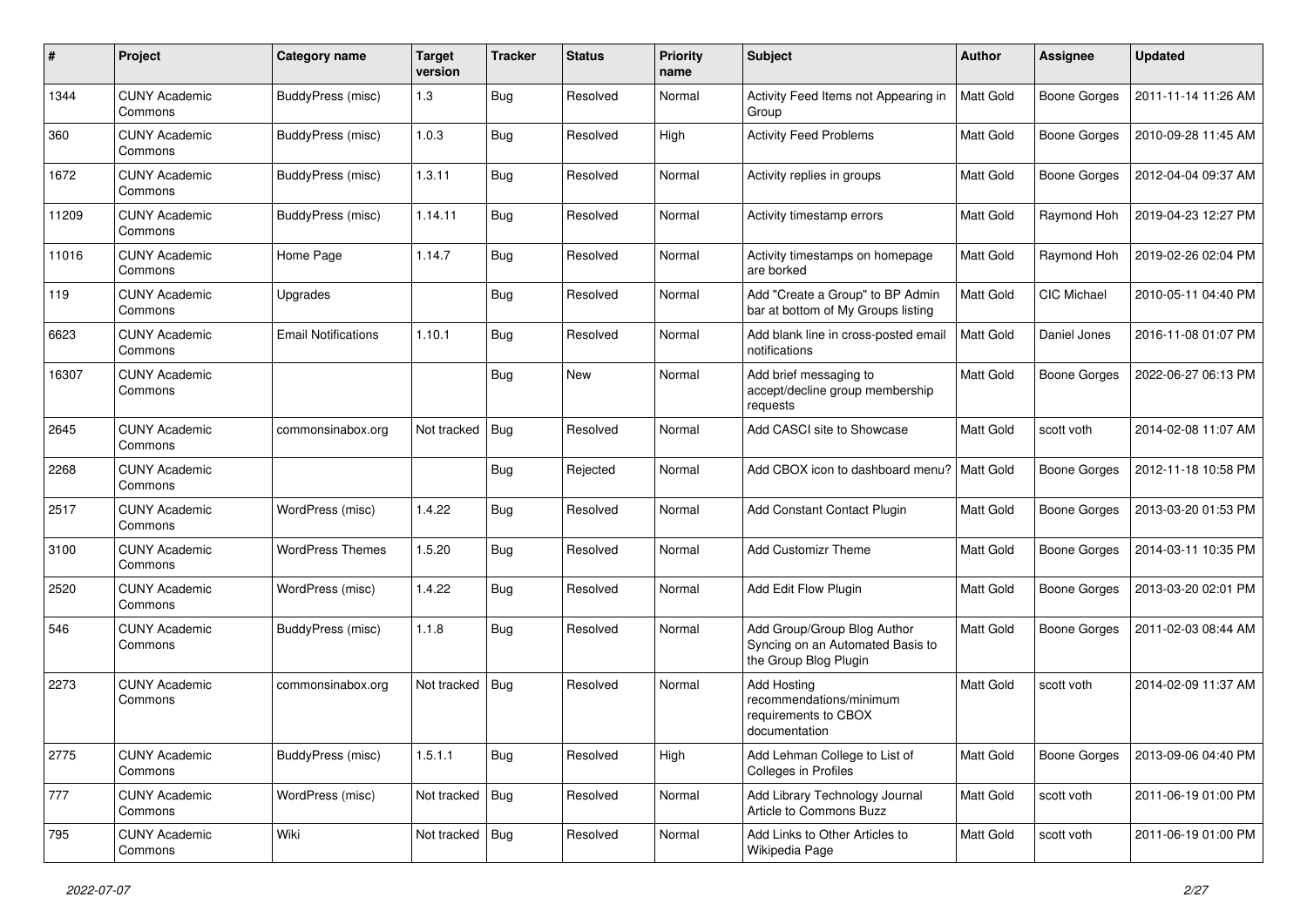| #     | Project                         | <b>Category name</b> | Target<br>version | <b>Tracker</b> | <b>Status</b> | <b>Priority</b><br>name | <b>Subject</b>                                                 | <b>Author</b>    | Assignee     | <b>Updated</b>      |
|-------|---------------------------------|----------------------|-------------------|----------------|---------------|-------------------------|----------------------------------------------------------------|------------------|--------------|---------------------|
| 3201  | <b>CUNY Academic</b><br>Commons | commonsinabox.org    | Not tracked       | Bug            | Resolved      | Normal                  | Add MuseCommons to the<br>Showcase                             | Matt Gold        | scott voth   | 2014-07-12 01:29 PM |
| 95    | <b>CUNY Academic</b><br>Commons | Upgrades             |                   | Bug            | Resolved      | Normal                  | Add News/Dev Blog feeds to News<br>Page                        | <b>Matt Gold</b> | Boone Gorges | 2009-12-09 12:23 PM |
| 2380  | <b>CUNY Academic</b><br>Commons | commonsinabox.org    |                   | Bug            | Resolved      | High                    | Add search to Commonsinabox.org                                | Matt Gold        | Boone Gorges | 2013-03-20 11:41 AM |
| 2538  | <b>CUNY Academic</b><br>Commons | WordPress (misc)     | 1.4.25            | Bug            | Resolved      | High                    | Add security plugins                                           | Matt Gold        | Boone Gorges | 2013-04-22 10:37 AM |
| 2918  | <b>CUNY Academic</b><br>Commons | WordPress (misc)     | 1.5.11            | Bug            | Resolved      | Normal                  | <b>Add Sensitive WP Theme</b>                                  | <b>Matt Gold</b> | Boone Gorges | 2013-12-03 03:17 PM |
| 1549  | <b>CUNY Academic</b><br>Commons | WordPress (misc)     | 1.3.5             | <b>Bug</b>     | Resolved      | Normal                  | Add SOPA Protest Plugin                                        | Matt Gold        | Boone Gorges | 2012-01-17 06:19 PM |
| 727   | <b>CUNY Academic</b><br>Commons | WordPress (misc)     | 1.2.1             | Bug            | Resolved      | Normal                  | Add The Erudite Theme                                          | <b>Matt Gold</b> | Raymond Hoh  | 2011-05-01 05:02 AM |
| 2210  | <b>CUNY Academic</b><br>Commons | WordPress (misc)     | 1.4.9             | Bug            | Resolved      | Normal                  | <b>Add Twenty Twelve Theme</b>                                 | Matt Gold        | Boone Gorges | 2012-11-01 10:26 AM |
| 2429  | <b>CUNY Academic</b><br>Commons | WordPress (misc)     |                   | Bug            | Rejected      | Normal                  | Add User Switching Plugin?                                     | Matt Gold        | Boone Gorges | 2013-02-28 10:51 AM |
| 4111  | <b>CUNY Academic</b><br>Commons | commonsinabox.org    | Not tracked       | Bug            | Resolved      | Normal                  | Add Virginia DH site to CBOX<br>showcase                       | Matt Gold        | scott voth   | 2015-06-08 10:01 PM |
| 2960  | <b>CUNY Academic</b><br>Commons | WordPress (misc)     | 1.5.16            | Bug            | Resolved      | Normal                  | Add WP Accessibility Plugin                                    | Matt Gold        | Boone Gorges | 2014-02-01 02:55 PM |
| 5516  | <b>CUNY Academic</b><br>Commons | Social Paper         | 1.9.19            | <b>Bug</b>     | Rejected      | Normal                  | Adding a link to Social Paper jumps<br>position to top of page | Matt Gold        | Boone Gorges | 2016-06-21 09:54 PM |
| 13581 | <b>CUNY Academic</b><br>Commons | Group Library        |                   | Bug            | Rejected      | Normal                  | Adding link to library didn't generate<br>notification email   | Matt Gold        | Raymond Hoh  | 2020-11-17 12:33 PM |
| 56    | <b>CUNY Academic</b><br>Commons | BuddyPress (misc)    |                   | Bug            | Resolved      | Normal                  | Addition of a Profile Field Option<br>Removes Existing One     | Matt Gold        | Zach Davis   | 2009-10-27 05:14 PM |
| 10209 | <b>CUNY Academic</b><br>Commons | BuddyPress (misc)    | 1.13.8            | <b>Bug</b>     | Resolved      | Normal                  | Additional login prompt                                        | Matt Gold        | Raymond Hoh  | 2018-08-29 03:23 PM |
| 84    | <b>CUNY Academic</b><br>Commons | Upgrades             |                   | <b>Bug</b>     | Resolved      | Normal                  | <b>Additional QA round</b>                                     | Matt Gold        | Zach Davis   | 2010-05-11 04:54 PM |
| 3574  | <b>CUNY Academic</b><br>Commons | My Commons           |                   | <b>Bug</b>     | Duplicate     | Normal                  | Address awkward possessive cases<br>on My Commons page         | <b>Matt Gold</b> | Raymond Hoh  | 2015-04-13 04:41 PM |
| 2733  | <b>CUNY Academic</b><br>Commons | Public Portfolio     | 1.6               | <b>Bug</b>     | Resolved      | Normal                  | Address UX issues in Profile<br>submenu on admin bar           | Matt Gold        | Chris Stein  | 2014-03-31 10:52 PM |
| 1419  | <b>CUNY Academic</b><br>Commons | Wiki                 | 1.3               | Bug            | Rejected      | Normal                  | Ajax autosuggest on wiki tags not<br>working                   | Matt Gold        | Boone Gorges | 2011-12-12 03:51 PM |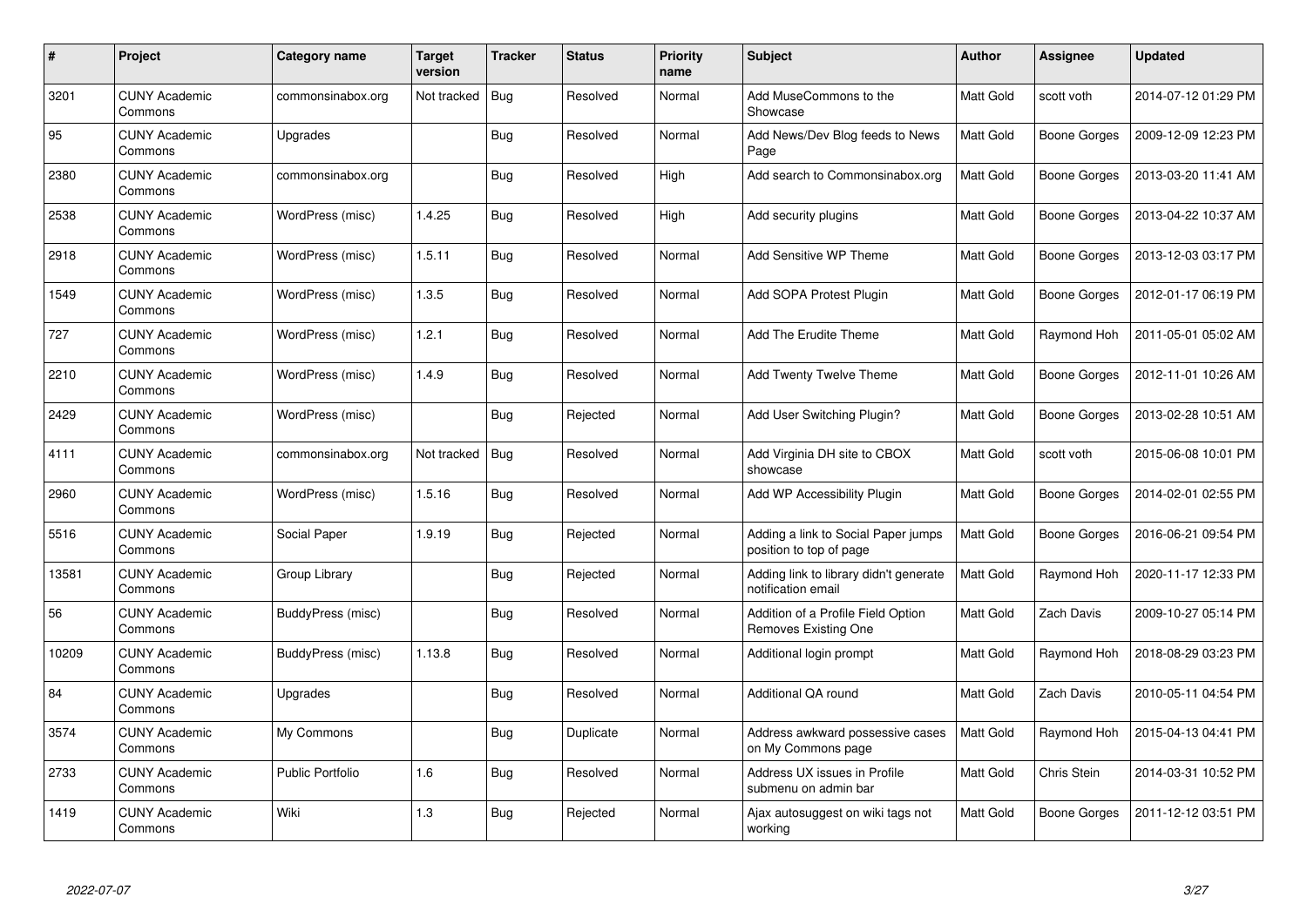| $\pmb{\#}$ | Project                         | Category name           | <b>Target</b><br>version | <b>Tracker</b> | <b>Status</b> | <b>Priority</b><br>name | <b>Subject</b>                                                                   | Author           | <b>Assignee</b>     | <b>Updated</b>      |
|------------|---------------------------------|-------------------------|--------------------------|----------------|---------------|-------------------------|----------------------------------------------------------------------------------|------------------|---------------------|---------------------|
| 1145       | <b>CUNY Academic</b><br>Commons | BuddyPress (misc)       | 1.2.5                    | Bug            | Resolved      | Low                     | Alert Box on Group Join                                                          | <b>Matt Gold</b> | <b>Boone Gorges</b> | 2011-09-12 05:56 PM |
| 115        | <b>CUNY Academic</b><br>Commons | Upgrades                |                          | Bug            | Resolved      | High                    | Alliw spreadsheet attachments on<br>forum posts                                  | Matt Gold        | <b>Boone Gorges</b> | 2009-12-06 12:13 AM |
| 2833       | <b>CUNY Academic</b><br>Commons | Group Files             | 1.6                      | <b>Bug</b>     | Resolved      | Normal                  | Allow silent file deletions                                                      | Matt Gold        | <b>Boone Gorges</b> | 2014-03-21 03:50 PM |
| 2755       | <b>CUNY Academic</b><br>Commons | BuddyPress (misc)       | 1.5.1                    | <b>Bug</b>     | Resolved      | Normal                  | Alphabetize list of colleges in<br>positions drop-down                           | Matt Gold        | Boone Gorges        | 2013-08-29 09:30 AM |
| 5221       | <b>CUNY Academic</b><br>Commons | Reply By Email          | 1.10                     | Bug            | Resolved      | Normal                  | Alter Error messages for RBE                                                     | Matt Gold        | Raymond Hoh         | 2016-10-24 02:11 AM |
| 3223       | <b>CUNY Academic</b><br>Commons | <b>Public Portfolio</b> | 1.7                      | Bug            | Resolved      | Low                     | Alter Profile Editing Unsaved Text<br><b>Warning Feature</b>                     | Matt Gold        | <b>Boone Gorges</b> | 2014-09-22 09:18 PM |
| 1412       | <b>CUNY Academic</b><br>Commons | BuddyPress (misc)       | 1.3                      | Bug            | Resolved      | Normal                  | Alter text on pop-up message about<br>role field                                 | Matt Gold        | Boone Gorges        | 2011-12-08 12:58 PM |
| 2845       | <b>CUNY Academic</b><br>Commons | BuddyPress (misc)       | 1.5.7                    | Bug            | Resolved      | Normal                  | Anchor errors with bp activity items<br>created from associated blog<br>postings | Matt Gold        | Boone Gorges        | 2013-11-01 08:15 PM |
| 470        | <b>CUNY Academic</b><br>Commons | WordPress (misc)        | 1.0.3                    | Bug            | Duplicate     | Normal                  | Atahualpa Theme problems following   Matt Gold<br>site upgrade                   |                  | Boone Gorges        | 2010-12-13 10:59 AM |
| 4315       | <b>CUNY Academic</b><br>Commons | WordPress (misc)        | Not tracked              | Bug            | Resolved      | Normal                  | Authentication request                                                           | Matt Gold        | <b>Boone Gorges</b> | 2015-07-21 05:55 PM |
| 2684       | <b>CUNY Academic</b><br>Commons | WordPress (misc)        |                          | Bug            | Rejected      | Normal                  | Authentication/Cookie problems                                                   | Matt Gold        | Boone Gorges        | 2013-07-25 10:09 PM |
| 606        | <b>CUNY Academic</b><br>Commons | BuddyPress (misc)       | 1.1.10                   | Bug            | Rejected      | Low                     | Avatars don't show up in list of<br>members on group invite tool                 | Matt Gold        | <b>Boone Gorges</b> | 2011-02-24 11:47 PM |
| 1401       | <b>CUNY Academic</b><br>Commons | BuddyPress (misc)       | 1.4                      | Bug            | Resolved      | Low                     | Avoiding really long blog names                                                  | <b>Matt Gold</b> | Dominic Giglio      | 2012-07-16 01:02 PM |
| 9235       | <b>CUNY Academic</b><br>Commons | Reply By Email          | 1.14                     | <b>Bug</b>     | Resolved      | Normal                  | Better RBE error messaging when<br>duplicate content is detected                 | Matt Gold        | Raymond Hoh         | 2018-11-14 10:35 AM |
| 173        | <b>CUNY Academic</b><br>Commons | BuddyPress (misc)       |                          | Bug            | Resolved      | Normal                  | Blockquote display cut off in mac<br>browsers                                    | Matt Gold        | Boone Gorges        | 2010-05-11 04:58 PM |
| 5556       | <b>CUNY Academic</b><br>Commons | WordPress (misc)        | 1.9.16                   | Bug            | Resolved      | Normal                  | Blog comment leads to unauthorized<br>post warning                               | <b>Matt Gold</b> | <b>Boone Gorges</b> | 2016-05-21 11:12 PM |
| 419        | <b>CUNY Academic</b><br>Commons | WordPress (misc)        | 1.1.1                    | <b>Bug</b>     | Resolved      | Normal                  | <b>Blog/Blog Post Featured Content</b><br><b>Widget Errors</b>                   | Matt Gold        | CIC Michael         | 2010-12-07 08:14 AM |
| 65         | <b>CUNY Academic</b><br>Commons | WordPress (misc)        |                          | <b>Bug</b>     | Resolved      | Normal                  | Blogs not accepting doc and docx<br>files as extensions                          | Matt Gold        | Matt Gold           | 2009-11-17 10:04 PM |
| 8793       | <b>CUNY Academic</b><br>Commons | Help/Codex              | 1.12.3                   | Bug            | Resolved      | Normal                  | Bold email address on help page                                                  | Matt Gold        | Paige Dupont        | 2017-11-28 11:21 AM |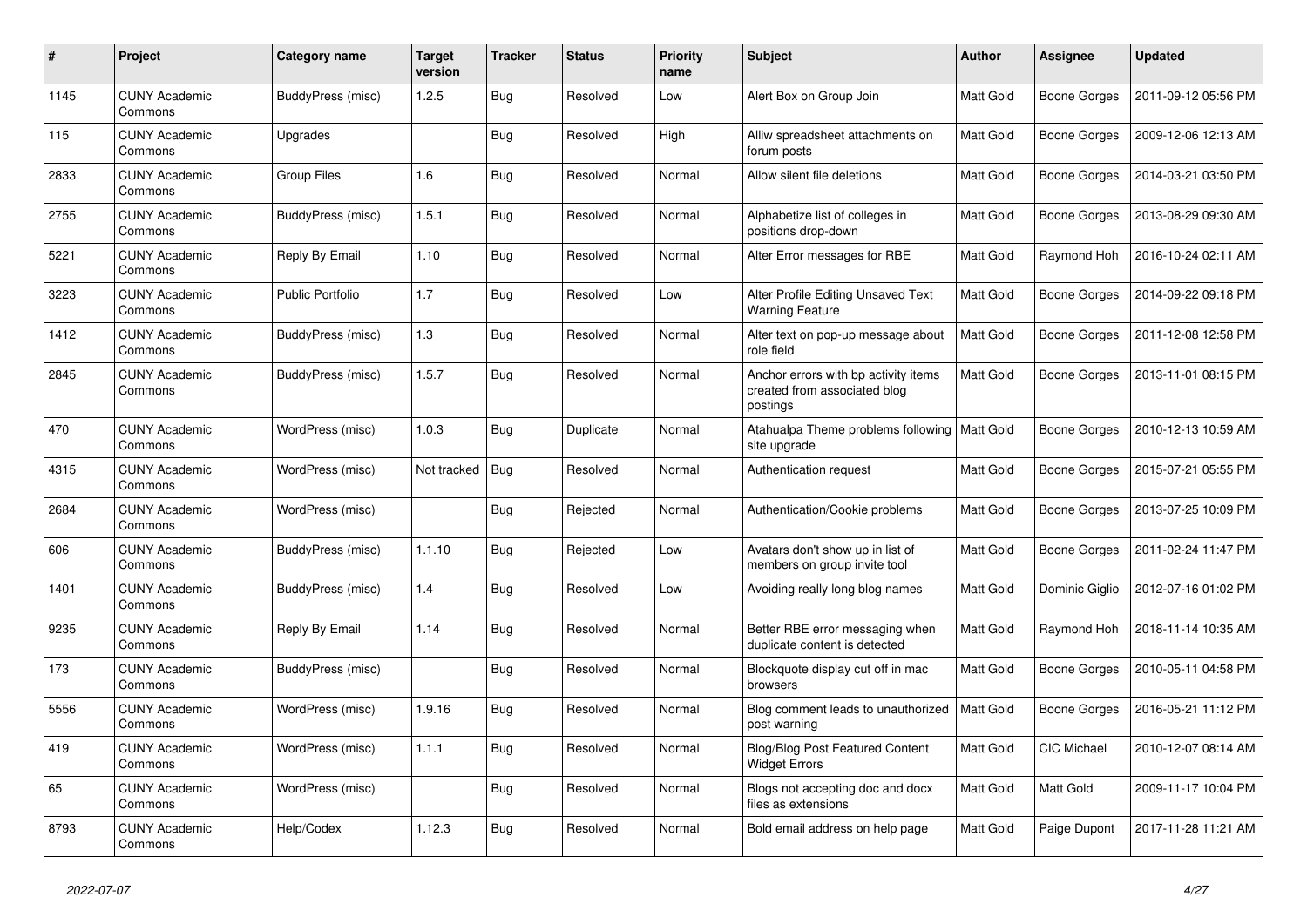| #    | Project                         | <b>Category name</b>   | Target<br>version | <b>Tracker</b> | <b>Status</b> | <b>Priority</b><br>name | <b>Subject</b>                                                                | <b>Author</b>    | Assignee     | <b>Updated</b>      |
|------|---------------------------------|------------------------|-------------------|----------------|---------------|-------------------------|-------------------------------------------------------------------------------|------------------|--------------|---------------------|
| 5128 | <b>CUNY Academic</b><br>Commons | Group Forums           | 1.9.5             | Bug            | Resolved      | Normal                  | Botched forum display of posting to<br>multiple groups info                   | <b>Matt Gold</b> | Daniel Jones | 2016-01-19 03:13 PM |
| 482  | <b>CUNY Academic</b><br>Commons | WordPress (misc)       | 1.1.4             | <b>Bug</b>     | Resolved      | Normal                  | BP Admin Bar Display Error                                                    | Matt Gold        | Boone Gorges | 2010-12-16 08:45 AM |
| 109  | <b>CUNY Academic</b><br>Commons | Upgrades               |                   | Bug            | Resolved      | Normal                  | BP Admin Bar doesn't appear on<br>login screen                                | Matt Gold        | Boone Gorges | 2010-05-11 05:21 PM |
| 527  | <b>CUNY Academic</b><br>Commons | BuddyPress (misc)      | 1.1.7             | Bug            | Resolved      | Low                     | BP Admin Bar Doesn't Show up on<br>Cityscape Theme                            | <b>Matt Gold</b> | Boone Gorges | 2011-01-04 03:39 PM |
| 796  | <b>CUNY Academic</b><br>Commons | Wiki                   | 1.2.4             | Bug            | Resolved      | Normal                  | BP Admin Bar Header Margin                                                    | Matt Gold        | Raymond Hoh  | 2011-06-07 02:37 PM |
| 340  | <b>CUNY Academic</b><br>Commons | BuddyPress (misc)      | 1.1               | Bug            | Resolved      | High                    | BP Admin Bar Menu Mouseover<br>Areas Too Sensitive                            | Matt Gold        | Boone Gorges | 2010-12-01 09:48 AM |
| 235  | <b>CUNY Academic</b><br>Commons | BuddyPress (misc)      |                   | Bug            | Resolved      | Normal                  | BP Admin Bar Not Appearing on<br>Help Blog                                    | Matt Gold        | Boone Gorges | 2010-05-20 06:15 PM |
| 82   | <b>CUNY Academic</b><br>Commons | Upgrades               |                   | Bug            | Resolved      | Normal                  | BP Admin Styles/Subdomain blogs                                               | <b>Matt Gold</b> | CIC Michael  | 2010-05-20 03:10 PM |
| 1321 | <b>CUNY Academic</b><br>Commons | BuddyPress (misc)      | 1.2.5             | Bug            | Duplicate     | Normal                  | BP Doc Comment Doesn't Show Up<br>on Doc (but does appear in group<br>stream) | Matt Gold        | Boone Gorges | 2011-11-04 08:04 AM |
| 2651 | <b>NYCDH Community Site</b>     |                        |                   | Bug            | Rejected      | Normal                  | BP Doc save button returns users to<br>doc directory instead of to group      | <b>Matt Gold</b> | Boone Gorges | 2013-08-02 12:47 PM |
| 9105 | <b>CUNY Academic</b><br>Commons | <b>BuddyPress Docs</b> | 1.12.7            | Bug            | Resolved      | Urgent                  | BP doc titles/dates messed up                                                 | Matt Gold        | Boone Gorges | 2018-01-23 11:00 AM |
| 905  | <b>CUNY Academic</b><br>Commons | BuddyPress (misc)      | 1.2.4             | Bug            | Resolved      | Low                     | BP Docs Authentication Issue                                                  | Matt Gold        | Boone Gorges | 2011-07-12 01:39 PM |
| 992  | <b>CUNY Academic</b><br>Commons | BuddyPress (misc)      | 1.2.5             | Bug            | Resolved      | Normal                  | BP Docs comments show up on WP<br>Dashboard                                   | Matt Gold        | Boone Gorges | 2011-07-19 02:17 PM |
| 993  | <b>CUNY Academic</b><br>Commons | BuddyPress (misc)      | 1.2.5             | <b>Bug</b>     | Resolved      | Low                     | <b>BP Docs Notification Issue</b>                                             | Matt Gold        | Boone Gorges | 2011-07-20 12:10 AM |
| 806  | <b>CUNY Academic</b><br>Commons | BuddyPress (misc)      | 1.2.4             | Bug            | Resolved      | Normal                  | <b>BP Docs Notification Throttling</b><br><b>Issues</b>                       | Matt Gold        | Boone Gorges | 2011-06-08 12:17 PM |
| 3289 | NYCDH Community Site            |                        |                   | Bug            | Resolved      | Normal                  | BP Docs revision overflowing div<br>containers                                | Matt Gold        | Raymond Hoh  | 2014-06-26 05:19 PM |
| 1616 | <b>CUNY Academic</b><br>Commons | BuddyPress (misc)      | 1.3.7             | Bug            | Resolved      | Low                     | BP Docs timeout issue                                                         | Matt Gold        | Boone Gorges | 2012-02-21 03:23 PM |
| 3265 | <b>CUNY Academic</b><br>Commons | Reply By Email         | Not tracked       | Bug            | Resolved      | Normal                  | BPE Duplicate message issue                                                   | Matt Gold        | Matt Gold    | 2014-06-11 10:59 PM |
| 783  | <b>CUNY Academic</b><br>Commons | BuddyPress (misc)      | 1.2.4             | Bug            | Resolved      | Normal                  | Broken Avatar Images                                                          | Matt Gold        | Boone Gorges | 2011-06-06 02:49 PM |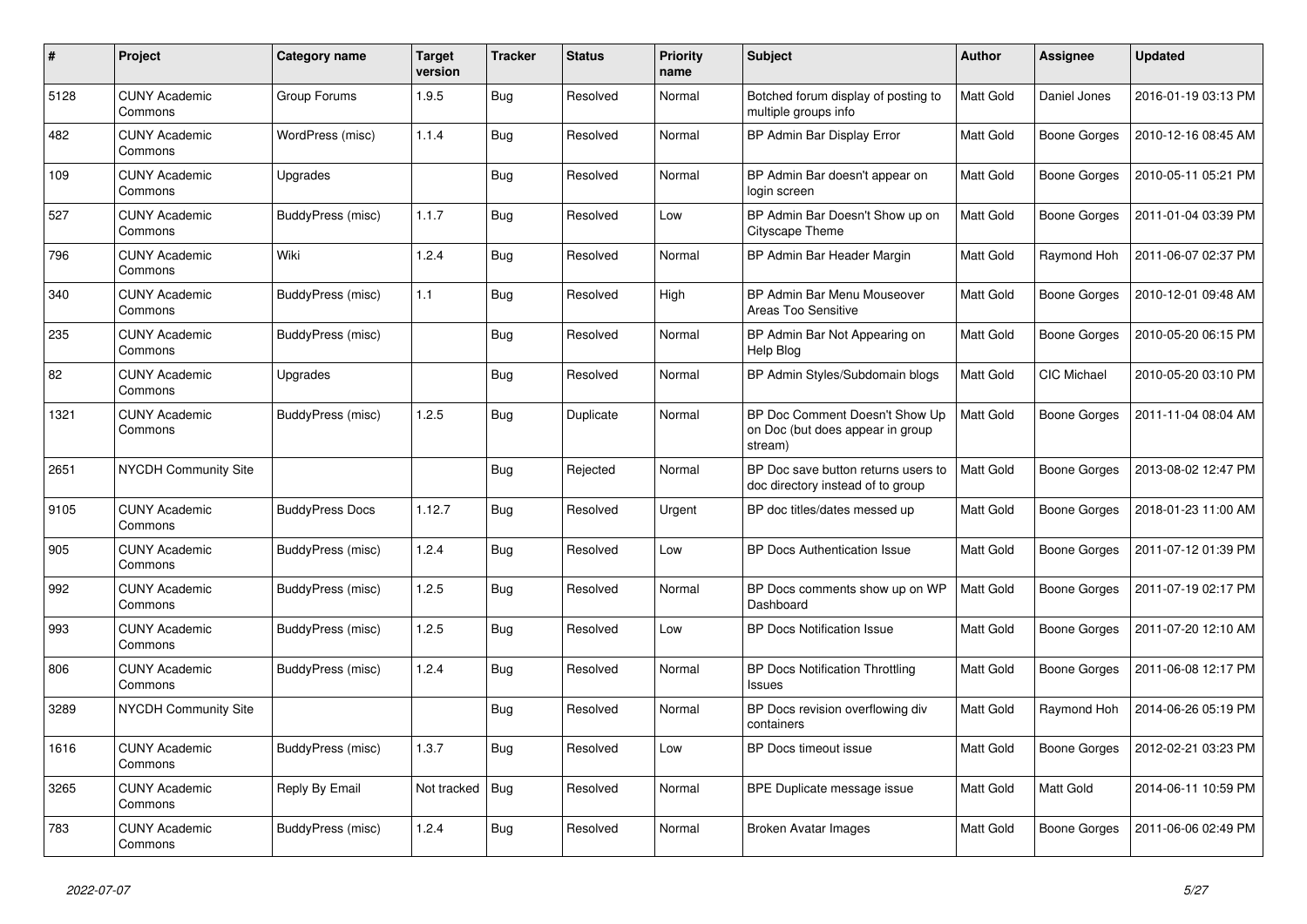| #              | Project                         | Category name             | <b>Target</b><br>version | <b>Tracker</b> | <b>Status</b> | <b>Priority</b><br>name | <b>Subject</b>                                                   | <b>Author</b>    | Assignee            | <b>Updated</b>      |
|----------------|---------------------------------|---------------------------|--------------------------|----------------|---------------|-------------------------|------------------------------------------------------------------|------------------|---------------------|---------------------|
| 138            | <b>CUNY Academic</b><br>Commons | BuddyPress (misc)         |                          | <b>Bug</b>     | Resolved      | Normal                  | Broken Links in Forum Notification<br>Emails                     | <b>Matt Gold</b> | Boone Gorges        | 2010-03-02 07:59 PM |
| 15228          | <b>CUNY Academic</b><br>Commons | BuddyPress (misc)         | 1.19.3                   | <b>Bug</b>     | Resolved      | Normal                  | Broken site icon in "Sites Across"<br><b>CUNY Listing</b>        | Matt Gold        | Raymond Hoh         | 2022-01-26 07:48 PM |
| 3581           | <b>CUNY Academic</b><br>Commons | <b>BuddyPress Docs</b>    | 1.7.1                    | Bug            | Resolved      | Normal                  | <b>BuddyPress Docs Line Break issue</b>                          | Matt Gold        | Boone Gorges        | 2014-10-20 02:56 PM |
| 3809           | <b>CUNY Academic</b><br>Commons | BuddyPress (misc)         | 1.7.17                   | Bug            | Resolved      | Normal                  | BuddyPress member filters not<br>working correctly               | Matt Gold        | Matt Gold           | 2015-03-22 01:03 AM |
| $\overline{7}$ | <b>CUNY Academic</b><br>Commons | BuddyPress (misc)         |                          | <b>Bug</b>     | Resolved      | Normal                  | BuddyPress theme error on iPhone                                 | Matt Gold        | Boone Gorges        | 2009-09-15 07:39 PM |
| 2293           | <b>CUNY Academic</b><br>Commons | commonsinabox.org         |                          | Bug            | Resolved      | Normal                  | Building community on<br>commonsinabox.org - add members<br>page | Matt Gold        | Chris Stein         | 2012-11-25 03:43 PM |
| 467            | <b>CUNY Academic</b><br>Commons | BuddyPress (misc)         | Not tracked              | <b>Bug</b>     | Resolved      | Low                     | CAC Blog no longer listed on<br>BP-Admin Bar "My Blogs" list     | Matt Gold        | Boone Gorges        | 2010-12-21 12:38 PM |
| 2737           | <b>CUNY Academic</b><br>Commons | BuddyPress (misc)         | 1.5.0.2                  | Bug            | Resolved      | Urgent                  | <b>CAC Not allowing CUNY Addresses</b><br>to Register            | Matt Gold        | Boone Gorges        | 2013-08-26 05:43 PM |
| 9148           | <b>CUNY Academic</b><br>Commons | Layout                    | 1.12.11                  | Bug            | Resolved      | Normal                  | CAC on Microsoft Edge                                            | Matt Gold        | Matt Gold           | 2018-03-27 11:34 AM |
| 4180           | <b>CUNY Academic</b><br>Commons | WordPress (misc)          | Not tracked              | <b>Bug</b>     | Resolved      | High                    | Cache issues: site deletion process                              | Matt Gold        | Boone Gorges        | 2016-02-07 10:05 PM |
| 1657           | <b>CUNY Academic</b><br>Commons | BuddyPress (misc)         | 1.3.10                   | Bug            | Resolved      | Normal                  | Caching Issues                                                   | Matt Gold        |                     | 2012-04-04 10:17 AM |
| 3654           | <b>CUNY Academic</b><br>Commons | Group Forums              | 1.7.4                    | <b>Bug</b>     | Resolved      | Normal                  | can only attached one file to a forum<br>post                    | Matt Gold        | Boone Gorges        | 2014-11-21 10:42 AM |
| 9107           | <b>CUNY Academic</b><br>Commons | Non-CUNY sign up<br>codes | 1.12.7                   | <b>Bug</b>     | Resolved      | Normal                  | Can't add group to non-CUNY<br>sign-up code                      | Matt Gold        | Boone Gorges        | 2018-01-23 04:15 PM |
| 2114           | <b>CUNY Academic</b><br>Commons | WordPress (misc)          |                          | Bug            | Rejected      | Low                     | Can't find config settings for Simpler<br>iPaper plugin          | Matt Gold        | Dominic Giglio      | 2012-12-18 09:54 AM |
| 9875           | <b>CUNY Academic</b><br>Commons | Messages                  | 1.13.3                   | <b>Bug</b>     | Resolved      | Low                     | Can't mark message as read                                       | Matt Gold        | <b>Boone Gorges</b> | 2018-06-01 07:54 PM |
| 810            | <b>CUNY Academic</b><br>Commons | BuddyPress (misc)         | 1.2.4                    | <b>Bug</b>     | Resolved      | Normal                  | Can't see all blogs in "My Blogs"                                | Matt Gold        | Boone Gorges        | 2011-07-12 10:51 PM |
| 315            | <b>CUNY Academic</b><br>Commons | WordPress (misc)          | 1.0.3                    | Bug            | Resolved      | Normal                  | Can't upload images to gallery                                   | Matt Gold        | Boone Gorges        | 2010-09-08 02:24 PM |
| 4057           | <b>CUNY Academic</b><br>Commons | <b>BuddyPress Docs</b>    | 1.8.1                    | <b>Bug</b>     | Resolved      | Normal                  | Canceling edit mode of BP Doc<br>reloads editing screen          | Matt Gold        | Boone Gorges        | 2015-06-01 03:08 PM |
| 205            | <b>CUNY Academic</b><br>Commons | BuddyPress (misc)         |                          | Bug            | Resolved      | High                    | <b>Cannot Create Account</b>                                     | Matt Gold        | Boone Gorges        | 2010-05-20 03:18 PM |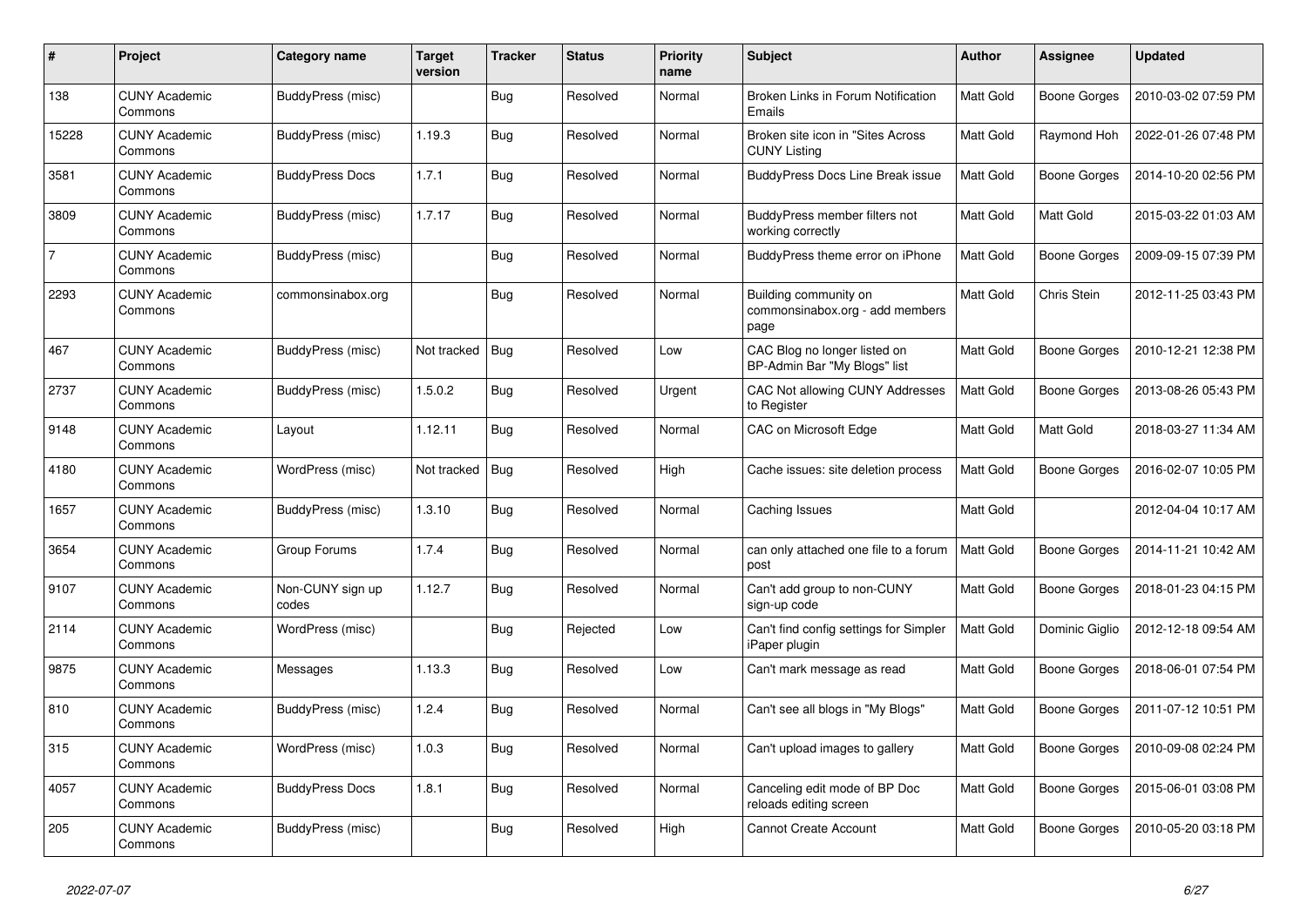| #    | Project                         | Category name     | <b>Target</b><br>version | <b>Tracker</b> | <b>Status</b> | <b>Priority</b><br>name | Subject                                                                                                      | Author           | Assignee                | <b>Updated</b>      |
|------|---------------------------------|-------------------|--------------------------|----------------|---------------|-------------------------|--------------------------------------------------------------------------------------------------------------|------------------|-------------------------|---------------------|
| 2274 | <b>CUNY Academic</b><br>Commons | commonsinabox.org | Not tracked              | Bug            | Rejected      | Normal                  | CBOX - group names on group<br>pages                                                                         | Matt Gold        | <b>Boone Gorges</b>     | 2012-11-20 02:05 PM |
| 2270 | <b>CUNY Academic</b><br>Commons | commonsinabox.org | Not tracked              | <b>Bug</b>     | Rejected      | Normal                  | CBOX group sign up - default email<br>setting                                                                | Matt Gold        | <b>Boone Gorges</b>     | 2012-11-20 03:51 PM |
| 2349 | <b>CUNY Academic</b><br>Commons | commonsinabox.org |                          | <b>Bug</b>     | Resolved      | High                    | CBOX header image position off                                                                               | Matt Gold        | <b>Boone Gorges</b>     | 2012-12-15 10:21 PM |
| 2354 | <b>CUNY Academic</b><br>Commons | commonsinabox.org |                          | <b>Bug</b>     | Rejected      | Low                     | CBOX header mouseover issue                                                                                  | <b>Matt Gold</b> | <b>Bowe</b><br>Frankema | 2014-05-01 08:02 PM |
| 2279 | <b>CUNY Academic</b><br>Commons | commonsinabox.org | Not tracked              | Bug            | Resolved      | Low                     | CBOX mention system rewrites<br>twitter links                                                                | Matt Gold        | <b>Boone Gorges</b>     | 2012-11-20 07:41 PM |
| 3823 | <b>CUNY Academic</b><br>Commons | commonsinabox.org | Not tracked              | <b>Bug</b>     | Resolved      | Normal                  | CBOX styling issue                                                                                           | Matt Gold        | <b>Boone Gorges</b>     | 2015-02-23 03:33 PM |
| 2275 | <b>CUNY Academic</b><br>Commons | commonsinabox.org | Not tracked              | Bug            | Resolved      | Normal                  | CBOX support requests                                                                                        | Matt Gold        | <b>Boone Gorges</b>     | 2012-11-20 02:05 PM |
| 2971 | JustPublics@365<br>MediaCamp    |                   |                          | Bug            | Resolved      | Normal                  | <b>CBOX Theme Error</b>                                                                                      | Matt Gold        | Raymond Hoh             | 2014-01-24 09:00 PM |
| 2284 | <b>CUNY Academic</b><br>Commons | commonsinabox.org |                          | Bug            | Rejected      | Normal                  | cbox.org forum link error from profile<br>page                                                               | Matt Gold        | <b>Boone Gorges</b>     | 2012-11-20 08:02 PM |
| 1853 | <b>CUNY Academic</b><br>Commons | WordPress (misc)  | Not tracked              | <b>Bug</b>     | Resolved      | Normal                  | CDev public?                                                                                                 | <b>Matt Gold</b> |                         | 2012-04-24 06:20 PM |
| 1902 | <b>CUNY Academic</b><br>Commons | WordPress (misc)  | Not tracked              | Bug            | Resolved      | Normal                  | CF access to home page slide<br>creation                                                                     | Matt Gold        | <b>Boone Gorges</b>     | 2012-05-22 09:04 AM |
| 2029 | <b>CUNY Academic</b><br>Commons | WordPress (misc)  | 1.4.11                   | Bug            | Resolved      | Normal                  | CForms error                                                                                                 | Matt Gold        | Dominic Giglio          | 2012-11-17 02:15 PM |
| 2267 | <b>CUNY Academic</b><br>Commons |                   |                          | <b>Bug</b>     | Resolved      | Normal                  | Change "Cbox" to "CBOX" in<br>Dashboard Menu                                                                 | Matt Gold        | <b>Boone Gorges</b>     | 2012-11-18 11:01 PM |
| 646  | <b>CUNY Academic</b><br>Commons | BuddyPress (misc) | 1.2                      | Bug            | Resolved      | Low                     | Change Error Message Non<br>Logged-In Users See When<br>Authorized Page is Requested<br><b>Without Login</b> | Matt Gold        | <b>Boone Gorges</b>     | 2011-03-22 10:28 AM |
| 4079 | <b>CUNY Academic</b><br>Commons | Events            | 1.8.6                    | Bug            | Resolved      | Normal                  | Change ical label for Events<br>Calendar                                                                     | Matt Gold        | Raymond Hoh             | 2015-07-22 04:16 PM |
| 2776 | <b>CUNY Academic</b><br>Commons | BuddyPress (misc) | 1.5.2                    | Bug            | Resolved      | Normal                  | Change Name of SPS in College list                                                                           | Matt Gold        | <b>Boone Gorges</b>     | 2013-09-11 08:19 PM |
| 29   | <b>CUNY Academic</b><br>Commons | Group Forums      |                          | <b>Bug</b>     | Resolved      | Low                     | Change user name display on<br><b>BbPress</b>                                                                | Matt Gold        | <b>Boone Gorges</b>     | 2009-10-19 03:27 PM |
| 314  | <b>CUNY Academic</b><br>Commons | BuddyPress (misc) | 1.0.2                    | <b>Bug</b>     | Resolved      | Normal                  | Changing Blog Title in BuddyPress<br>Menus                                                                   | Matt Gold        | Boone Gorges            | 2010-09-02 10:59 AM |
| 1117 | <b>CUNY Academic</b><br>Commons | BuddyPress (misc) | 1.2.5                    | Bug            | Resolved      | Normal                  | Character Display Error in Feed                                                                              | Matt Gold        | Boone Gorges            | 2011-09-12 06:29 PM |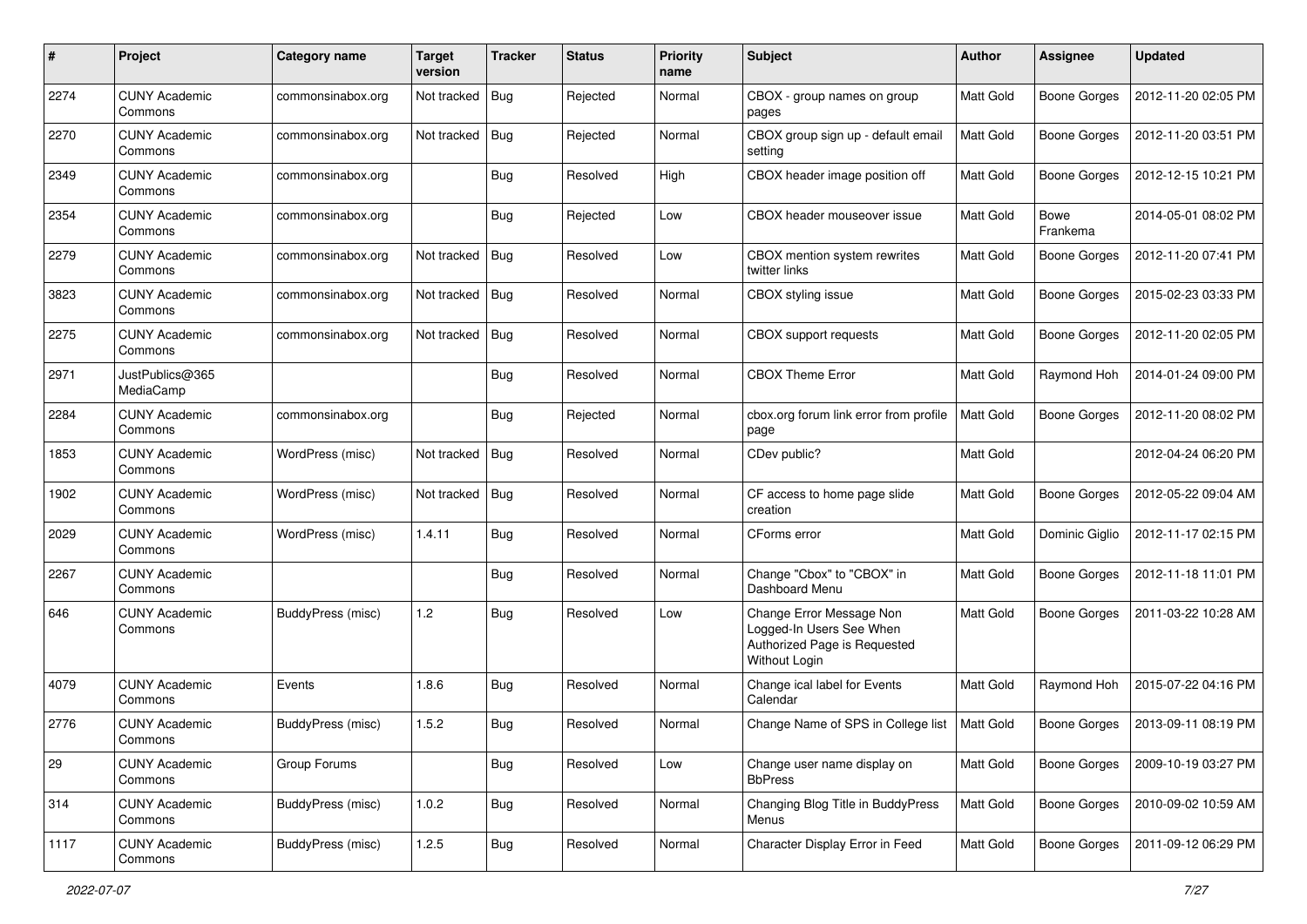| $\#$  | Project                         | Category name          | <b>Target</b><br>version | <b>Tracker</b> | <b>Status</b> | <b>Priority</b><br>name | <b>Subject</b>                                                     | <b>Author</b>    | Assignee            | <b>Updated</b>      |
|-------|---------------------------------|------------------------|--------------------------|----------------|---------------|-------------------------|--------------------------------------------------------------------|------------------|---------------------|---------------------|
| 147   | <b>CUNY Academic</b><br>Commons | Group Forums           |                          | Bug            | Resolved      | Normal                  | <b>Character Limit on Forum Post Titles</b>                        | <b>Matt Gold</b> | <b>Boone Gorges</b> | 2009-12-22 10:38 PM |
| 285   | <b>CUNY Academic</b><br>Commons | WordPress (misc)       | Not tracked              | Bug            | Rejected      | Normal                  | <b>Check Commons mailserver</b><br>configuration                   | Matt Gold        |                     | 2010-12-21 11:58 AM |
| 91    | <b>CUNY Academic</b><br>Commons | Upgrades               |                          | Bug            | Resolved      | Normal                  | <b>Check Plugin Styling</b>                                        | Matt Gold        | Chris Stein         | 2010-05-11 05:02 PM |
| 1951  | <b>CUNY Academic</b><br>Commons | WordPress (misc)       | Not tracked              | <b>Bug</b>     | Resolved      | Normal                  | Check RSS feed of GCDI site                                        | Matt Gold        | <b>Boone Gorges</b> | 2012-07-19 10:00 PM |
| 456   | <b>CUNY Academic</b><br>Commons | BuddyPress (misc)      | Not tracked              | Bug            | Resolved      | Normal                  | <b>Check Sitewide Plugins</b>                                      | Matt Gold        | Boone Gorges        | 2010-12-21 12:31 PM |
| 98    | <b>CUNY Academic</b><br>Commons | Wiki                   |                          | Bug            | Resolved      | High                    | CICDev Authentication request on<br>wiki                           | Matt Gold        | Lucas Thurston      | 2009-12-03 11:45 AM |
| 10563 | <b>CUNY Academic</b><br>Commons |                        | 1.13.12                  | Bug            | Resolved      | Urgent                  | cllicking on links from site menu<br>leads to 500 error            | Matt Gold        | <b>Boone Gorges</b> | 2018-10-23 10:48 AM |
| 174   | <b>CUNY Academic</b><br>Commons | BuddyPress (misc)      |                          | Bug            | Resolved      | Normal                  | College names no longer active links<br>on profiles                | Matt Gold        | Boone Gorges        | 2010-05-11 05:00 PM |
| 2044  | <b>CUNY Academic</b><br>Commons | WordPress (misc)       | 1.4.7                    | Bug            | Resolved      | Normal                  | Comment field asks for name info<br>when user logged in            | Matt Gold        | Dominic Giglio      | 2012-10-11 08:34 PM |
| 116   | <b>CUNY Academic</b><br>Commons | Upgrades               |                          | Bug            | Resolved      | Low                     | Comment Out Popular Listing of<br>Members on Homepage              | Matt Gold        | <b>Boone Gorges</b> | 2009-12-09 12:51 PM |
| 1901  | <b>CUNY Academic</b><br>Commons | WordPress (misc)       | Not tracked              | <b>Bug</b>     | Rejected      | Normal                  | Commons Down                                                       | Matt Gold        |                     | 2012-05-22 09:59 AM |
| 12341 | <b>CUNY Academic</b><br>Commons |                        |                          | Bug            | Abandoned     | High                    | Commons down                                                       | Matt Gold        |                     | 2020-02-11 10:45 AM |
| 14951 | <b>CUNY Academic</b><br>Commons |                        | Not tracked              | Bug            | Resolved      | Normal                  | Commons down                                                       | Matt Gold        | <b>Boone Gorges</b> | 2021-11-23 04:21 PM |
| 2016  | <b>CUNY Academic</b><br>Commons | Server                 | Not tracked              | Bug            | Resolved      | Immediate               | Commons Down for a moment                                          | Matt Gold        |                     | 2012-08-06 02:14 PM |
| 2892  | <b>CUNY Academic</b><br>Commons | BuddyPress (misc)      |                          | <b>Bug</b>     | Rejected      | High                    | Commons homepage - blog column                                     | Matt Gold        | Boone Gorges        | 2013-11-14 01:00 PM |
| 7689  | <b>CUNY Academic</b><br>Commons |                        |                          | <b>Bug</b>     | Duplicate     | Immediate               | <b>Commons in Blank State</b>                                      | Matt Gold        | Boone Gorges        | 2017-02-15 10:19 PM |
| 1531  | <b>CUNY Academic</b><br>Commons | WordPress (misc)       | 1.3.4                    | Bug            | Resolved      | Urgent                  | Commons Only Viewable to<br>Logged-In Viewers                      | Matt Gold        | Boone Gorges        | 2012-01-12 12:50 AM |
| 3075  | <b>CUNY Academic</b><br>Commons | Server                 | Not tracked              | Bug            | Rejected      | Normal                  | Commons running slow?                                              | Matt Gold        | Boone Gorges        | 2014-05-06 01:45 PM |
| 5890  | <b>CUNY Academic</b><br>Commons | <b>Commons Profile</b> | 1.9.24                   | <b>Bug</b>     | Resolved      | Normal                  | Commons user profile erroneously<br>indicates a group for a member | Matt Gold        | Boone Gorges        | 2016-08-11 11:53 PM |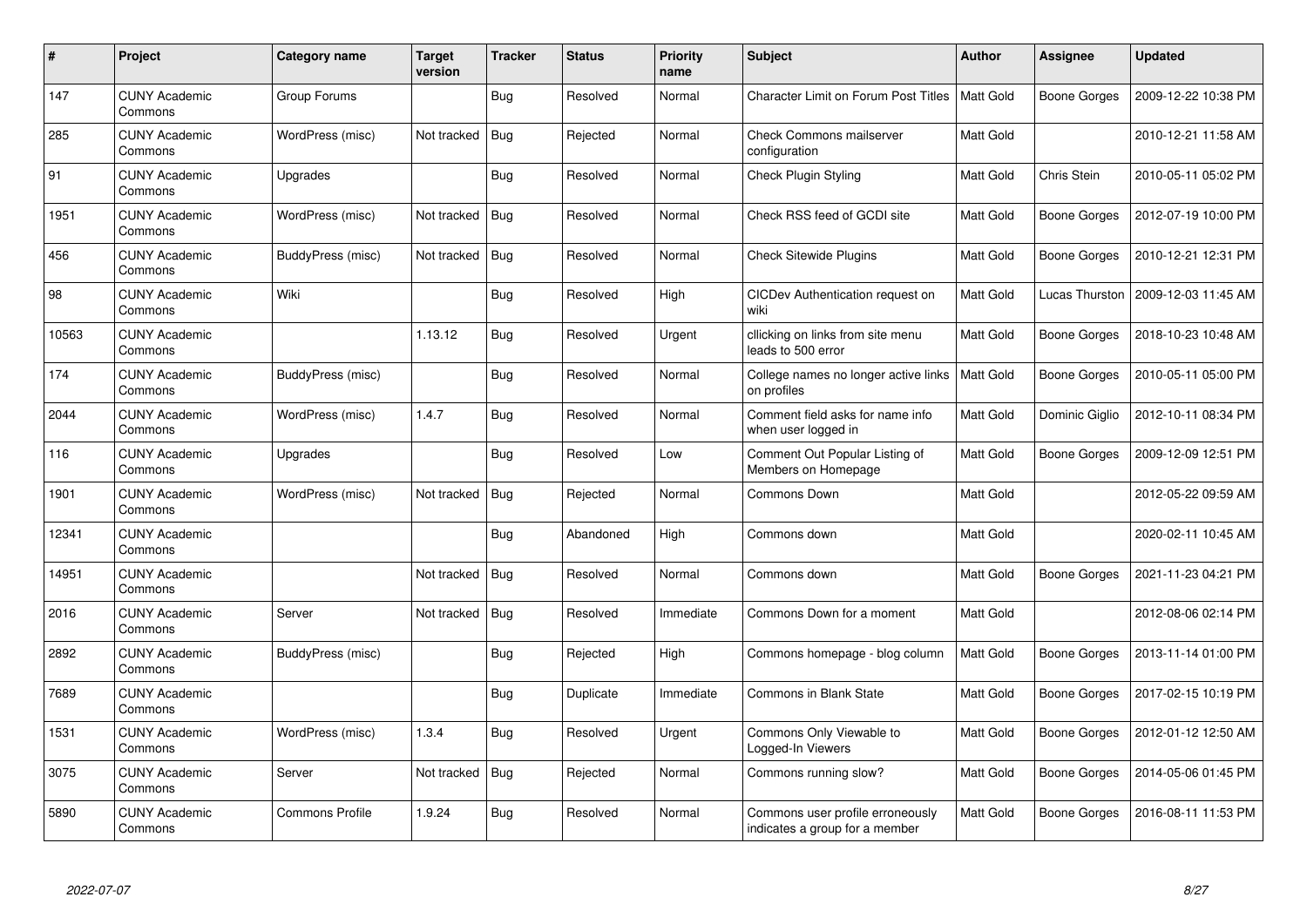| #     | Project                         | Category name            | <b>Target</b><br>version | <b>Tracker</b> | <b>Status</b> | <b>Priority</b><br>name | Subject                                                                            | Author           | Assignee            | <b>Updated</b>      |
|-------|---------------------------------|--------------------------|--------------------------|----------------|---------------|-------------------------|------------------------------------------------------------------------------------|------------------|---------------------|---------------------|
| 3769  | <b>CUNY Academic</b><br>Commons | <b>Public Portfolio</b>  | 1.7.12                   | Bug            | Resolved      | Normal                  | Completion mouseover on editing<br>version of profile is blank                     | Matt Gold        | <b>Boone Gorges</b> | 2015-02-12 09:13 AM |
| 305   | <b>CUNY Academic</b><br>Commons | WordPress (misc)         | Not tracked              | Bug            | Resolved      | Normal                  | Confirmation emails not received                                                   | Matt Gold        | <b>Boone Gorges</b> | 2010-09-08 11:00 AM |
| 440   | <b>CUNY Academic</b><br>Commons | WordPress (misc)         | 1.1.1                    | <b>Bug</b>     | Resolved      | Normal                  | Conflict between Image Uploader<br>and CAC Featured Content Plugin                 | <b>Matt Gold</b> | CIC Michael         | 2010-12-08 02:25 PM |
| 656   | <b>CUNY Academic</b><br>Commons | BuddyPress (misc)        | 1.2                      | Bug            | Resolved      | Low                     | Conflicting Email Subscription<br>Messages                                         | <b>Matt Gold</b> | <b>Boone Gorges</b> | 2011-04-10 10:10 PM |
| 16306 | <b>CUNY Academic</b><br>Commons | Messages                 | 2.0.2                    | <b>Bug</b>     | Resolved      | Normal                  | Confusing messaging on send<br>message page                                        | Matt Gold        | Raymond Hoh         | 2022-06-29 11:31 AM |
| 1345  | <b>CUNY Academic</b><br>Commons | <b>BuddyPress</b> (misc) | 1.3                      | Bug            | Resolved      | Normal                  | <b>Consider Adding BuddyPress Group</b><br>for Community Admins and Mods<br>Plugin | <b>Matt Gold</b> | <b>Boone Gorges</b> | 2011-11-28 03:17 PM |
| 8161  | <b>CUNY Academic</b><br>Commons |                          |                          | <b>Bug</b>     | Rejected      | Normal                  | Contact form info sent to Commons<br>email                                         | <b>Matt Gold</b> | <b>Boone Gorges</b> | 2017-05-21 10:52 PM |
| 13949 | <b>CUNY Academic</b><br>Commons |                          | Not tracked              | Bug            | New           | Normal                  | Continued debugging of runaway<br>MySQL connections                                | Matt Gold        | <b>Boone Gorges</b> | 2021-09-14 10:42 AM |
| 8463  | <b>CUNY Academic</b><br>Commons | <b>Public Portfolio</b>  | 1.11.9                   | Bug            | Resolved      | Normal                  | Continued issues with portfolio view<br>on mobile device                           | <b>Matt Gold</b> | Daniel Jones        | 2017-08-13 07:44 PM |
| 3152  | <b>CUNY Academic</b><br>Commons | WordPress (misc)         |                          | Bug            | Rejected      | Normal                  | Cookie/Session weirdness                                                           | Matt Gold        | <b>Boone Gorges</b> | 2014-04-27 02:41 PM |
| 561   | <b>CUNY Academic</b><br>Commons | BuddyPress (misc)        |                          | <b>Bug</b>     | Resolved      | Normal                  | Copyright Violation                                                                | Matt Gold        | Matt Gold           | 2011-02-05 03:10 PM |
| 81    | <b>CUNY Academic</b><br>Commons | Upgrades                 |                          | Bug            | Resolved      | Normal                  | Create a blog template                                                             | Matt Gold        | CIC Michael         | 2009-12-02 08:17 PM |
| 2770  | <b>CUNY Academic</b><br>Commons | WordPress (misc)         |                          | <b>Bug</b>     | Resolved      | Normal                  | Create Access to Network Admin<br>from new Admin Bar                               | <b>Matt Gold</b> | <b>Boone Gorges</b> | 2013-09-10 12:31 PM |
| 2787  | <b>CUNY Academic</b><br>Commons |                          | Not tracked              | Bug            | Resolved      | Normal                  | Create annotated screenshot for<br>portfolio codex page                            | <b>Matt Gold</b> | scott voth          | 2014-02-08 02:38 PM |
| 3046  | <b>CUNY Academic</b><br>Commons | cuny.is                  | Not tracked              | <b>Bug</b>     | Resolved      | Urgent                  | Create CUNY.IS                                                                     | Matt Gold        | <b>Boone Gorges</b> | 2014-02-18 06:55 PM |
| 1551  | <b>CUNY Academic</b><br>Commons | WordPress (misc)         | 1.3.5                    | Bug            | Resolved      | Normal                  | Create Front-Page SOPA Protest<br>page                                             | <b>Matt Gold</b> | <b>Boone Gorges</b> | 2012-01-17 09:32 PM |
| 746   | <b>CUNY Academic</b><br>Commons | BuddyPress (misc)        | 1.3                      | <b>Bug</b>     | Resolved      | Normal                  | Create Pop-Up Login Overlay                                                        | Matt Gold        | Raymond Hoh         | 2011-05-16 06:32 PM |
| 3124  | <b>CUNY Academic</b><br>Commons | Design                   | 1.6                      | <b>Bug</b>     | Resolved      | Normal                  | Create small version of horizontal<br>logo image to include in HTML<br>Emails      | Matt Gold        | Boone Gorges        | 2014-04-01 03:40 PM |
| 4660  | <b>CUNY Academic</b><br>Commons | Events                   | Not tracked   Bug        |                | Resolved      | High                    | Creating new event leads to<br>whitescreen                                         | Matt Gold        | <b>Boone Gorges</b> | 2015-09-22 05:56 PM |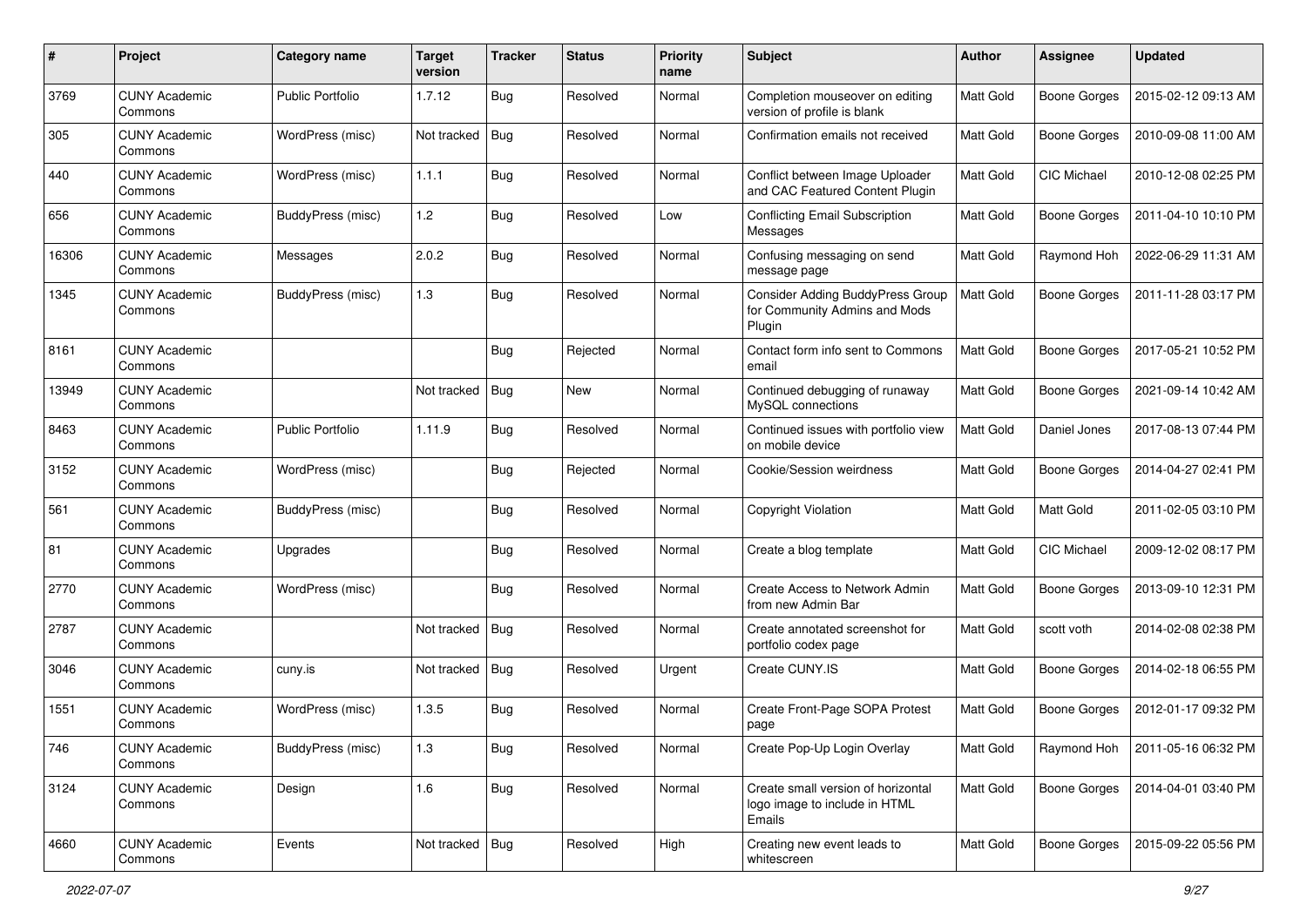| $\#$  | Project                         | Category name           | <b>Target</b><br>version | <b>Tracker</b> | <b>Status</b> | <b>Priority</b><br>name | <b>Subject</b>                                              | <b>Author</b>    | Assignee            | <b>Updated</b>      |
|-------|---------------------------------|-------------------------|--------------------------|----------------|---------------|-------------------------|-------------------------------------------------------------|------------------|---------------------|---------------------|
| 381   | <b>CUNY Academic</b><br>Commons | WordPress (misc)        | 1.1                      | Bug            | Resolved      | Normal                  | Cull old themes from site                                   | Matt Gold        | Matt Gold           | 2010-12-03 02:06 AM |
| 2959  | <b>CUNY Academic</b><br>Commons | WordPress (misc)        | Not tracked              | <b>Bug</b>     | Resolved      | Normal                  | <b>CUNY Academic Commons SEO</b><br>issues                  | <b>Matt Gold</b> | Boone Gorges        | 2014-05-06 01:43 PM |
| 6126  | <b>CUNY Academic</b><br>Commons | Wiki                    | Not tracked              | <b>Bug</b>     | Resolved      | Normal                  | <b>CUNY DHI Guide</b>                                       | <b>Matt Gold</b> | <b>Boone Gorges</b> | 2016-10-09 02:59 PM |
| 10597 | <b>CUNY Academic</b><br>Commons | cuny.is                 | Not tracked              | Bug            | Resolved      | Normal                  | cuny.is admin unavailable                                   | Matt Gold        | <b>Boone Gorges</b> | 2018-10-25 01:44 PM |
| 3788  | <b>CUNY Academic</b><br>Commons | cuny.is                 | 1.8.11                   | Bug            | Resolved      | Normal                  | CUNY.is default links?                                      | Matt Gold        | Boone Gorges        | 2015-09-25 12:53 AM |
| 3799  | <b>CUNY Academic</b><br>Commons | cuny.is                 | 1.7.12                   | Bug            | Resolved      | Normal                  | cuny.is issue                                               | Matt Gold        | Boone Gorges        | 2015-02-10 09:07 PM |
| 12335 | <b>CUNY Academic</b><br>Commons | cuny.is                 |                          | Bug            | Rejected      | Normal                  | cuny.is issue                                               | Matt Gold        | <b>Boone Gorges</b> | 2020-01-30 12:47 AM |
| 3079  | <b>CUNY Academic</b><br>Commons | cuny.is                 | Not tracked              | Bug            | Resolved      | Urgent                  | cuny.is request                                             | Matt Gold        | Boone Gorges        | 2014-02-26 07:47 PM |
| 3648  | <b>CUNY Academic</b><br>Commons | cuny.is                 | Not tracked              | Bug            | Resolved      | High                    | cuny.is request                                             | Matt Gold        | <b>Boone Gorges</b> | 2014-11-11 06:54 PM |
| 1784  | <b>CUNY Academic</b><br>Commons | BuddyPress (misc)       | 1.3.11                   | Bug            | Resolved      | Normal                  | Date/Content Problems on Forum<br>digest emails             | Matt Gold        | Boone Gorges        | 2012-04-03 08:28 PM |
| 3131  | <b>CUNY Academic</b><br>Commons | Reply By Email          | Not tracked              | Bug            | Resolved      | Normal                  | Deactivated/Reactivated RBE                                 | Matt Gold        | <b>Boone Gorges</b> | 2014-03-25 01:11 PM |
| 3163  | <b>CUNY Academic</b><br>Commons | Reply By Email          | Not tracked              | Bug            | Resolved      | Normal                  | Deactivated/Reactivated RBE                                 | Matt Gold        | Matt Gold           | 2014-04-10 10:50 AM |
| 3362  | <b>CUNY Academic</b><br>Commons | <b>Public Portfolio</b> | 1.7.1                    | <b>Bug</b>     | Resolved      | Normal                  | Default display of profiles with no<br>info added           | Matt Gold        | Boone Gorges        | 2014-10-21 02:44 PM |
| 9242  | <b>NYCDH Community Site</b>     |                         |                          | <b>Bug</b>     | Resolved      | Normal                  | Default subscription to NYCDH<br>Announcements group        | Matt Gold        | Raymond Hoh         | 2018-02-22 12:47 PM |
| 556   | <b>CUNY Academic</b><br>Commons | WordPress (misc)        |                          | <b>Bug</b>     | Resolved      | Normal                  | Default Theme Broken after Upgrade   Matt Gold              |                  | Matt Gold           | 2011-02-05 09:44 AM |
| 1931  | <b>CUNY Academic</b><br>Commons | WordPress (misc)        | Not tracked              | Bug            | Rejected      | Normal                  | Deleted Blog visible to admin, but<br>not to standard users | Matt Gold        | Boone Gorges        | 2012-06-12 09:14 AM |
| 2266  | <b>CUNY Academic</b><br>Commons | commonsinabox.org       |                          | <b>Bug</b>     | Resolved      | Normal                  | Demo slider                                                 | Matt Gold        | Boone Gorges        | 2012-11-18 11:26 PM |
| 49    | <b>CUNY Academic</b><br>Commons |                         |                          | <b>Bug</b>     | Resolved      | High                    | Development Site Showing Up in<br>Google Results            | Matt Gold        | Zach Davis          | 2009-10-20 06:23 PM |
| 5691  | <b>CUNY Academic</b><br>Commons | Blogs (BuddyPress)      | Future<br>release        | Bug            | Assigned      | High                    | Differing numbers on Sites display                          | <b>Matt Gold</b> | Raymond Hoh         | 2016-06-13 01:37 PM |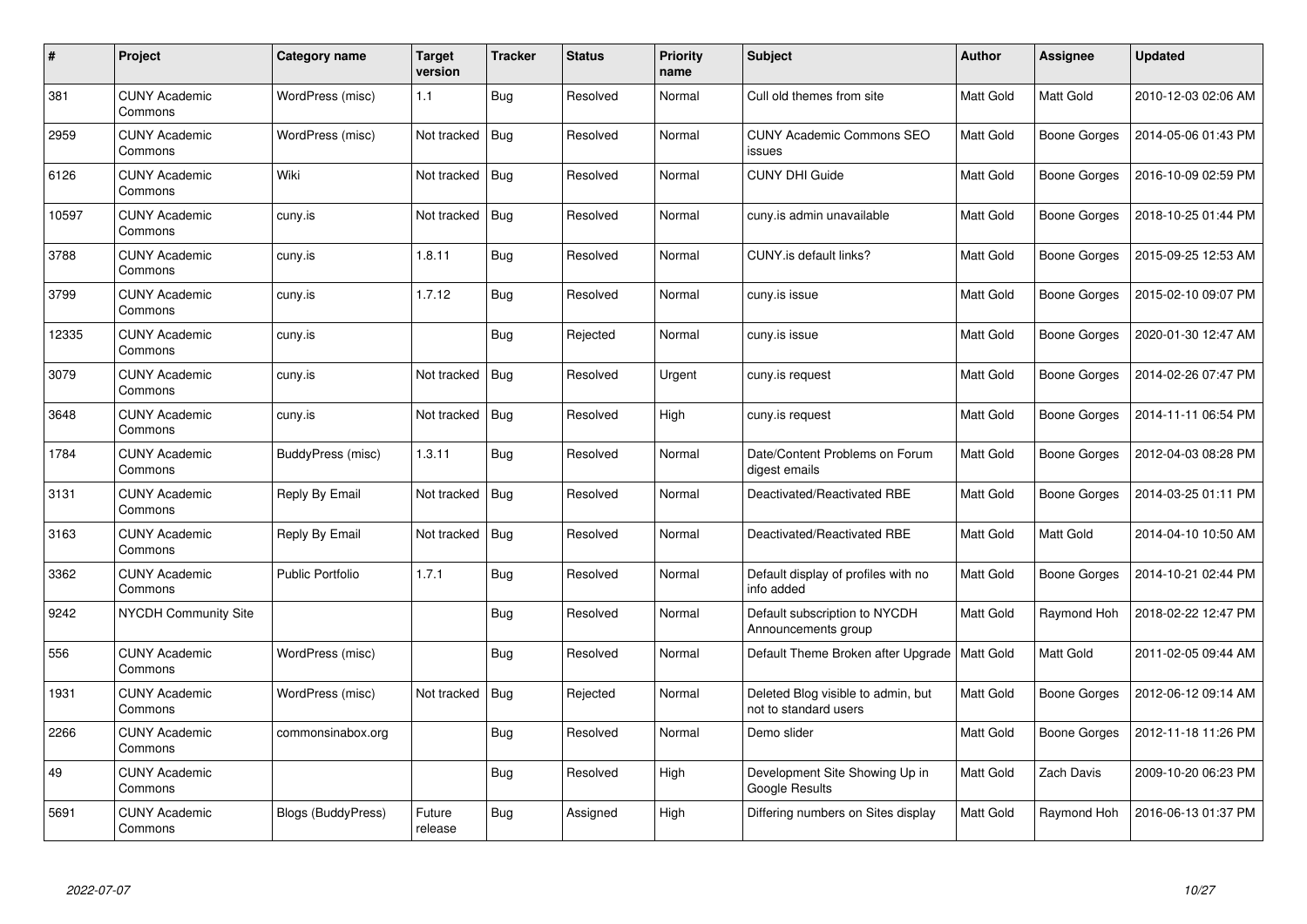| #     | Project                         | Category name          | <b>Target</b><br>version | <b>Tracker</b> | <b>Status</b> | <b>Priority</b><br>name | Subject                                                              | Author           | <b>Assignee</b>     | <b>Updated</b>      |
|-------|---------------------------------|------------------------|--------------------------|----------------|---------------|-------------------------|----------------------------------------------------------------------|------------------|---------------------|---------------------|
| 9051  | <b>CUNY Academic</b><br>Commons | Groups (misc)          | 1.13                     | Bug            | Duplicate     | Normal                  | Difficult to know how to change<br>group email address               | <b>Matt Gold</b> | Raymond Hoh         | 2018-04-13 05:01 PM |
| 10325 | <b>NYCDH Community Site</b>     |                        |                          | Bug            | Resolved      | Normal                  | Digest email formatting                                              | Matt Gold        | Raymond Hoh         | 2018-09-14 09:34 PM |
| 13669 | <b>CUNY Academic</b><br>Commons | DiRT Integration       | 1.18.1                   | <b>Bug</b>     | Resolved      | Normal                  | Digital Research Tools showing up in<br>top nav for logged out users | <b>Matt Gold</b> | Boone Gorges        | 2020-12-08 05:11 PM |
| 3933  | <b>CUNY Academic</b><br>Commons | DiRT Integration       | Not tracked              | Bug            | Rejected      | Normal                  | DiRT Directory 'tool' directory shows<br>blank page                  | Matt Gold        | <b>Boone Gorges</b> | 2015-03-20 08:47 AM |
| 4798  | <b>CUNY Academic</b><br>Commons | DiRT Integration       | Not tracked              | Bug            | Resolved      | Normal                  | DiRT plugin seems to have<br>disappeared                             | Matt Gold        | Boone Gorges        | 2015-10-20 10:05 PM |
| 3864  | <b>CUNY Academic</b><br>Commons | DiRT Integration       | 1.7.15                   | <b>Bug</b>     | Resolved      | Normal                  | DiRT Tools Group sidebar label<br>display                            | <b>Matt Gold</b> | <b>Boone Gorges</b> | 2015-03-11 09:30 PM |
| 3865  | <b>CUNY Academic</b><br>Commons | Design                 | 1.7.15                   | Bug            | Resolved      | Normal                  | DiRT Tools listing in Group ><br>Manage                              | Matt Gold        | <b>Boone Gorges</b> | 2015-03-12 10:35 AM |
| 387   | <b>CUNY Academic</b><br>Commons | BuddyPress (misc)      | 1.1                      | Bug            | Resolved      | Normal                  | Disable activity replies for group<br>announcements                  | Matt Gold        | <b>Boone Gorges</b> | 2010-11-16 04:20 PM |
| 134   | <b>CUNY Academic</b><br>Commons | BuddyPress (misc)      |                          | Bug            | Resolved      | Low                     | Div Overflow Issue on Mail Interface                                 | Matt Gold        | Boone Gorges        | 2009-12-13 06:28 PM |
| 3688  | <b>CUNY Academic</b><br>Commons | <b>BuddyPress Docs</b> | 1.7.6                    | Bug            | Resolved      | Normal                  | Doc creation didn't create email<br>notification                     | Matt Gold        | Boone Gorges        | 2014-12-12 08:57 AM |
| 5486  | <b>CUNY Academic</b><br>Commons | <b>BuddyPress Docs</b> | 1.9.15                   | <b>Bug</b>     | Resolved      | Low                     | Doc history not showing up                                           | Matt Gold        | <b>Boone Gorges</b> | 2016-04-24 11:50 AM |
| 9149  | <b>CUNY Academic</b><br>Commons | <b>BuddyPress Docs</b> | 1.12.8                   | Bug            | Resolved      | Normal                  | Doc listing layout issue                                             | Matt Gold        | Boone Gorges        | 2018-02-13 10:36 AM |
| 4722  | <b>CUNY Academic</b><br>Commons | <b>BuddyPress Docs</b> | Not tracked              | Bug            | Rejected      | Normal                  | Doc listing overflow issue                                           | Matt Gold        | <b>Boone Gorges</b> | 2015-10-11 10:09 PM |
| 89    | <b>CUNY Academic</b><br>Commons | Upgrades               |                          | Bug            | Resolved      | Normal                  | Document Core Changes                                                | Matt Gold        | <b>Boone Gorges</b> | 2010-05-11 04:41 PM |
| 2059  | <b>CUNY Academic</b><br>Commons | Domain Mapping         | 1.9.6                    | Bug            | Resolved      | Low                     | Domain Mapping Issue                                                 | Matt Gold        | <b>Boone Gorges</b> | 2016-01-25 11:54 PM |
| 2245  | <b>CUNY Academic</b><br>Commons | WordPress (misc)       | 1.4.15                   | <b>Bug</b>     | Resolved      | High                    | Domain mapping issues -- Site<br>warnings                            | Matt Gold        | Dominic Giglio      | 2012-12-27 03:59 PM |
| 1418  | <b>CUNY Academic</b><br>Commons | Wiki                   | 1.3                      | Bug            | Resolved      | High                    | Don't see BP Admin Bar on cdev<br>Wiki page                          | Matt Gold        | Boone Gorges        | 2011-12-09 08:58 AM |
| 2785  | <b>CUNY Academic</b><br>Commons | BuddyPress (misc)      | Not tracked              | Bug            | Resolved      | Normal                  | Don't see cuny is shortlink for myself   Matt Gold                   |                  | <b>Boone Gorges</b> | 2013-09-12 10:56 AM |
| 4155  | <b>CUNY Academic</b><br>Commons | Group Forums           |                          | <b>Bug</b>     | Duplicate     | Normal                  | Don't see forum search                                               | Matt Gold        | Boone Gorges        | 2015-06-16 12:32 PM |
| 3344  | <b>CUNY Academic</b><br>Commons | Layout                 | 1.6.11                   | Bug            | Resolved      | Normal                  | Double display of menu on profile<br>settings                        | Matt Gold        | Boone Gorges        | 2014-08-01 09:58 AM |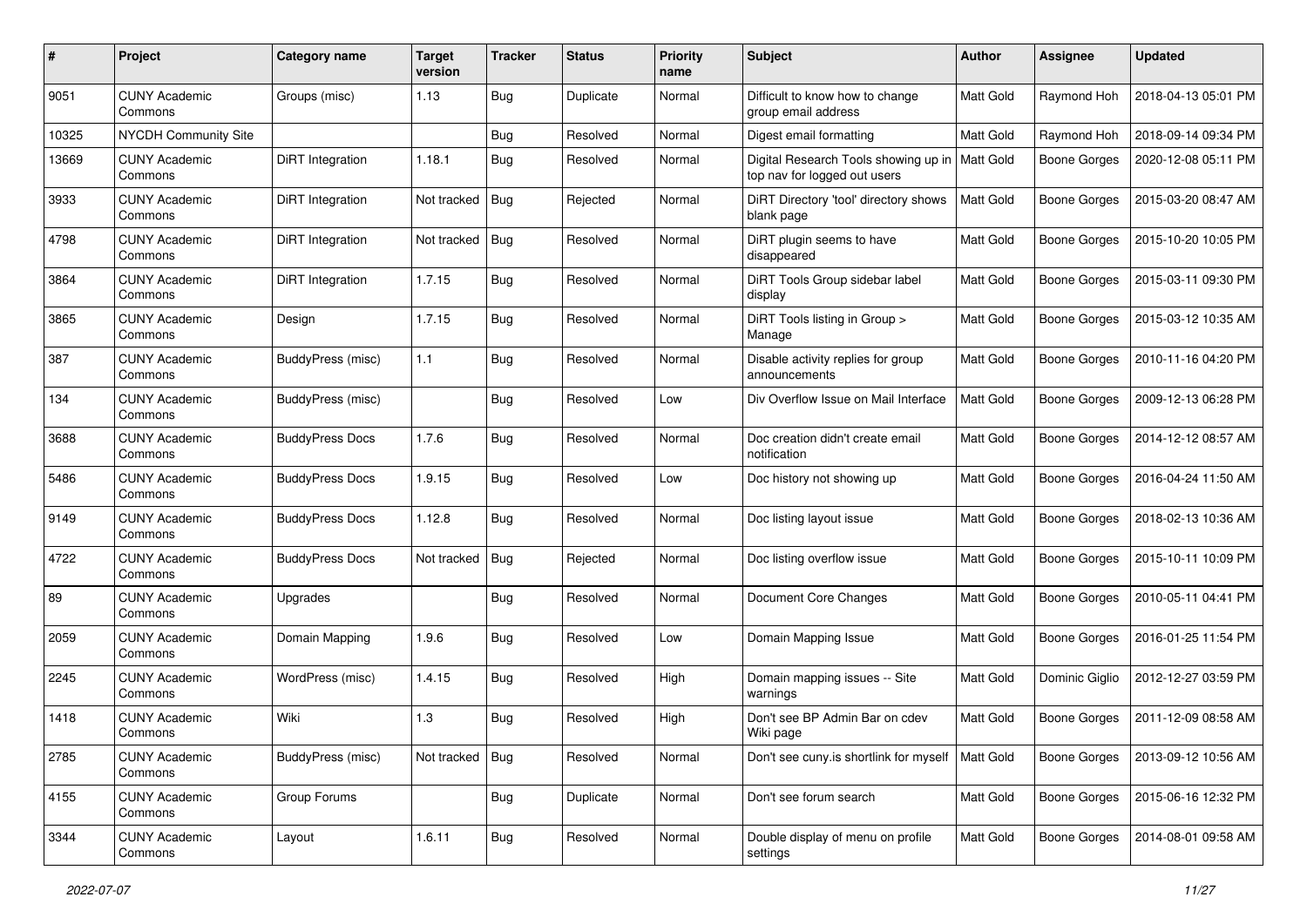| #     | Project                         | Category name              | <b>Target</b><br>version | <b>Tracker</b> | <b>Status</b> | <b>Priority</b><br>name | <b>Subject</b>                                                                  | <b>Author</b>    | Assignee            | <b>Updated</b>      |
|-------|---------------------------------|----------------------------|--------------------------|----------------|---------------|-------------------------|---------------------------------------------------------------------------------|------------------|---------------------|---------------------|
| 2827  | <b>CUNY Academic</b><br>Commons | BuddyPress (misc)          |                          | <b>Bug</b>     | Duplicate     | Normal                  | Double email notification                                                       | Matt Gold        | Raymond Hoh         | 2013-10-11 01:53 PM |
| 4072  | <b>CUNY Academic</b><br>Commons | <b>Email Notifications</b> | 1.8.1                    | <b>Bug</b>     | Resolved      | Normal                  | Double email notification                                                       | Matt Gold        | Raymond Hoh         | 2015-05-26 03:05 AM |
| 1881  | <b>CUNY Academic</b><br>Commons | BuddyPress (misc)          | 1.3.13                   | <b>Bug</b>     | Resolved      | Low                     | Double forum notification received                                              | Matt Gold        | Boone Gorges        | 2012-05-22 02:51 PM |
| 2343  | <b>CUNY Academic</b><br>Commons | commonsinabox.org          | Not tracked              | <b>Bug</b>     | Rejected      | Normal                  | Double Notifications from<br>commonsinabox.org                                  | Matt Gold        | <b>Boone Gorges</b> | 2013-03-20 01:45 PM |
| 2045  | <b>CUNY Academic</b><br>Commons | BuddyPress (misc)          |                          | Bug            | Duplicate     | Normal                  | Double Post/RBE Notification                                                    | Matt Gold        | Boone Gorges        | 2012-08-15 08:53 AM |
| 2857  | <b>CUNY Academic</b><br>Commons | BuddyPress (misc)          | Not tracked              | Bug            | Resolved      | Normal                  | Double posting via RBE                                                          | Matt Gold        | Boone Gorges        | 2013-11-01 02:55 PM |
| 2479  | <b>CUNY Academic</b><br>Commons | BuddyPress (misc)          | 1.4.21                   | Bug            | Resolved      | Urgent                  | Double posting, double notification of   Matt Gold<br>message posted via RBE    |                  | Raymond Hoh         | 2013-04-09 02:04 AM |
| 2816  | <b>CUNY Academic</b><br>Commons | BuddyPress (misc)          | Future<br>release        | Bug            | Resolved      | Normal                  | Double posting/email notification                                               | Matt Gold        | Raymond Hoh         | 2013-11-01 08:04 PM |
| 3057  | CUNY Academic<br>Commons        | Reply By Email             | Not tracked              | <b>Bug</b>     | Resolved      | Urgent                  | Double RBE Posts                                                                | Matt Gold        | Boone Gorges        | 2014-02-20 10:14 PM |
| 2036  | <b>CUNY Academic</b><br>Commons | WordPress (misc)           | 1.4.1                    | <b>Bug</b>     | Resolved      | Normal                  | Drop-down styling error                                                         | Matt Gold        | Raymond Hoh         | 2012-08-11 01:31 PM |
| 3164  | <b>CUNY Academic</b><br>Commons | Reply By Email             | 1.6.7.1                  | <b>Bug</b>     | Resolved      | High                    | Duplicate RBE messages                                                          | Matt Gold        | Raymond Hoh         | 2014-06-24 12:23 PM |
| 3451  | <b>CUNY Academic</b><br>Commons | WordPress (misc)           | 1.7                      | <b>Bug</b>     | Resolved      | Normal                  | Edit delete blog text                                                           | Matt Gold        | Raymond Hoh         | 2014-09-15 08:27 PM |
| 626   | <b>CUNY Academic</b><br>Commons | BuddyPress (misc)          | Not tracked              | Bug            | Resolved      | Normal                  | Edit Help Blog Post on Syncing<br>Group/Blog Authorship                         | Matt Gold        | Sarah Morgano       | 2011-10-13 11:29 AM |
| 8183  | <b>CUNY Academic</b><br>Commons | Group Blogs                | 1.11.2                   | Bug            | Resolved      | Normal                  | Edit of Post creates notification<br>emails                                     | Matt Gold        | Boone Gorges        | 2017-08-15 05:14 PM |
| 2564  | <b>CUNY Academic</b><br>Commons | WordPress (misc)           | 1.4.32                   | Bug            | Resolved      | High                    | Editing blog posts connected to<br>groups creates activity<br>item/notification | Matt Gold        | Boone Gorges        | 2013-07-17 08:39 AM |
| 6350  | <b>CUNY Academic</b><br>Commons | <b>Blogs (BuddyPress)</b>  | 1.9.31                   | Bug            | Resolved      | Normal                  | Editing blog posts results in activity<br>items                                 | <b>Matt Gold</b> | Boone Gorges        | 2016-10-18 09:24 PM |
| 14017 | <b>CUNY Academic</b><br>Commons | Group Blogs                | 1.18.8                   | <b>Bug</b>     | Resolved      | Normal                  | Editing of blog post leads to group<br>notification                             | Matt Gold        | Raymond Hoh         | 2021-04-13 11:21 AM |
| 6629  | <b>CUNY Academic</b><br>Commons | <b>Email Notifications</b> | 1.10.2                   | Bug            | Resolved      | Normal                  | email footer demphasizes RBE                                                    | Matt Gold        | Raymond Hoh         | 2016-11-20 09:23 AM |
| 1953  | <b>CUNY Academic</b><br>Commons | BuddyPress (misc)          | 1.3.15                   | Bug            | Resolved      | Normal                  | Email forum notification formatting<br>issue                                    | Matt Gold        | <b>Boone Gorges</b> | 2012-06-21 03:32 PM |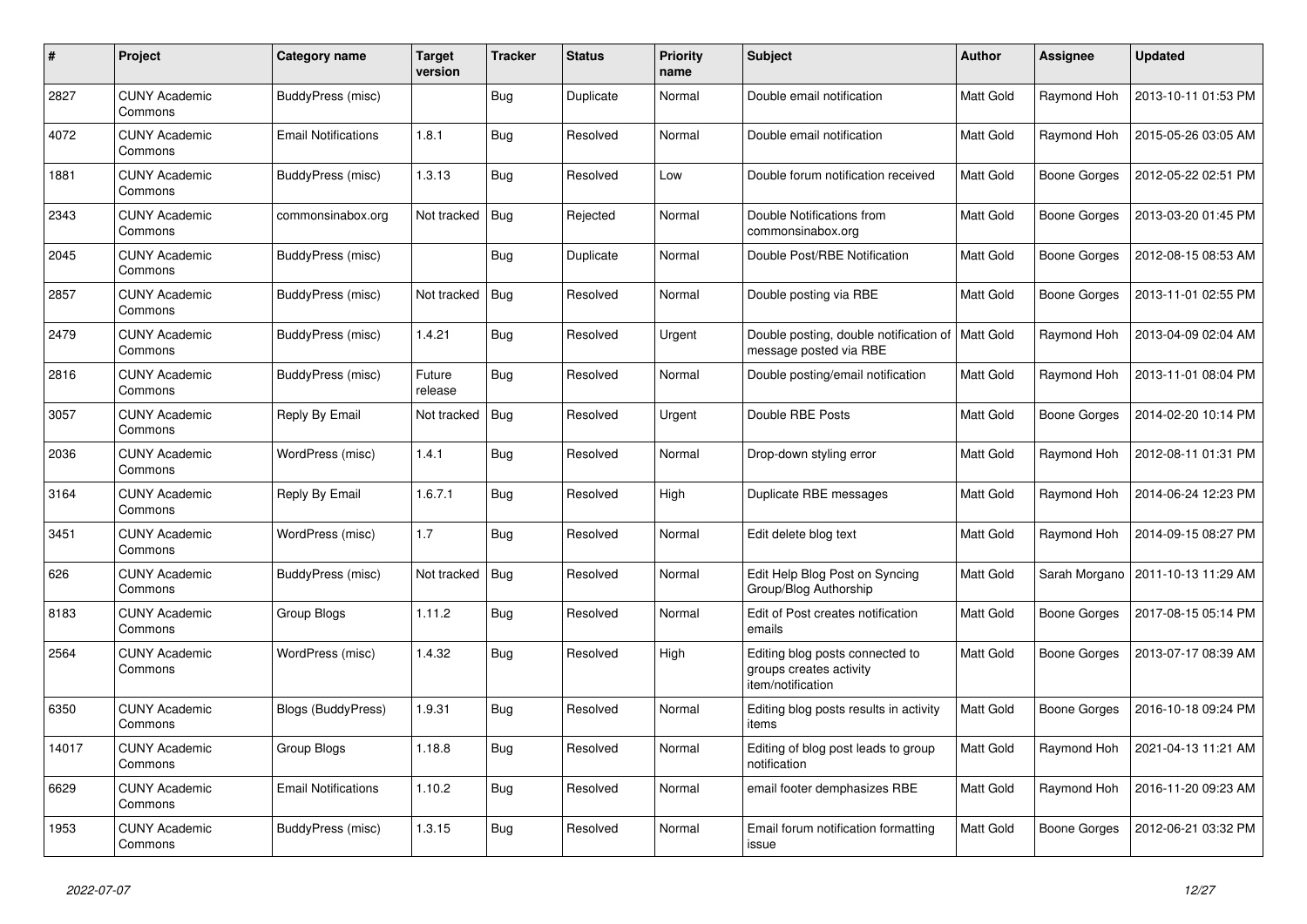| #     | Project                         | Category name              | <b>Target</b><br>version | <b>Tracker</b> | <b>Status</b> | <b>Priority</b><br>name | Subject                                                                   | Author           | <b>Assignee</b>     | <b>Updated</b>      |
|-------|---------------------------------|----------------------------|--------------------------|----------------|---------------|-------------------------|---------------------------------------------------------------------------|------------------|---------------------|---------------------|
| 2339  | <b>CUNY Academic</b><br>Commons | commonsinabox.org          | Not tracked              | Bug            | Resolved      | Normal                  | Email forum notification includes<br>relative link to post                | Matt Gold        | Raymond Hoh         | 2013-01-08 04:24 PM |
| 9076  | NYCDH Community Site            |                            |                          | Bug            | Resolved      | Normal                  | Email group subscription reset<br>erroneously                             | Matt Gold        | Raymond Hoh         | 2018-09-25 09:52 AM |
| 4760  | <b>CUNY Academic</b><br>Commons | <b>Email Notifications</b> | Not tracked              | Bug            | Rejected      | Normal                  | email notification contains broken<br>image                               | Matt Gold        | <b>Boone Gorges</b> | 2015-10-11 10:24 PM |
| 3866  | <b>CUNY Academic</b><br>Commons | <b>Email Notifications</b> | 1.7.15                   | Bug            | Resolved      | Normal                  | Email notification does not indicate<br>presence of an attachment         | Matt Gold        | <b>Boone Gorges</b> | 2015-03-12 10:35 AM |
| 9085  | <b>CUNY Academic</b><br>Commons | <b>Email Notifications</b> | 1.12.7                   | <b>Bug</b>     | Resolved      | Normal                  | Email notification for group doc<br>creation                              | <b>Matt Gold</b> | Raymond Hoh         | 2018-01-23 11:11 AM |
| 2121  | <b>CUNY Academic</b><br>Commons | BuddyPress (misc)          | 1.4.6                    | Bug            | Resolved      | Low                     | Email notification of forum post omits<br>hyperlinked word                | Matt Gold        | <b>Boone Gorges</b> | 2012-09-30 09:05 AM |
| 149   | <b>CUNY Academic</b><br>Commons | BuddyPress (misc)          |                          | Bug            | Resolved      | Normal                  | Email Notifications and TinyMCE                                           | Matt Gold        | <b>Boone Gorges</b> | 2010-01-08 09:33 PM |
| 638   | <b>CUNY Academic</b><br>Commons | BuddyPress (misc)          | 1.1.11                   | Bug            | Resolved      | Normal                  | Email Notifications Include Odd<br>Characters                             | Matt Gold        | <b>Boone Gorges</b> | 2011-03-16 11:06 AM |
| 3547  | <b>CUNY Academic</b><br>Commons | <b>Email Notifications</b> | Not tracked              | Bug            | Resolved      | Urgent                  | Email notifications not working                                           | Matt Gold        | Matt Gold           | 2016-01-26 05:11 PM |
| 9095  | <b>CUNY Academic</b><br>Commons | <b>Email Notifications</b> |                          | <b>Bug</b>     | Rejected      | Normal                  | Email notifications of events may not<br>be going out                     | Matt Gold        | Raymond Hoh         | 2018-01-19 04:58 PM |
| 11174 | <b>CUNY Academic</b><br>Commons | <b>Email Notifications</b> | 1.14.8                   | Bug            | Resolved      | High                    | Email notifications of spammed<br>comment on groupblog                    | Matt Gold        | Raymond Hoh         | 2019-03-11 11:42 PM |
| 450   | <b>CUNY Academic</b><br>Commons | BuddyPress (misc)          |                          | <b>Bug</b>     | Duplicate     | Normal                  | Email Notifications Summary vs. Full<br>Posts                             | <b>Matt Gold</b> | <b>Boone Gorges</b> | 2010-12-08 07:30 AM |
| 9466  | <b>CUNY Academic</b><br>Commons | Reply By Email             | 1.12.11                  | Bug            | Resolved      | Normal                  | email post notification does not post<br>notice of attachment             | Matt Gold        | Raymond Hoh         | 2018-03-27 12:48 PM |
| 247   | <b>CUNY Academic</b><br>Commons | BuddyPress (misc)          |                          | Bug            | Resolved      | Normal                  | Email problem on signup                                                   | Matt Gold        | <b>Boone Gorges</b> | 2010-05-18 03:09 PM |
| 3205  | <b>CUNY Academic</b><br>Commons | <b>Commons Profile</b>     | 1.6.3                    | Bug            | Resolved      | High                    | Email profile field not showing up                                        | Matt Gold        | <b>Boone Gorges</b> | 2014-05-12 02:18 PM |
| 14199 | <b>CUNY Academic</b><br>Commons | <b>Email Notifications</b> |                          | Bug            | Resolved      | Normal                  | Email replies delayed                                                     | Matt Gold        | Raymond Hoh         | 2021-03-24 12:17 PM |
| 9489  | <b>CUNY Academic</b><br>Commons | Spam/Spam<br>Prevention    | 1.12.11                  | Bug            | Resolved      | Normal                  | Email spam possibly related to CAC<br>form                                | Matt Gold        | Raymond Hoh         | 2018-03-26 05:28 PM |
| 7448  | NYCDH Community Site            |                            |                          | <b>Bug</b>     | Duplicate     | Normal                  | Email subscription changed                                                | Matt Gold        | Raymond Hoh         | 2018-02-21 07:20 PM |
| 241   | <b>CUNY Academic</b><br>Commons | <b>BuddyPress (misc)</b>   |                          | <b>Bug</b>     | Resolved      | Normal                  | <b>Emailed Group Activity Updates</b><br><b>Contain Escape Characters</b> | Matt Gold        | Boone Gorges        | 2010-08-25 01:30 PM |
| 4763  | <b>NYCDH Community Site</b>     |                            |                          | Bug            | Resolved      | Normal                  | Embedded HTML link doesn't<br>appear in email notification                | Matt Gold        | Raymond Hoh         | 2015-10-10 10:11 AM |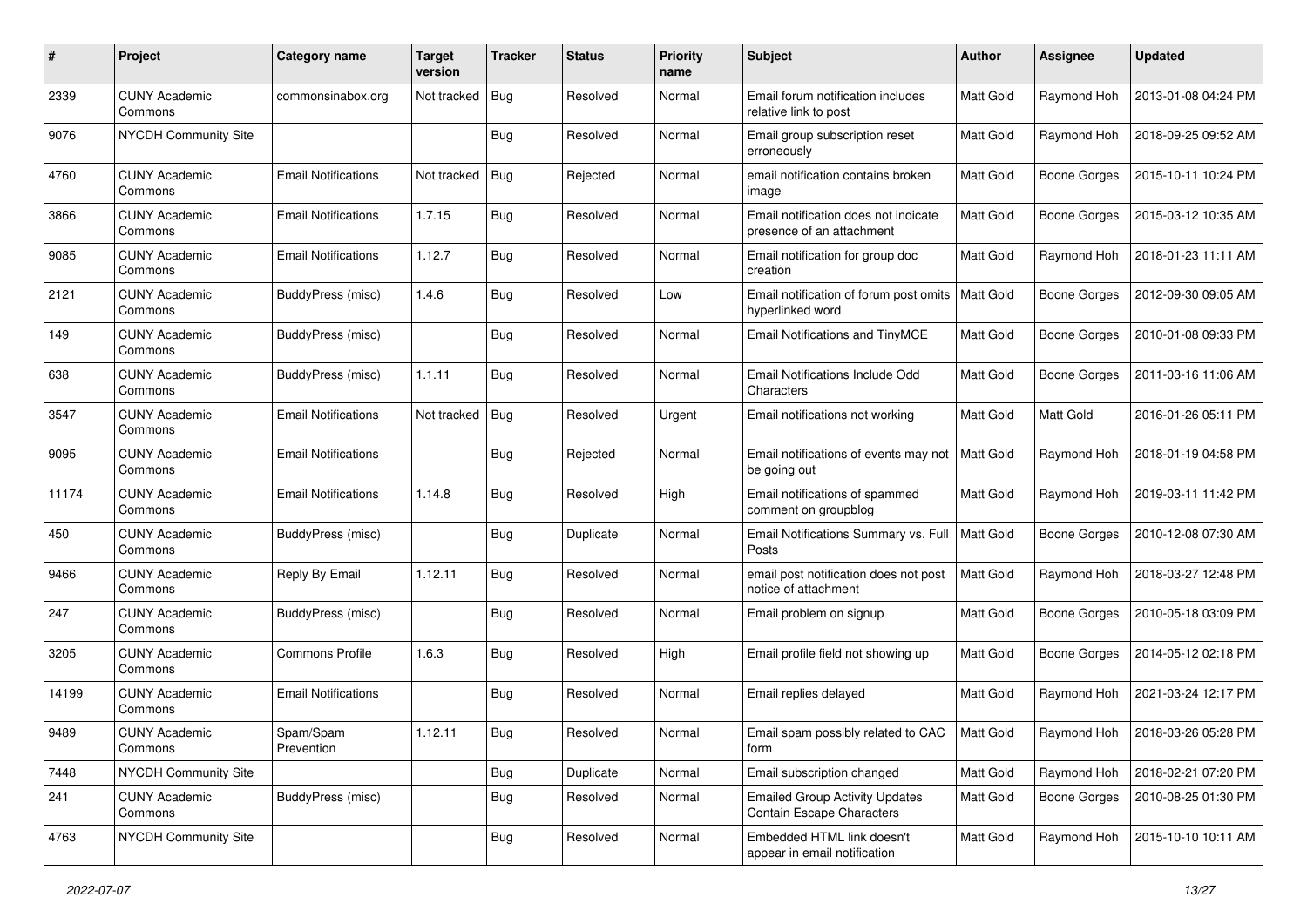| #     | Project                         | Category name     | <b>Target</b><br>version | <b>Tracker</b> | <b>Status</b> | <b>Priority</b><br>name | <b>Subject</b>                                                                                | Author           | <b>Assignee</b>     | <b>Updated</b>      |
|-------|---------------------------------|-------------------|--------------------------|----------------|---------------|-------------------------|-----------------------------------------------------------------------------------------------|------------------|---------------------|---------------------|
| 5939  | NYCDH Community Site            |                   |                          | Bug            | Resolved      | Normal                  | Embedded link doesn't come<br>through CBOX/NYCDH email<br>notification                        | <b>Matt Gold</b> | Raymond Hoh         | 2018-02-21 07:16 PM |
| 204   | <b>CUNY Academic</b><br>Commons | BuddyPress (misc) |                          | Bug            | Resolved      | Normal                  | Embiggen list of my groups                                                                    | <b>Matt Gold</b> | <b>Boone Gorges</b> | 2010-05-11 05:13 PM |
| 9132  | <b>CUNY Academic</b><br>Commons | My Commons        | 1.12.8                   | Bug            | Resolved      | Normal                  | empty activity items on My<br>Commons                                                         | Matt Gold        | Raymond Hoh         | 2018-02-13 10:49 AM |
| 1455  | <b>CUNY Academic</b><br>Commons | BuddyPress (misc) | 1.3.1                    | Bug            | Resolved      | Normal                  | Errant error message on Groups<br>page                                                        | <b>Matt Gold</b> | <b>Boone Gorges</b> | 2011-12-16 02:05 PM |
| 674   | <b>CUNY Academic</b><br>Commons | BuddyPress (misc) | Not tracked              | Bug            | Rejected      | Normal                  | <b>Errant Friend Request?</b>                                                                 | <b>Matt Gold</b> | <b>Boone Gorges</b> | 2011-04-06 11:28 PM |
| 376   | <b>CUNY Academic</b><br>Commons | WordPress (misc)  | 1.1                      | Bug            | Resolved      | Normal                  | Errant Subscribe2 Global Posts<br>Notification                                                | <b>Matt Gold</b> | <b>Boone Gorges</b> | 2010-11-16 04:59 PM |
| 4028  | <b>CUNY Academic</b><br>Commons | Reply By Email    | Not tracked              | Bug            | Resolved      | Normal                  | Erroneous notice of Duplicate<br>posting                                                      | Matt Gold        | Raymond Hoh         | 2015-07-21 10:26 AM |
| 15024 | <b>CUNY Academic</b><br>Commons | Social Paper      | 1.18.24                  | Bug            | Resolved      | Normal                  | Erroneous social paper notifications                                                          | Matt Gold        | Raymond Hoh         | 2021-12-08 11:07 AM |
| 12847 | <b>CUNY Academic</b><br>Commons | Events            | 1.16.12                  | Bug            | Resolved      | Normal                  | Error message in event description                                                            | <b>Matt Gold</b> | Raymond Hoh         | 2020-05-26 11:54 AM |
| 13934 | <b>CUNY Academic</b><br>Commons | cuny.is           | 1.18.4                   | Bug            | Resolved      | Low                     | Error message on group settings<br>change                                                     | Matt Gold        | <b>Boone Gorges</b> | 2021-02-09 11:05 AM |
| 5530  | <b>NYCDH Community Site</b>     |                   |                          | Bug            | Resolved      | Normal                  | Error updating plugin                                                                         | Matt Gold        | Raymond Hoh         | 2018-02-21 07:16 PM |
| 453   | <b>CUNY Academic</b><br>Commons | WordPress (misc)  | 1.1.4                    | Bug            | Rejected      | Normal                  | Error with Sidebar Manager of "The<br>Station" WooTheme                                       | Matt Gold        | <b>Boone Gorges</b> | 2010-12-18 04:51 PM |
| 452   | <b>CUNY Academic</b><br>Commons | WordPress (misc)  |                          | Bug            | Rejected      | Low                     | Errors on Plugin Activation                                                                   | <b>Matt Gold</b> | <b>Boone Gorges</b> | 2012-07-12 04:25 PM |
| 4081  | <b>CUNY Academic</b><br>Commons | Events            | 1.9                      | Bug            | Duplicate     | Normal                  | Events Calendar: Allow restriction of<br>event creation ability to admins on<br>groups        | <b>Matt Gold</b> | Samantha<br>Raddatz | 2015-11-09 12:37 PM |
| 4080  | <b>CUNY Academic</b><br>Commons | Events            | 1.9                      | Bug            | Resolved      | Normal                  | Events Calendar: Allow sites to<br>embed calendars from groups<br>(perhaps via BP group blog) | <b>Matt Gold</b> | Raymond Hoh         | 2015-12-03 06:24 PM |
| 4662  | <b>CUNY Academic</b><br>Commons | Events            |                          | <b>Bug</b>     | Resolved      | Normal                  | Events ICS download not working                                                               | <b>Matt Gold</b> | Raymond Hoh         | 2015-09-23 05:37 PM |
| 5717  | <b>CUNY Academic</b><br>Commons | Events            | 1.10                     | <b>Bug</b>     | Resolved      | Normal                  | Events not showing up on sitewide<br>events calendar                                          | <b>Matt Gold</b> | Raymond Hoh         | 2016-10-27 11:49 AM |
| 655   | <b>CUNY Academic</b><br>Commons | WordPress (misc)  | Future<br>release        | <b>Bug</b>     | Rejected      | Low                     | exclude front page categories plugin<br>not working                                           | <b>Matt Gold</b> | Dominic Giglio      | 2012-07-12 08:18 AM |
| 503   | <b>CUNY Academic</b><br>Commons | WordPress (misc)  | 1.1.6                    | Bug            | Resolved      | Normal                  | <b>Explore and Possibly Remove</b><br><b>WP-Cron Reminder</b>                                 | Matt Gold        | <b>Boone Gorges</b> | 2010-12-21 11:55 AM |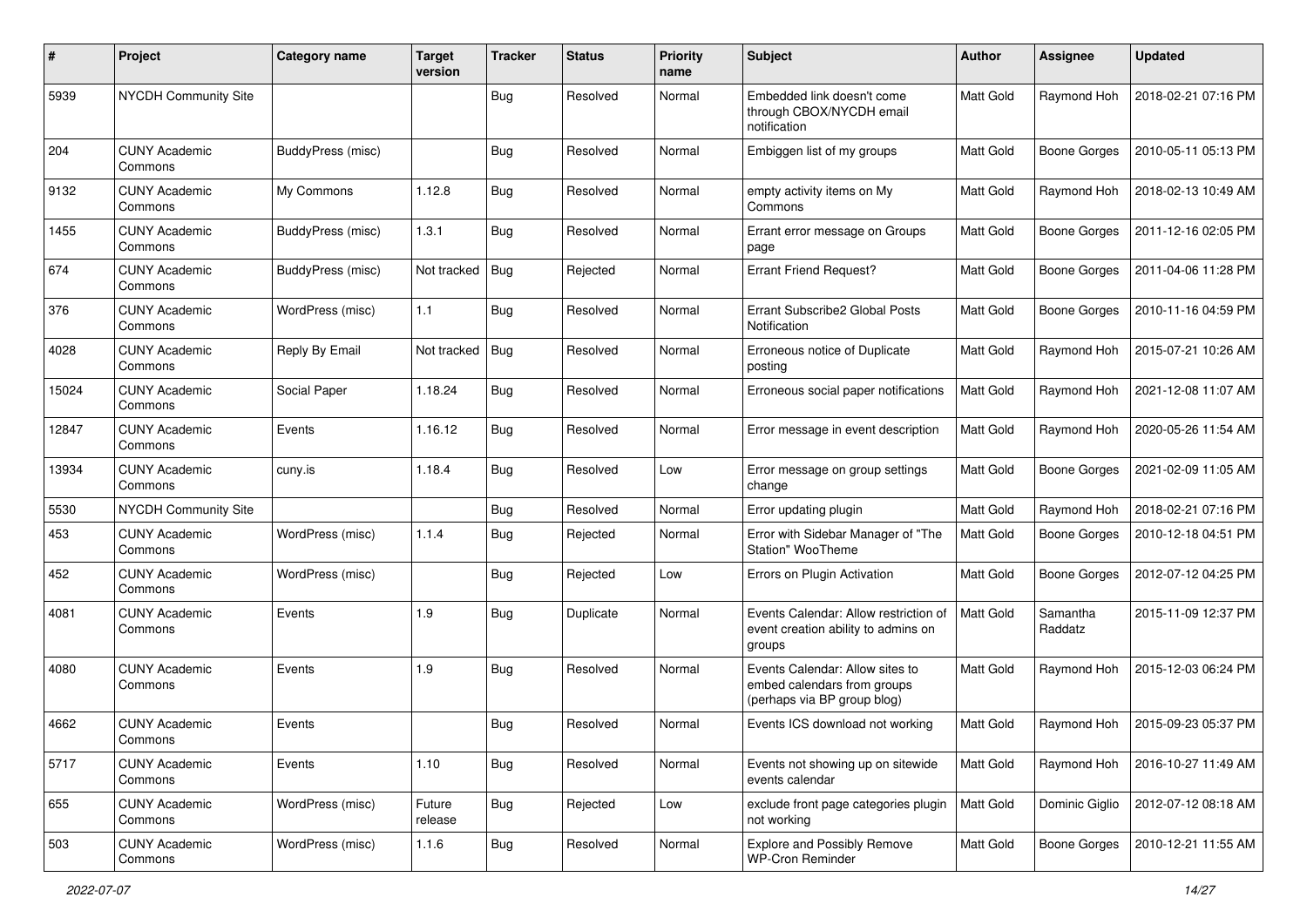| $\#$  | <b>Project</b>                  | Category name            | <b>Target</b><br>version | <b>Tracker</b> | <b>Status</b> | <b>Priority</b><br>name | <b>Subject</b>                                                           | <b>Author</b>    | Assignee            | <b>Updated</b>      |
|-------|---------------------------------|--------------------------|--------------------------|----------------|---------------|-------------------------|--------------------------------------------------------------------------|------------------|---------------------|---------------------|
| 3969  | <b>CUNY Academic</b><br>Commons | <b>WordPress Plugins</b> | 1.7.18                   | <b>Bug</b>     | Resolved      | Normal                  | External Group Blogs plugin causing<br>duplicate items of the same post: | Matt Gold        | Raymond Hoh         | 2015-04-10 07:51 PM |
| 809   | <b>CUNY Academic</b><br>Commons | WordPress (misc)         | 1.2.4                    | Bug            | Resolved      | Low                     | Extra padding on bottom of footer                                        | <b>Matt Gold</b> | <b>Boone Gorges</b> | 2011-07-12 03:23 PM |
| 80    | <b>CUNY Academic</b><br>Commons | Upgrades                 |                          | <b>Bug</b>     | Resolved      | Normal                  | Extra Wrap Element on Home Page<br>Groups Loader                         | Matt Gold        | CIC Michael         | 2009-12-03 04:23 PM |
| 1849  | <b>CUNY Academic</b><br>Commons | WordPress (misc)         | Not tracked              | <b>Bug</b>     | Resolved      | Normal                  | FAQ Hard to Read on Help Blog                                            | Matt Gold        | Sarah Morgano       | 2012-05-16 02:45 PM |
| 343   | <b>CUNY Academic</b><br>Commons | Wiki                     | 1.3                      | Bug            | Resolved      | Low                     | <b>FCKEditor Preferences</b>                                             | <b>Matt Gold</b> | Boone Gorges        | 2011-11-30 11:55 AM |
| 1995  | <b>CUNY Academic</b><br>Commons | WordPress (misc)         | 1.3.17                   | Bug            | Rejected      | High                    | Featured Content Box Only<br>Rendering on Login                          | Matt Gold        | Boone Gorges        | 2012-07-15 10:21 AM |
| 10553 | <b>CUNY Academic</b><br>Commons | <b>Group Files</b>       | 1.13.12                  | Bug            | Resolved      | Normal                  | File category view persists after<br>clicking away                       | Matt Gold        | Boone Gorges        | 2018-10-23 11:47 AM |
| 1503  | <b>CUNY Academic</b><br>Commons | BuddyPress (misc)        | 1.3.3                    | Bug            | Resolved      | Normal                  | File list not showing file descriptions                                  | Matt Gold        | Boone Gorges        | 2012-01-10 07:28 PM |
| 2105  | <b>CUNY Academic</b><br>Commons | BuddyPress (misc)        | 1.4.9                    | Bug            | Resolved      | Normal                  | File name in a file uploaded to group<br>contains escape characters      | <b>Matt Gold</b> | Dominic Giglio      | 2012-11-01 12:02 PM |
| 162   | <b>CUNY Academic</b><br>Commons | WordPress (misc)         |                          | Bug            | Resolved      | Normal                  | File Size Error on Upload                                                | Matt Gold        |                     | 2010-03-22 03:49 PM |
| 4979  | <b>CUNY Academic</b><br>Commons | Group Forums             | Not tracked              | Bug            | Resolved      | Normal                  | File size limit exceeded?                                                | Matt Gold        | Matt Gold           | 2016-01-26 05:16 PM |
| 2387  | <b>CUNY Academic</b><br>Commons | <b>BuddyPress (misc)</b> | 1.4.19                   | Bug            | Resolved      | Low                     | File upload notifications contain<br>escape characters                   | Matt Gold        | <b>Boone Gorges</b> | 2013-02-11 02:21 PM |
| 2191  | <b>CUNY Academic</b><br>Commons | BuddyPress (misc)        | 1.4.10                   | <b>Bug</b>     | Resolved      | Low                     | File upload to group doesn't register<br>as activity?                    | Matt Gold        | Dominic Giglio      | 2012-11-11 09:28 PM |
| 3544  | <b>CUNY Academic</b><br>Commons | Group Files              | 1.7                      | Bug            | Resolved      | Normal                  | Files list upload button placement<br>after upload                       | Matt Gold        | Boone Gorges        | 2014-10-10 09:09 AM |
| 14737 | <b>CUNY Academic</b><br>Commons |                          |                          | <b>Bug</b>     | Duplicate     | Normal                  | Final step of group/site clone reloads<br>page                           | Matt Gold        | <b>Boone Gorges</b> | 2021-08-31 11:41 AM |
| 1400  | <b>CUNY Academic</b><br>Commons | BuddyPress (misc)        | 1.2.7                    | <b>Bug</b>     | Resolved      | Normal                  | Firefox Login Caching Issue                                              | Matt Gold        | Boone Gorges        | 2011-12-06 05:53 PM |
| 455   | <b>CUNY Academic</b><br>Commons | WordPress (misc)         |                          | Bug            | Resolved      | High                    | Fix errors caused by More Privacy<br><b>Options Disabling</b>            | Matt Gold        | Boone Gorges        | 2010-12-08 10:47 PM |
| 2231  | <b>CUNY Academic</b><br>Commons | commonsinabox.org        | Not tracked              | Bug            | Resolved      | Normal                  | Fix Header issue on<br>Commonsinabox.org                                 | Matt Gold        | <b>Boone Gorges</b> | 2014-05-01 07:51 PM |
| 3557  | <b>CUNY Academic</b><br>Commons | My Commons               | 1.7.1                    | <b>Bug</b>     | Resolved      | Urgent                  | Fix typo on My Commons overlay                                           | Matt Gold        | Boone Gorges        | 2014-10-15 11:02 PM |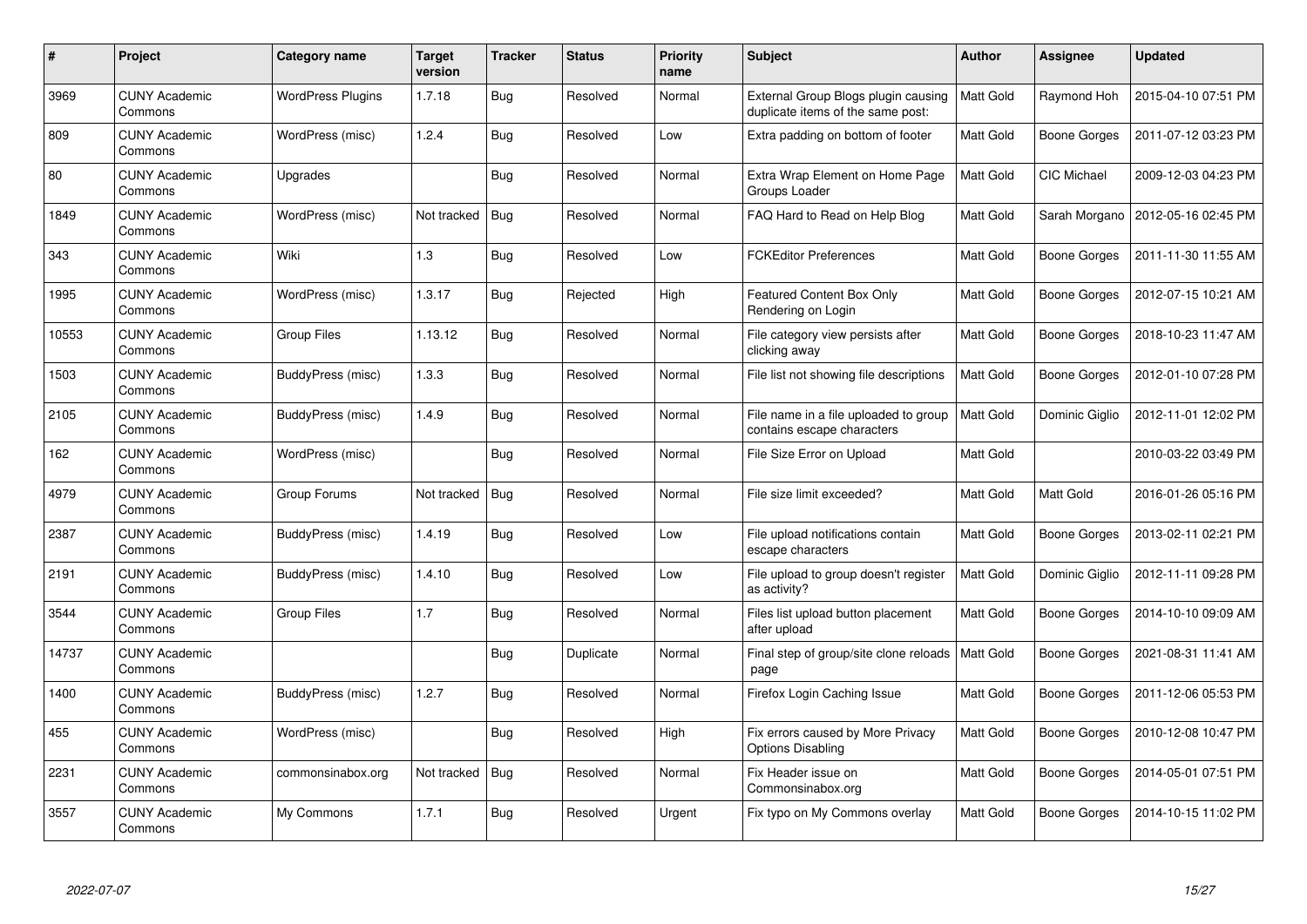| #     | Project                         | Category name              | <b>Target</b><br>version | <b>Tracker</b> | <b>Status</b> | <b>Priority</b><br>name | <b>Subject</b>                                                    | Author           | <b>Assignee</b>     | <b>Updated</b>      |
|-------|---------------------------------|----------------------------|--------------------------|----------------|---------------|-------------------------|-------------------------------------------------------------------|------------------|---------------------|---------------------|
| 3428  | <b>CUNY Academic</b><br>Commons | Twitter page               | 1.6.14                   | Bug            | Resolved      | High                    | Fix typo on Twitter page                                          | Matt Gold        | Dominic Giglio      | 2014-09-01 08:53 PM |
| 86    | <b>CUNY Academic</b><br>Commons | Upgrades                   |                          | <b>Bug</b>     | Resolved      | Normal                  | Fix width of feed column on news<br>page                          | <b>Matt Gold</b> | <b>Boone Gorges</b> | 2009-12-09 12:26 PM |
| 2038  | <b>CUNY Academic</b><br>Commons | WordPress (misc)           | 1.4.2                    | Bug            | Resolved      | Normal                  | Fixing homepage spacing                                           | <b>Matt Gold</b> | Matt Gold           | 2012-08-13 10:12 PM |
| 710   | <b>CUNY Academic</b><br>Commons | WordPress (misc)           | 1.2.1                    | Bug            | Resolved      | Normal                  | Flickr Photo Album Plugin Doesn't<br>Activate                     | <b>Matt Gold</b> | <b>Boone Gorges</b> | 2011-05-08 04:56 PM |
| 2714  | <b>CUNY Academic</b><br>Commons | BuddyPress (misc)          | 1.5.0.1                  | <b>Bug</b>     | Resolved      | Normal                  | Font and Font Size Inconsistent in<br><b>Commons Profile</b>      | <b>Matt Gold</b> | <b>Boone Gorges</b> | 2013-08-23 04:17 PM |
| 2712  | <b>CUNY Academic</b><br>Commons | <b>BuddyPress (misc)</b>   | 1.5.0.1                  | <b>Bug</b>     | Resolved      | Normal                  | Font Size in BP Profile Menu Should<br>be Larger                  | Matt Gold        | <b>Boone Gorges</b> | 2013-08-23 04:36 PM |
| 15196 | <b>CUNY Academic</b><br>Commons | Layout                     | 1.19.2                   | Bug            | Resolved      | Normal                  | footer positioning on GCDI site                                   | <b>Matt Gold</b> | Raymond Hoh         | 2022-01-25 11:33 AM |
| 3587  | <b>CUNY Academic</b><br>Commons | My Commons                 | 1.8.1                    | <b>Bug</b>     | Resolved      | Normal                  | Force SSL issue                                                   | Matt Gold        | <b>Boone Gorges</b> | 2015-06-01 11:39 AM |
| 3429  | NYCDH Community Site            |                            |                          | Bug            | Resolved      | Normal                  | Forum Attachments not working                                     | Matt Gold        | Raymond Hoh         | 2014-09-01 04:04 PM |
| 2654  | <b>CUNY Academic</b><br>Commons | commonsinabox.org          | Not tracked              | Bug            | Resolved      | Normal                  | Forum creation step in group setup<br>doesn't stick               | Matt Gold        | <b>Boone Gorges</b> | 2013-08-11 11:51 AM |
| 2584  | NYCDH Community Site            |                            |                          | Bug            | Resolved      | Normal                  | Forum disabled                                                    | Matt Gold        | Raymond Hoh         | 2013-06-13 01:46 PM |
| 15087 | <b>CUNY Academic</b><br>Commons | Group Forums               | 1.18.24                  | Bug            | Resolved      | Normal                  | Forum file limit                                                  | Matt Gold        | <b>Boone Gorges</b> | 2021-12-14 11:39 AM |
| 2280  | <b>CUNY Academic</b><br>Commons | commonsinabox.org          | Not tracked              | Bug            | Resolved      | High                    | Forum links not working                                           | <b>Matt Gold</b> | <b>Boone Gorges</b> | 2012-11-20 12:33 PM |
| 12471 | <b>CUNY Academic</b><br>Commons | <b>Email Notifications</b> | 1.16.7                   | Bug            | Resolved      | Normal                  | forum notificaiton not sent                                       | Matt Gold        | Raymond Hoh         | 2020-03-10 10:59 AM |
| 172   | <b>CUNY Academic</b><br>Commons | BuddyPress (misc)          |                          | Bug            | Resolved      | Normal                  | Forum Notifications not working                                   | <b>Matt Gold</b> |                     | 2010-03-04 07:28 AM |
| 71    | <b>CUNY Academic</b><br>Commons | Group Forums               |                          | Bug            | Resolved      | Urgent                  | Forum of Private Group Not Hidden                                 | <b>Matt Gold</b> | <b>Boone Gorges</b> | 2009-11-24 10:15 PM |
| 8582  | <b>NYCDH Community Site</b>     |                            |                          | Bug            | Resolved      | High                    | Forum post doesn't work                                           | Matt Gold        | Raymond Hoh         | 2018-02-21 07:13 PM |
| 239   | <b>CUNY Academic</b><br>Commons | BuddyPress (misc)          |                          | <b>Bug</b>     | Resolved      | Normal                  | Forum Post Error                                                  | Matt Gold        | Boone Gorges        | 2010-05-12 11:48 AM |
| 5738  | <b>CUNY Academic</b><br>Commons | Group Forums               |                          | <b>Bug</b>     | Rejected      | Normal                  | Forum post list formatting didn't<br>come through                 | Matt Gold        | <b>Boone Gorges</b> | 2016-07-02 01:09 PM |
| 1997  | <b>CUNY Academic</b><br>Commons | BuddyPress (misc)          | 1.4.6                    | <b>Bug</b>     | Resolved      | Normal                  | Forum post notification didn't<br>indicate image attachments      | Matt Gold        | Boone Gorges        | 2012-09-23 05:03 PM |
| 5447  | NYCDH Community Site            |                            |                          | <b>Bug</b>     | Resolved      | Normal                  | Forum post notification doesn't note<br>presence of an attachment | Matt Gold        | Raymond Hoh         | 2016-04-15 12:19 PM |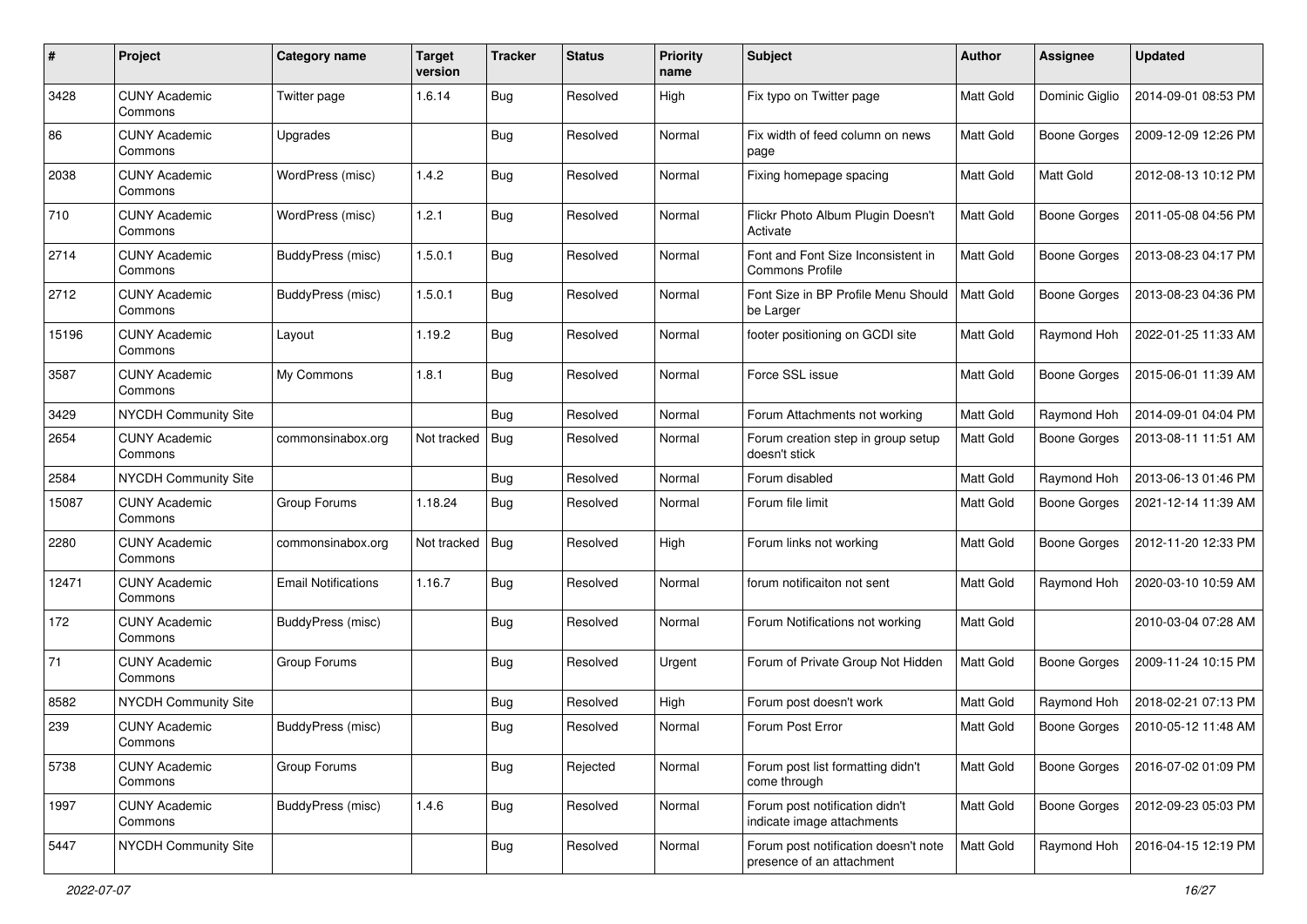| #     | Project                         | Category name              | Target<br>version | <b>Tracker</b> | <b>Status</b> | <b>Priority</b><br>name | <b>Subject</b>                                               | Author           | <b>Assignee</b>     | <b>Updated</b>      |
|-------|---------------------------------|----------------------------|-------------------|----------------|---------------|-------------------------|--------------------------------------------------------------|------------------|---------------------|---------------------|
| 2582  | <b>NYCDH Community Site</b>     |                            |                   | Bug            | Rejected      | High                    | Forum posting/notification problem                           | Matt Gold        | Raymond Hoh         | 2013-05-20 09:16 PM |
| 10789 | <b>CUNY Academic</b><br>Commons | <b>Email Notifications</b> | 1.14.2            | <b>Bug</b>     | Resolved      | High                    | Forum Posts not generating email<br>notifications            | Matt Gold        | <b>Boone Gorges</b> | 2018-12-10 07:19 PM |
| 5127  | <b>CUNY Academic</b><br>Commons | <b>Email Notifications</b> | 1.9.7             | Bug            | Resolved      | Normal                  | Forum posts to multiple groups -- no<br>notice in attachment | <b>Matt Gold</b> | Daniel Jones        | 2016-02-07 10:08 PM |
| 3652  | <b>CUNY Academic</b><br>Commons | Group Forums               | 1.8               | <b>Bug</b>     | Resolved      | Low                     | Forum preview doesn't show live link                         | <b>Matt Gold</b> | Raymond Hoh         | 2015-04-21 06:46 PM |
| 4765  | <b>CUNY Academic</b><br>Commons | Group Forums               | 1.8.13            | <b>Bug</b>     | Resolved      | Normal                  | Forum preview not showing HTML<br>tags                       | Matt Gold        | Boone Gorges        | 2015-10-11 10:30 PM |
| 3601  | <b>CUNY Academic</b><br>Commons | <b>Email Notifications</b> | 1.7.3             | Bug            | Resolved      | High                    | Forum replies do not show up on the<br>group homepage        | Matt Gold        | Raymond Hoh         | 2014-11-10 01:24 PM |
| 8121  | <b>CUNY Academic</b><br>Commons | Group Forums               |                   | Bug            | Rejected      | Normal                  | Forum reply oddities -- RBE/Hidden<br>replies                | <b>Matt Gold</b> | Raymond Hoh         | 2017-05-10 01:39 PM |
| 2660  | <b>CUNY Academic</b><br>Commons | commonsinabox.org          | Not tracked       | Bug            | Resolved      | Normal                  | Forum Role Display errors                                    | Matt Gold        | Raymond Hoh         | 2013-08-11 11:48 AM |
| 104   | CUNY Academic<br>Commons        | Upgrades                   |                   | <b>Bug</b>     | Resolved      | Low                     | Forum Tag Cloud Problems                                     | <b>Matt Gold</b> | <b>Boone Gorges</b> | 2010-05-11 04:32 PM |
| 2979  | <b>CUNY Academic</b><br>Commons | BuddyPress (misc)          |                   | Bug            | Resolved      | Normal                  | Frame error in Invite Anyone                                 | Matt Gold        | <b>Boone Gorges</b> | 2014-01-29 03:53 PM |
| 908   | <b>CUNY Academic</b><br>Commons | BuddyPress (misc)          | 1.2.4             | Bug            | Resolved      | Normal                  | Free a BP Doc from Locked Status                             | <b>Matt Gold</b> | <b>Boone Gorges</b> | 2011-07-02 11:15 PM |
| 143   | <b>CUNY Academic</b><br>Commons | BuddyPress (misc)          |                   | <b>Bug</b>     | Resolved      | Normal                  | Friendship Acceptance Error<br>Message                       | Matt Gold        | <b>Boone Gorges</b> | 2010-05-11 04:44 PM |
| 2795  | <b>CUNY Academic</b><br>Commons | BuddyPress (misc)          | 1.6               | Bug            | Resolved      | Normal                  | Friendship Request Acceptance<br>interface                   | Matt Gold        | Chris Stein         | 2014-03-27 03:07 PM |
| 466   | <b>CUNY Academic</b><br>Commons | BuddyPress (misc)          | Not tracked       | Bug            | Rejected      | Normal                  | Friendship Requests coming out of<br>nowhere                 | Matt Gold        | <b>Boone Gorges</b> | 2011-08-22 06:52 PM |
| 2251  | <b>CUNY Academic</b><br>Commons | BuddyPress (misc)          | 1.4.13            | <b>Bug</b>     | Resolved      | Low                     | From address of forum notifications                          | <b>Matt Gold</b> | <b>Boone Gorges</b> | 2013-02-03 01:56 PM |
| 4639  | CUNY Academic<br>Commons        | Home Page                  | Not tracked       | <b>Bug</b>     | Resolved      | Urgent                  | Front page slider stopped working                            | Matt Gold        | <b>Boone Gorges</b> | 2015-09-21 03:44 PM |
| 2099  | <b>CUNY Academic</b><br>Commons | WordPress (misc)           | Not tracked       | Bug            | Resolved      | Normal                  | <b>Gallery Slide Widget Reset</b>                            | Matt Gold        | <b>Boone Gorges</b> | 2012-09-04 06:26 PM |
| 3480  | <b>CUNY Academic</b><br>Commons | WordPress (misc)           | Not tracked       | Bug            | Resolved      | High                    | Games site shows up as<br>archived/suspended                 | Matt Gold        | <b>Boone Gorges</b> | 2014-09-21 09:34 PM |
| 4010  | <b>CUNY Academic</b><br>Commons | <b>WordPress Plugins</b>   | 1.7.20            | <b>Bug</b>     | Resolved      | High                    | GC Digital Fellows site down                                 | Matt Gold        |                     | 2015-04-22 10:30 AM |
| 9112  | <b>CUNY Academic</b><br>Commons |                            | Not tracked       | <b>Bug</b>     | Resolved      | High                    | GCDI site down                                               | Matt Gold        | <b>Boone Gorges</b> | 2018-01-23 10:18 PM |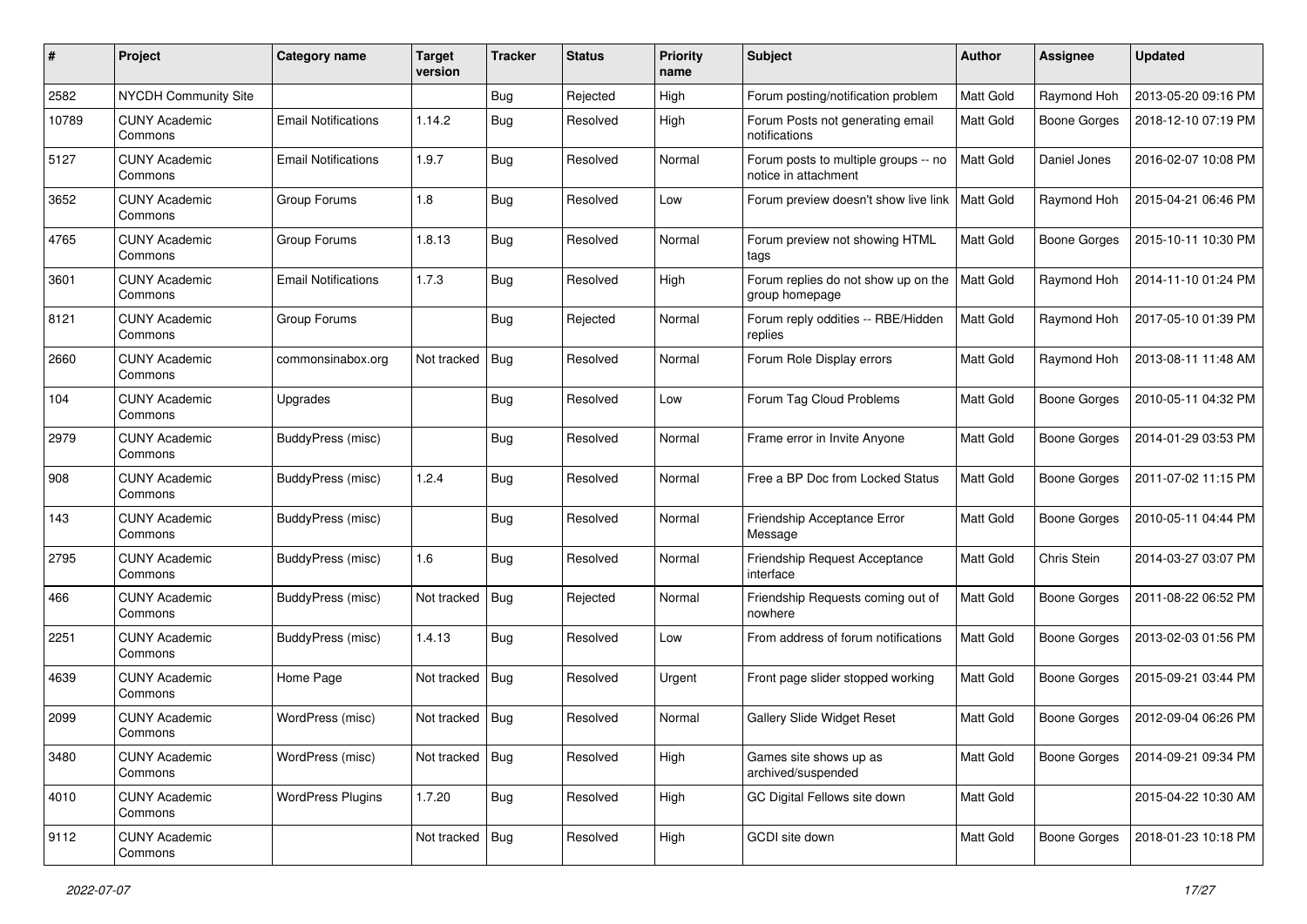| #     | Project                         | Category name              | <b>Target</b><br>version | <b>Tracker</b> | <b>Status</b> | <b>Priority</b><br>name | Subject                                                        | Author           | <b>Assignee</b>     | <b>Updated</b>      |
|-------|---------------------------------|----------------------------|--------------------------|----------------|---------------|-------------------------|----------------------------------------------------------------|------------------|---------------------|---------------------|
| 4402  | <b>CUNY Academic</b><br>Commons | <b>Public Portfolio</b>    | 1.9                      | Bug            | Resolved      | Normal                  | Github link needs full URL rather<br>than ID                   | Matt Gold        | Daniel Jones        | 2015-11-09 02:21 PM |
| 2295  | <b>CUNY Academic</b><br>Commons | commonsinabox.org          |                          | Bug            | Rejected      | Normal                  | Glitch in CBOX Logo                                            | Matt Gold        | <b>Boone Gorges</b> | 2012-12-11 01:08 AM |
| 192   | <b>CUNY Academic</b><br>Commons | WordPress (misc)           |                          | <b>Bug</b>     | Rejected      | Normal                  | Google Custom Search on Blogs                                  | <b>Matt Gold</b> | Chris Stein         | 2014-05-01 09:18 AM |
| 1362  | <b>CUNY Academic</b><br>Commons | WordPress (misc)           | Not tracked              | Bug            | Resolved      | High                    | Google Malware Warning                                         | <b>Matt Gold</b> |                     | 2011-11-23 12:15 PM |
| 15137 | <b>CUNY Academic</b><br>Commons | Search                     | Not tracked              | Bug            | Resolved      | Normal                  | Google search not working?                                     | <b>Matt Gold</b> | <b>Boone Gorges</b> | 2022-01-04 04:17 PM |
| 2815  | NYCDH Community Site            |                            |                          | Bug            | Resolved      | Normal                  | Group Activity dates don't match<br>latest activity            | Matt Gold        | Raymond Hoh         | 2013-10-14 11:40 PM |
| 88    | <b>CUNY Academic</b><br>Commons | Upgrades                   |                          | Bug            | Resolved      | Normal                  | Group Admin Screens                                            | <b>Matt Gold</b> | <b>CIC Michael</b>  | 2009-12-03 08:20 PM |
| 13913 | <b>CUNY Academic</b><br>Commons | Groups (misc)              |                          | Bug            | Rejected      | Normal                  | Group Avatar lost after group<br>creation process              | Matt Gold        | <b>Boone Gorges</b> | 2021-02-23 10:45 AM |
| 10381 | <b>CUNY Academic</b><br>Commons | <b>Email Notifications</b> | 1.13.11                  | <b>Bug</b>     | Resolved      | Normal                  | Group Blog Comment notification<br>doesn't include username    | Matt Gold        | Raymond Hoh         | 2018-10-09 10:36 AM |
| 5878  | <b>CUNY Academic</b><br>Commons | Group Blogs                | 1.10                     | <b>Bug</b>     | Resolved      | Normal                  | Group Blog creation improvements                               | Matt Gold        | <b>Boone Gorges</b> | 2016-08-10 09:36 PM |
| 278   | <b>CUNY Academic</b><br>Commons | BuddyPress (misc)          | 1.0.1                    | <b>Bug</b>     | Resolved      | Normal                  | Group Blog plugin creates<br>subdirectory, not subdomain blogs | Matt Gold        | <b>Boone Gorges</b> | 2010-08-29 01:52 PM |
| 3448  | <b>CUNY Academic</b><br>Commons | Groups (misc)              | 1.7                      | <b>Bug</b>     | Resolved      | Normal                  | Group changes email slug/link issue                            | Matt Gold        | Raymond Hoh         | 2014-09-15 08:29 PM |
| 726   | <b>CUNY Academic</b><br>Commons | <b>Group Files</b>         |                          | Bug            | Rejected      | Normal                  | Group Docs - New Doc Deletion<br>Notifications?                | Matt Gold        | Matt Gold           | 2014-05-01 09:42 AM |
| 1542  | <b>CUNY Academic</b><br>Commons | <b>BuddyPress Docs</b>     | 1.6                      | Bug            | Resolved      | Normal                  | Group Docs Locked                                              | <b>Matt Gold</b> | <b>Boone Gorges</b> | 2014-03-21 03:38 PM |
| 3608  | <b>CUNY Academic</b><br>Commons | <b>Email Notifications</b> | 1.7.3                    | Bug            | Resolved      | High                    | Group email plain-text formatting<br>problem                   | Matt Gold        | Raymond Hoh         | 2014-11-11 12:19 PM |
| 9814  | <b>CUNY Academic</b><br>Commons | Groups (misc)              | Not tracked              | Bug            | Resolved      | Normal                  | Group email settings "No Email"<br>issue                       | Matt Gold        | Raymond Hoh         | 2018-05-22 11:45 AM |
| 3859  | <b>CUNY Academic</b><br>Commons | Group Forums               | 1.7.14                   | Bug            | Resolved      | Normal                  | Group Forum Button Layout                                      | Matt Gold        | <b>Boone Gorges</b> | 2015-03-05 10:57 AM |
| 4640  | <b>CUNY Academic</b><br>Commons |                            |                          | <b>Bug</b>     | Resolved      | Normal                  | Group forum problem                                            | Matt Gold        | Boone Gorges        | 2015-09-21 03:44 PM |
| 11456 | NYCDH Community Site            |                            |                          | Bug            | Resolved      | Normal                  | Group has no admins                                            | Matt Gold        | Raymond Hoh         | 2019-06-01 04:24 PM |
| 3226  | <b>CUNY Academic</b><br>Commons | Groups (misc)              | 1.6.4.1                  | Bug            | Resolved      | Normal                  | Group home: content pushed below<br>sidebar                    | Matt Gold        | <b>Boone Gorges</b> | 2014-05-23 09:55 AM |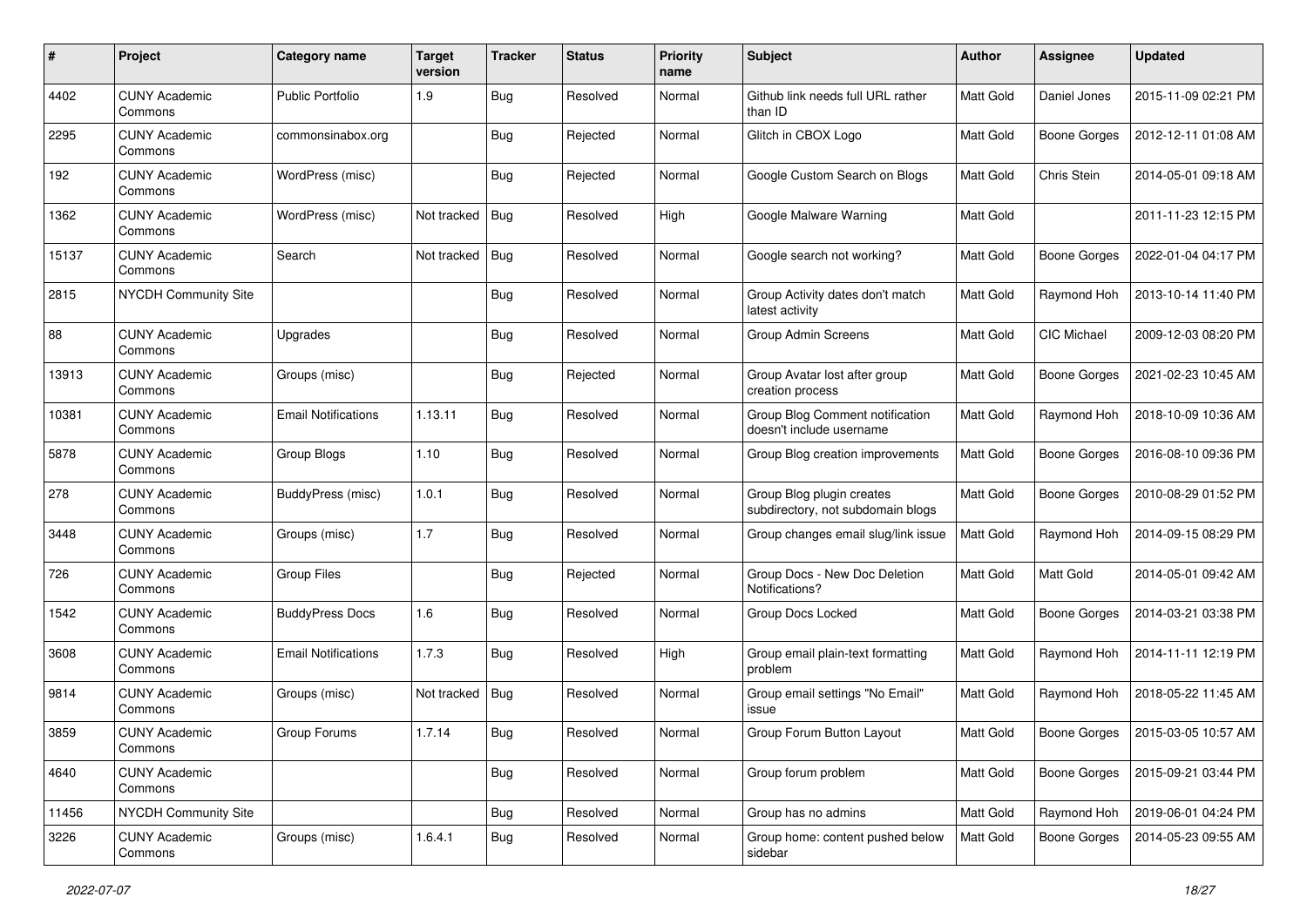| $\#$  | Project                         | Category name              | <b>Target</b><br>version | <b>Tracker</b> | <b>Status</b> | <b>Priority</b><br>name | <b>Subject</b>                                                  | <b>Author</b>    | Assignee            | <b>Updated</b>      |
|-------|---------------------------------|----------------------------|--------------------------|----------------|---------------|-------------------------|-----------------------------------------------------------------|------------------|---------------------|---------------------|
| 3342  | <b>CUNY Academic</b><br>Commons | <b>Email Notifications</b> |                          | <b>Bug</b>     | Duplicate     | Normal                  | <b>Group Invitation Email Links</b><br>Incorrect/Non-Working    | Matt Gold        | Boone Gorges        | 2015-04-01 09:04 PM |
| 2595  | <b>CUNY Academic</b><br>Commons | BuddyPress (misc)          | 1.4.29                   | Bug            | Resolved      | Low                     | Group invitation script                                         | <b>Matt Gold</b> | <b>Boone Gorges</b> | 2013-06-02 04:06 PM |
| 4816  | <b>CUNY Academic</b><br>Commons | Group Invitations          | 1.8.15                   | Bug            | Resolved      | High                    | Group invite email notifications not<br>received                | Matt Gold        | <b>Boone Gorges</b> | 2015-10-26 11:56 AM |
| 3307  | <b>CUNY Academic</b><br>Commons | Group Invitations          |                          | <b>Bug</b>     | Rejected      | Normal                  | Group Invites Sent before clicking<br>"send invites"            | Matt Gold        | <b>Boone Gorges</b> | 2014-07-14 11:09 AM |
| 12185 | <b>CUNY Academic</b><br>Commons |                            | 1.16.1                   | Bug            | Resolved      | Immediate               | Group links not working                                         | <b>Matt Gold</b> | Boone Gorges        | 2019-12-10 10:35 AM |
| 187   | <b>CUNY Academic</b><br>Commons | BuddyPress (misc)          |                          | Bug            | Resolved      | Normal                  | Group Member unable to be<br>promoted to admin status           | Matt Gold        | Boone Gorges        | 2010-04-02 09:26 PM |
| 10854 | <b>CUNY Academic</b><br>Commons | Groups (misc)              | 1.14.3                   | Bug            | Resolved      | Normal                  | Group membership request not<br>appearing on Requests admin tab | <b>Matt Gold</b> |                     | 2018-12-21 04:12 PM |
| 25    | <b>CUNY Academic</b><br>Commons | Group Forums               |                          | <b>Bug</b>     | Resolved      | Low                     | Group Page "Active Forum Topics"<br>not displaying              | Matt Gold        | Boone Gorges        | 2009-09-28 05:25 PM |
| 3642  | <b>CUNY Academic</b><br>Commons |                            |                          | <b>Bug</b>     | Rejected      | Normal                  | Group search hanging                                            | Matt Gold        | <b>Boone Gorges</b> | 2014-11-10 12:50 PM |
| 9114  | <b>CUNY Academic</b><br>Commons | Home Page                  | 1.12.8                   | Bug            | Resolved      | Normal                  | group with long name messes up<br>homepage layout               | <b>Matt Gold</b> | Boone Gorges        | 2018-01-24 05:17 PM |
| 3286  | <b>NYCDH Community Site</b>     |                            |                          | <b>Bug</b>     | Resolved      | Normal                  | Have BP Docs take on Access<br>Defaults of group                | Matt Gold        | Raymond Hoh         | 2018-02-21 07:23 PM |
| 1467  | <b>CUNY Academic</b><br>Commons | Upgrades                   |                          | Bug            | Rejected      | Normal                  | Have UserVoice Show "Report a<br>Bug" on pop-up                 | Matt Gold        | Boone Gorges        | 2012-08-01 03:37 PM |
| 15135 | <b>CUNY Academic</b><br>Commons | Toolbar                    | 1.19.1                   | Bug            | Resolved      | High                    | Header design spacing                                           | Matt Gold        | Boone Gorges        | 2022-01-11 04:41 PM |
| 5513  | <b>CUNY Academic</b><br>Commons | Reply By Email             | 1.9.17                   | Bug            | Resolved      | Low                     | Header issues on a RBE post                                     | Matt Gold        | Raymond Hoh         | 2016-05-31 11:44 AM |
| 8659  | <b>CUNY Academic</b><br>Commons | Help/Codex                 | 1.11.16                  | <b>Bug</b>     | Resolved      | Normal                  | Help email us link not working                                  | Matt Gold        | Raymond Hoh         | 2017-10-11 03:51 PM |
| 3043  | <b>CUNY Academic</b><br>Commons | Redmine                    | Not tracked              | Bug            | Resolved      | Normal                  | Help Marilyn Figure out Redmine<br>notification issues          | Matt Gold        | Micki Kaufman       | 2014-05-06 03:01 PM |
| 4125  | <b>CUNY Academic</b><br>Commons | <b>WordPress Themes</b>    | 1.8.2                    | Bug            | Resolved      | Normal                  | Help overlay layer issue                                        | Matt Gold        | Daniel Jones        | 2015-06-08 10:34 AM |
| 7755  | <b>CUNY Academic</b><br>Commons | Help/Codex                 | Not tracked              | Bug            | Resolved      | Normal                  | help page not loading                                           | Matt Gold        | scott voth          | 2017-03-25 11:10 AM |
| 8239  | <b>CUNY Academic</b><br>Commons |                            |                          | <b>Bug</b>     | Duplicate     | Normal                  | Help page should have an email<br>address on it                 | Matt Gold        | Paige Dupont        | 2017-10-11 11:28 AM |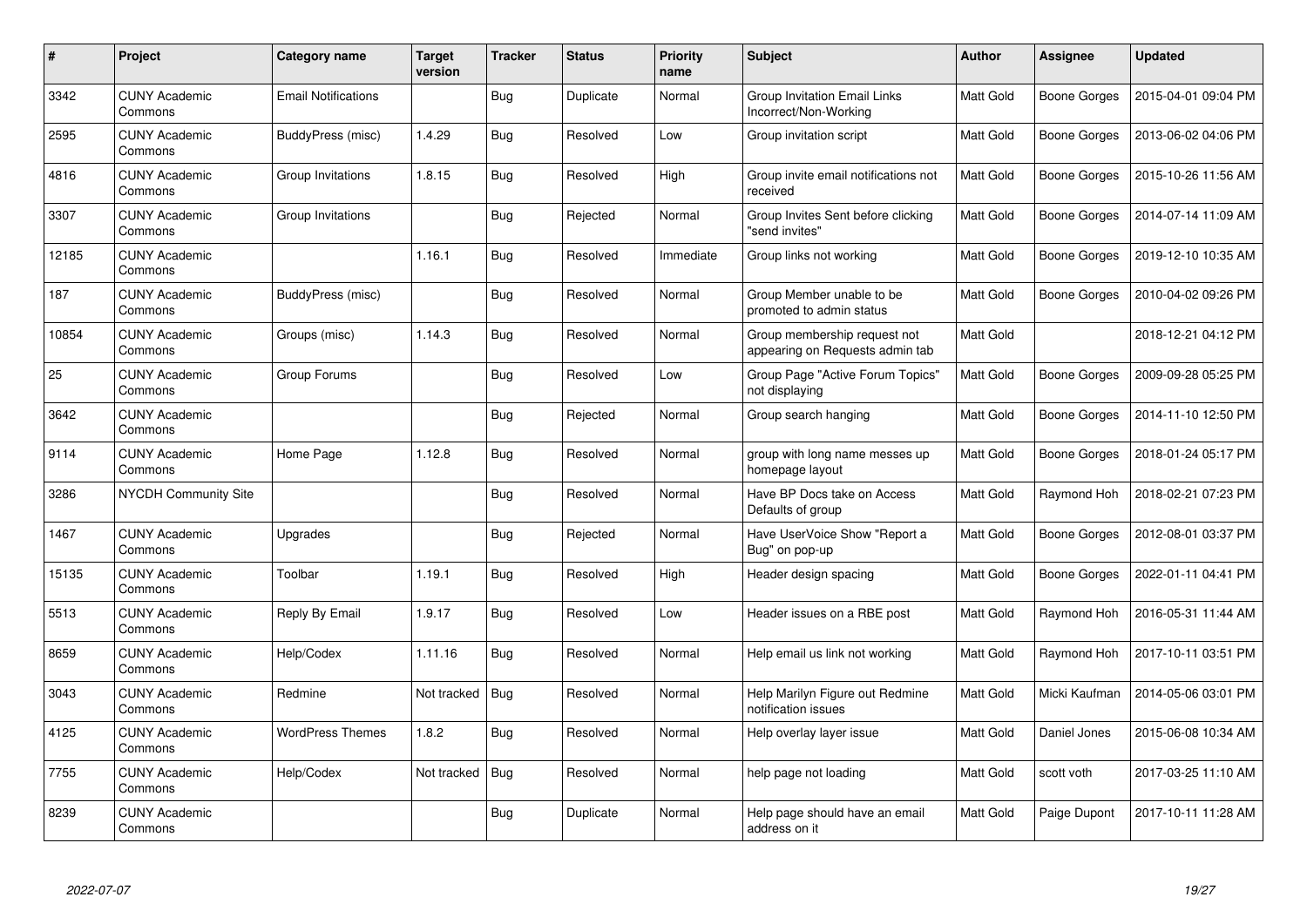| $\#$  | <b>Project</b>                  | Category name              | <b>Target</b><br>version | <b>Tracker</b> | <b>Status</b> | <b>Priority</b><br>name | <b>Subject</b>                                                             | <b>Author</b>    | Assignee            | <b>Updated</b>      |
|-------|---------------------------------|----------------------------|--------------------------|----------------|---------------|-------------------------|----------------------------------------------------------------------------|------------------|---------------------|---------------------|
| 101   | <b>CUNY Academic</b><br>Commons | Upgrades                   |                          | <b>Bug</b>     | Resolved      | Normal                  | <b>Help Pages</b>                                                          | Matt Gold        | Matt Gold           | 2009-12-08 07:34 PM |
| 469   | <b>CUNY Academic</b><br>Commons | WordPress (misc)           | Not tracked              | <b>Bug</b>     | Resolved      | High                    | Help with a blog using a deleted<br>theme                                  | <b>Matt Gold</b> | <b>Boone Gorges</b> | 2010-12-13 05:09 PM |
| 499   | <b>CUNY Academic</b><br>Commons | WordPress (misc)           | 1.1.6                    | Bug            | Resolved      | Normal                  | Help with Atahualpa Issues                                                 | Matt Gold        | scott voth          | 2010-12-21 07:30 PM |
| 786   | <b>CUNY Academic</b><br>Commons | WordPress (misc)           | 1.2.3                    | Bug            | Resolved      | Normal                  | Hero Image Slider Overlay Display<br>on IE                                 | Matt Gold        | <b>Boone Gorges</b> | 2011-06-06 09:51 AM |
| 444   | <b>CUNY Academic</b><br>Commons | WordPress (misc)           | 1.1.1                    | <b>Bug</b>     | Resolved      | High                    | Hero Slides Not Showing Up in<br>Firefox                                   | Matt Gold        | Boone Gorges        | 2010-12-08 08:41 AM |
| 30    | <b>CUNY Academic</b><br>Commons | BuddyPress (misc)          |                          | Bug            | Resolved      | Normal                  | Hidden Forum Activity Showing up in<br>News Feed                           | <b>Matt Gold</b> | Boone Gorges        | 2009-09-30 02:51 PM |
| 3588  | <b>CUNY Academic</b><br>Commons | Groups (misc)              | 1.7.2                    | <b>Bug</b>     | Resolved      | Normal                  | Hidden group not appearing in<br>search results                            | Matt Gold        | <b>Boone Gorges</b> | 2014-11-01 02:57 PM |
| 220   | <b>CUNY Academic</b><br>Commons | BuddyPress (misc)          |                          | Bug            | Resolved      | High                    | Hidden Groups showing up in<br>homepage group listing                      | Matt Gold        | Boone Gorges        | 2010-05-07 10:30 AM |
| 775   | <b>CUNY Academic</b><br>Commons | WordPress (misc)           | 1.2.2                    | Bug            | Rejected      | Normal                  | Hit Counter Plugin Problem                                                 | Matt Gold        | <b>Boone Gorges</b> | 2011-05-28 08:42 AM |
| 3910  | <b>CUNY Academic</b><br>Commons | Home Page                  | 1.7.15.2                 | Bug            | Resolved      | High                    | Home Page Display Errors                                                   | Matt Gold        | Boone Gorges        | 2015-03-17 10:21 AM |
| 3614  | <b>CUNY Academic</b><br>Commons | Home Page                  | 1.7.2                    | Bug            | Resolved      | Normal                  | Homepage member widget filter<br>feature not working                       | Matt Gold        | <b>Boone Gorges</b> | 2014-11-01 02:24 PM |
| 2596  | <b>CUNY Academic</b><br>Commons | BuddyPress (misc)          |                          | Bug            | Rejected      | Normal                  | Homepage Recent blog posts widget<br>display                               | Matt Gold        | Boone Gorges        | 2013-05-23 10:50 PM |
| 8702  | <b>CUNY Academic</b><br>Commons | Homepage Slides            | 1.11.13                  | Bug            | Resolved      | Normal                  | Homepage slider doesn't offer option   Matt Gold<br>to move through slides |                  | Boone Gorges        | 2017-09-14 11:37 PM |
| 5179  | <b>CUNY Academic</b><br>Commons | Homepage Slides            | 1.9.6                    | <b>Bug</b>     | Resolved      | High                    | homepage slider image broken                                               | Matt Gold        | Raymond Hoh         | 2016-02-01 11:26 PM |
| 11610 | <b>CUNY Academic</b><br>Commons |                            | 1.15.5                   | Bug            | Resolved      | Normal                  | Homepage thumbnails not loading                                            | Matt Gold        | Boone Gorges        | 2019-06-29 10:38 PM |
| 11619 | <b>CUNY Academic</b><br>Commons |                            | 1.15.5                   | <b>Bug</b>     | Rejected      | Normal                  | Homepage thumbnails not loading                                            | Matt Gold        | Raymond Hoh         | 2019-07-09 03:49 AM |
| 660   | <b>CUNY Academic</b><br>Commons | BuddyPress (misc)          | 1.2                      | <b>Bug</b>     | Resolved      | Low                     | HTML Markup appears in activity<br>comment                                 | Matt Gold        | <b>Boone Gorges</b> | 2011-04-04 02:39 PM |
| 8025  | <b>CUNY Academic</b><br>Commons | Group Forums               | 1.11.11                  | Bug            | Resolved      | Normal                  | HTML markup in group forum<br>notification                                 | Matt Gold        | Daniel Jones        | 2017-08-25 11:38 AM |
| 8692  | <b>CUNY Academic</b><br>Commons | <b>Email Notifications</b> | 1.11.15                  | Bug            | Resolved      | Normal                  | HTML not rendering in email<br>notifications                               | <b>Matt Gold</b> | Raymond Hoh         | 2017-10-11 11:08 AM |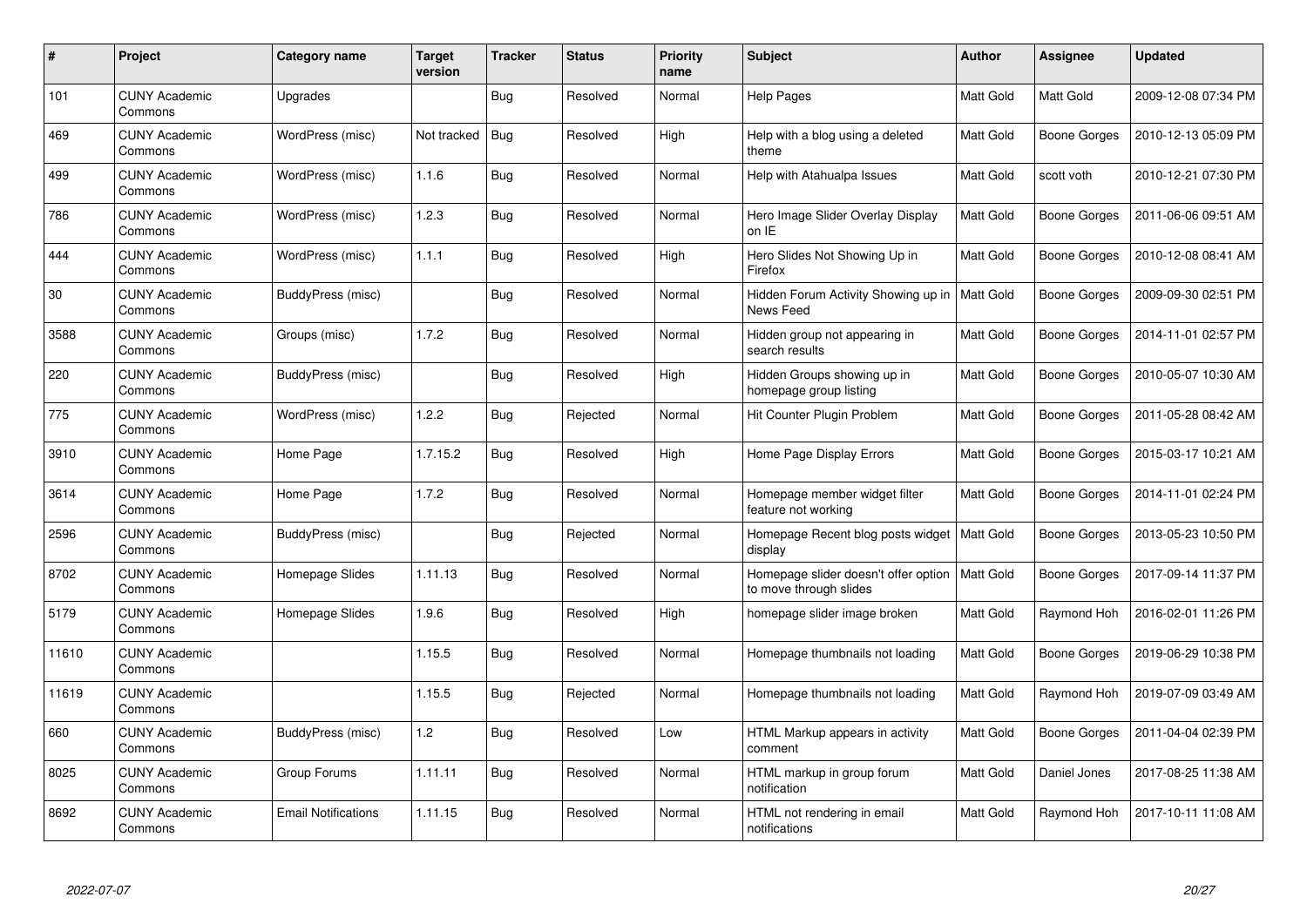| #     | Project                         | Category name              | Target<br>version | <b>Tracker</b> | <b>Status</b> | <b>Priority</b><br>name | Subject                                                                                         | Author           | Assignee            | <b>Updated</b>      |
|-------|---------------------------------|----------------------------|-------------------|----------------|---------------|-------------------------|-------------------------------------------------------------------------------------------------|------------------|---------------------|---------------------|
| 3165  | <b>CUNY Academic</b><br>Commons | <b>Email Notifications</b> |                   | <b>Bug</b>     | Rejected      | Normal                  | HTML notification of post with<br>attachments didn't include mention<br>of/links to attachments | Matt Gold        | <b>Boone Gorges</b> | 2015-03-21 09:05 PM |
| 661   | <b>CUNY Academic</b><br>Commons | <b>BuddyPress (misc)</b>   | 1.2               | <b>Bug</b>     | Resolved      | Low                     | HTML Special Characters Appear in<br><b>Email Notification Text</b>                             | Matt Gold        | Raymond Hoh         | 2011-05-04 08:55 AM |
| 152   | <b>CUNY Academic</b><br>Commons | BuddyPress (misc)          |                   | <b>Bug</b>     | Resolved      | Normal                  | HTML Tags Added to Email<br>Notifications                                                       | Matt Gold        | <b>Boone Gorges</b> | 2010-05-11 04:52 PM |
| 2363  | <b>CUNY Academic</b><br>Commons | WordPress (misc)           | 1.4.16            | <b>Bug</b>     | Resolved      | Normal                  | HTTP Error 500 (Internal Server<br>Error) on GC DSL blog                                        | Matt Gold        | <b>Boone Gorges</b> | 2013-01-02 10:10 AM |
| 12433 | <b>NYCDH Community Site</b>     |                            |                   | Bug            | Resolved      | Normal                  | hyperlinks not accepted in forum<br>post                                                        | Matt Gold        | Raymond Hoh         | 2020-11-23 08:42 PM |
| 2798  | <b>CUNY Academic</b><br>Commons | <b>BuddyPress (misc)</b>   | 1.5.4             | <b>Bug</b>     | Resolved      | Normal                  | IE10 Profile Display Errors                                                                     | Matt Gold        | Raymond Hoh         | 2013-09-25 03:33 PM |
| 79    | <b>CUNY Academic</b><br>Commons | Upgrades                   |                   | Bug            | Rejected      | Low                     | <b>IE6 Compatibility</b>                                                                        | <b>Matt Gold</b> | CIC Michael         | 2014-05-01 09:14 AM |
| 1116  | <b>CUNY Academic</b><br>Commons | WordPress (misc)           | Not tracked       | Bug            | Resolved      | High                    | Image Upload Error                                                                              | Matt Gold        |                     | 2011-08-27 08:44 AM |
| 1916  | <b>CUNY Academic</b><br>Commons | WordPress (misc)           | 1.3.14            | Bug            | Resolved      | High                    | Images Breaking on Help Blog and<br><b>Ground Control</b>                                       | Matt Gold        | <b>Boone Gorges</b> | 2012-05-26 07:54 PM |
| 5742  | <b>NYCDH Community Site</b>     |                            |                   | Bug            | Resolved      | Normal                  | images in slideshow not working                                                                 | Matt Gold        | Raymond Hoh         | 2016-07-20 07:24 PM |
| 2629  | <b>CUNY Academic</b><br>Commons | WordPress (misc)           | 1.5               | <b>Bug</b>     | Rejected      | Urgent                  | images not showing in slider on<br>homepage                                                     | Matt Gold        | Raymond Hoh         | 2013-07-10 11:10 AM |
| 6413  | <b>CUNY Academic</b><br>Commons | WordPress - Media          |                   | Bug            | Duplicate     | Normal                  | Images not showing up                                                                           | Matt Gold        | Boone Gorges        | 2016-10-24 10:16 AM |
| 761   | <b>CUNY Academic</b><br>Commons | WordPress (misc)           | 1.3               | Bug            | Resolved      | Normal                  | Implement "Send a Comment"<br><b>Function</b>                                                   | <b>Matt Gold</b> | Boone Gorges        | 2011-06-02 04:51 PM |
| 2014  | <b>CUNY Academic</b><br>Commons | BuddyPress (misc)          | 1.5               | Bug            | Resolved      | Normal                  | Improper margins on Members<br>Directory                                                        | Matt Gold        | Dominic Giglio      | 2012-12-18 10:37 AM |
| 3858  | <b>CUNY Academic</b><br>Commons | Reply By Email             | Future<br>release | <b>Bug</b>     | Duplicate     | Normal                  | Improved groupblog-RBE integration                                                              | Matt Gold        | Raymond Hoh         | 2019-03-11 02:32 PM |
| 1990  | <b>CUNY Academic</b><br>Commons | BuddyPress (misc)          | 1.3.17            | <b>Bug</b>     | Resolved      | Low                     | In Forum post list, member avatar<br>partially obscures member name                             | Matt Gold        | <b>Boone Gorges</b> | 2012-07-29 08:42 PM |
| 1231  | <b>CUNY Academic</b><br>Commons | WordPress (misc)           | Not tracked       | <b>Bug</b>     | Duplicate     | High                    | Inaccessible Site on the Commons                                                                | Matt Gold        |                     | 2011-10-13 08:56 AM |
| 215   | <b>CUNY Academic</b><br>Commons | BuddyPress (misc)          |                   | Bug            | Resolved      | Low                     | Inaccurate dates on group page`                                                                 | Matt Gold        | <b>Boone Gorges</b> | 2010-05-12 12:11 PM |
| 2116  | <b>CUNY Academic</b><br>Commons | BuddyPress (misc)          | 1.4.31            | <b>Bug</b>     | Resolved      | Normal                  | Include failed message in RBE<br><b>Failure Notification</b>                                    | Matt Gold        | Raymond Hoh         | 2013-07-08 11:01 PM |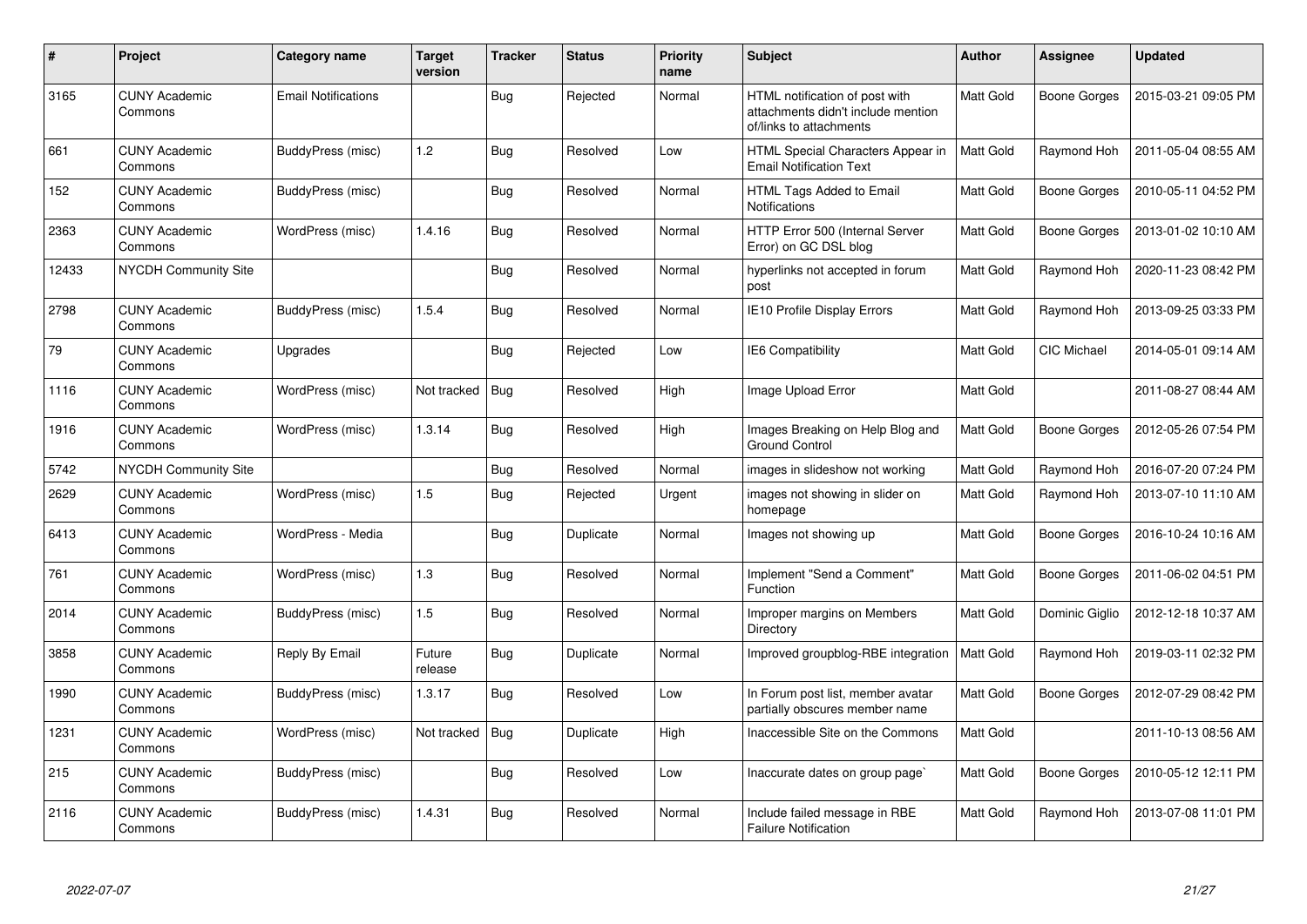| #     | Project                         | <b>Category name</b>       | Target<br>version | <b>Tracker</b> | <b>Status</b> | <b>Priority</b><br>name | <b>Subject</b>                                                            | <b>Author</b>    | Assignee     | <b>Updated</b>      |
|-------|---------------------------------|----------------------------|-------------------|----------------|---------------|-------------------------|---------------------------------------------------------------------------|------------------|--------------|---------------------|
| 3324  | <b>CUNY Academic</b><br>Commons | <b>Public Portfolio</b>    | 1.6.10            | <b>Bug</b>     | Resolved      | Normal                  | Incorrect display of send<br>message/mention on portfolio page            | Matt Gold        | Boone Gorges | 2014-07-22 09:06 PM |
| 180   | <b>CUNY Academic</b><br>Commons | BuddyPress (misc)          |                   | Bug            | Resolved      | Normal                  | Incorrect Link on Friendship Request<br><b>Notification Issues</b>        | Matt Gold        | Boone Gorges | 2010-03-13 08:47 AM |
| 1802  | <b>CUNY Academic</b><br>Commons | WordPress (misc)           | 1.3.11            | <b>Bug</b>     | Resolved      | Low                     | Incorrect Page Title on Blogs Page                                        | Matt Gold        | Boone Gorges | 2012-04-03 08:28 PM |
| 26    | <b>CUNY Academic</b><br>Commons |                            |                   | <b>Bug</b>     | Resolved      | Normal                  | Install Akismet Sitewide                                                  | Matt Gold        | Matt Gold    | 2009-09-22 11:43 PM |
| 1067  | <b>CUNY Academic</b><br>Commons | WordPress (misc)           | 1.2.5             | Bug            | Rejected      | Normal                  | <b>Install Disable Trackbacks</b>                                         | Matt Gold        | Boone Gorges | 2011-07-22 12:05 AM |
| 1912  | <b>CUNY Academic</b><br>Commons | WordPress (misc)           | 1.3.13            | <b>Bug</b>     | Resolved      | Normal                  | Install the VéritéCo Timeline Plugin                                      | Matt Gold        | Boone Gorges | 2012-05-23 04:13 PM |
| 10357 | <b>CUNY Academic</b><br>Commons | Onboarding                 |                   | <b>Bug</b>     | Rejected      | Normal                  | Invitation snafu                                                          | Matt Gold        | Boone Gorges | 2018-09-20 02:14 PM |
| 240   | <b>CUNY Academic</b><br>Commons | BuddyPress (misc)          |                   | Bug            | Resolved      | Normal                  | Invite Anyone - CUNY email domain<br>produces error                       | Matt Gold        | Boone Gorges | 2010-05-14 12:39 PM |
| 507   | <b>CUNY Academic</b><br>Commons | BuddyPress (misc)          | 1.1.6             | Bug            | Resolved      | High                    | Invite Anyone Rejects CUNY Email<br>Addresses                             | <b>Matt Gold</b> | Boone Gorges | 2010-12-21 11:26 AM |
| 1295  | <b>CUNY Academic</b><br>Commons | Group Invitations          |                   | <b>Bug</b>     | Rejected      | Normal                  | Invite to Group Ajax Search Buggy                                         | Matt Gold        | Matt Gold    | 2014-05-01 10:31 AM |
| 351   | <b>CUNY Academic</b><br>Commons | BuddyPress (misc)          | Not tracked       | <b>Bug</b>     | Rejected      | Normal                  | Invited Group Members Aren't<br>Automatically Added to Groups             | Matt Gold        | Boone Gorges | 2011-08-22 06:54 PM |
| 3217  | <b>CUNY Academic</b><br>Commons | <b>Public Portfolio</b>    |                   | <b>Bug</b>     | Resolved      | Normal                  | Issue with Link button on Profile<br>Fields                               | Matt Gold        | Boone Gorges | 2014-05-21 10:29 PM |
| 3954  | <b>CUNY Academic</b><br>Commons | <b>Email Notifications</b> | 1.7.18            | Bug            | Resolved      | Normal                  | <b>Issues with Email notifications for</b><br>Groups w/RSS Feeds attached | Matt Gold        | Raymond Hoh  | 2015-04-08 05:04 PM |
| 106   | <b>CUNY Academic</b><br>Commons | Upgrades                   |                   | Bug            | Resolved      | High                    | <b>ITPF09 Forum Issue</b>                                                 | Matt Gold        | Boone Gorges | 2009-12-03 04:49 PM |
| 74    | <b>CUNY Academic</b><br>Commons | Upgrades                   |                   | Bug            | Resolved      | Low                     | Join/Login Link Weirdness                                                 | Matt Gold        | CIC Michael  | 2010-05-11 04:42 PM |
| 628   | CUNY Academic<br>Commons        | Wiki                       | 1.2.1             | Bug            | Resolved      | Normal                  | LaTeX support for MediaWiki                                               | Matt Gold        | Boone Gorges | 2011-05-11 09:50 PM |
| 2950  | <b>CUNY Academic</b><br>Commons | commonsinabox.org          | Not tracked       | Bug            | Resolved      | Normal                  | Layout broken on<br>commonsinabox.org forum 404                           | Matt Gold        | Boone Gorges | 2014-05-06 02:59 PM |
| 219   | <b>CUNY Academic</b><br>Commons | WordPress (misc)           |                   | Bug            | Resolved      | Low                     | Left Margin Padding on sign-in page                                       | <b>Matt Gold</b> | Boone Gorges | 2010-05-11 05:14 PM |
| 476   | <b>CUNY Academic</b><br>Commons | WordPress (misc)           | 1.1.3             | Bug            | Resolved      | High                    | Limited Email Domains List Empty<br>After Site Upgrade                    | Matt Gold        | Boone Gorges | 2010-12-13 07:02 PM |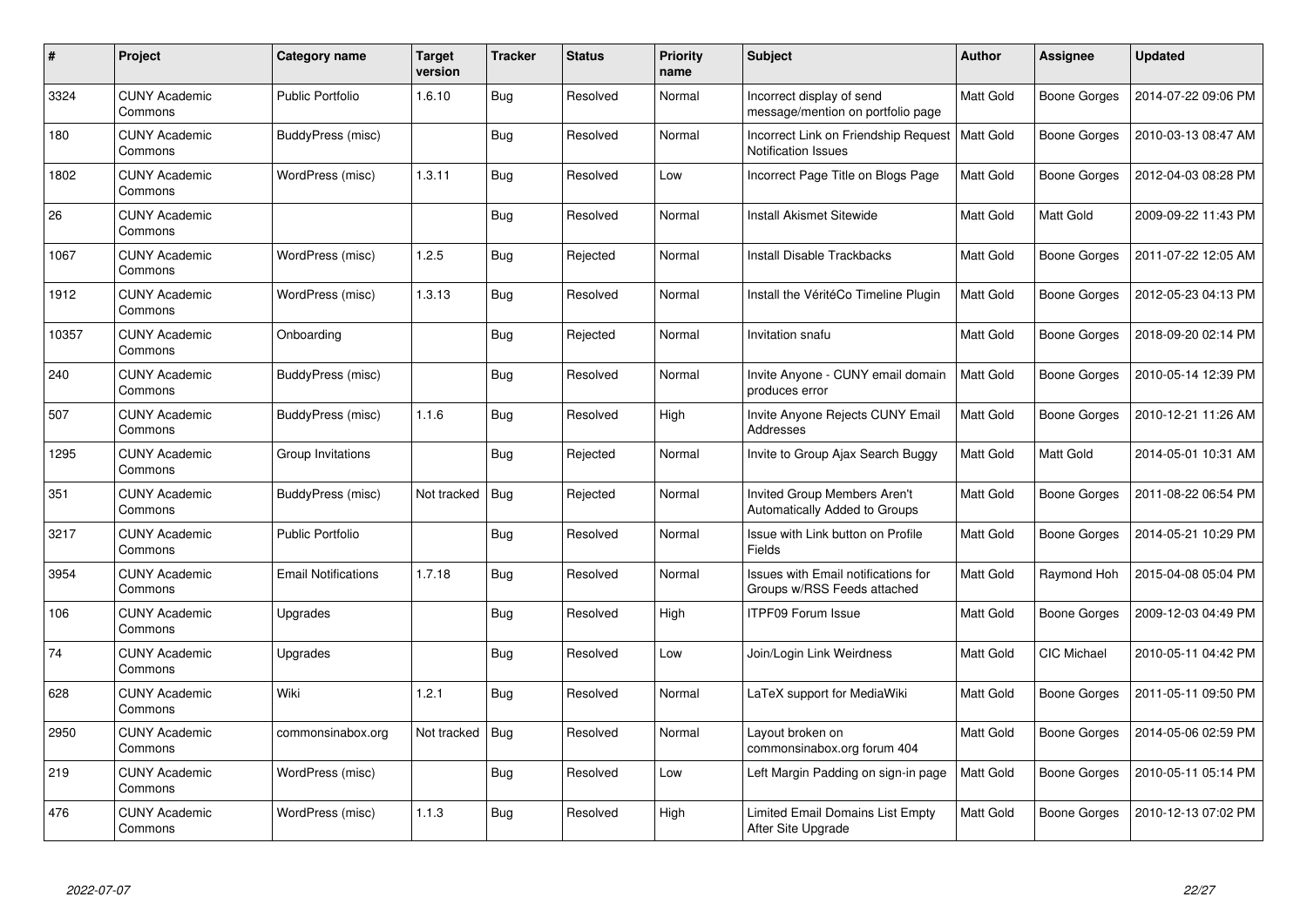| $\#$  | Project                         | Category name              | <b>Target</b><br>version | <b>Tracker</b> | <b>Status</b> | <b>Priority</b><br>name | Subject                                                                 | Author           | Assignee            | <b>Updated</b>      |
|-------|---------------------------------|----------------------------|--------------------------|----------------|---------------|-------------------------|-------------------------------------------------------------------------|------------------|---------------------|---------------------|
| 2730  | <b>CUNY Academic</b><br>Commons | BuddyPress (misc)          |                          | <b>Bug</b>     | Duplicate     | Normal                  | Limits on Publications Entry Field                                      | Matt Gold        | <b>Boone Gorges</b> | 2013-08-29 09:36 AM |
| 13459 | <b>CUNY Academic</b><br>Commons | Layout                     | 1.17.6                   | <b>Bug</b>     | Resolved      | Normal                  | Line spacing on forum post title is<br>too small                        | <b>Matt Gold</b> | Raymond Hoh         | 2020-10-27 11:00 AM |
| 2188  | <b>CUNY Academic</b><br>Commons | BuddyPress (misc)          | 1.4.9                    | <b>Bug</b>     | Resolved      | Normal                  | Line Spacing/Breaks on BP Docs                                          | <b>Matt Gold</b> | Chris Stein         | 2012-11-01 03:15 PM |
| 335   | <b>CUNY Academic</b><br>Commons | Wiki                       |                          | Bug            | Rejected      | Normal                  | Link attribute on images is stripped<br>when MW pages are edited        | Matt Gold        | <b>Boone Gorges</b> | 2016-05-31 12:17 PM |
| 130   | <b>CUNY Academic</b><br>Commons | BuddyPress (misc)          |                          | Bug            | Resolved      | Normal                  | Link to Blog on Group Pages leads<br>back to Group                      | Matt Gold        | <b>Boone Gorges</b> | 2009-12-10 01:28 PM |
| 3287  | NYCDH Community Site            |                            |                          | Bug            | Resolved      | Normal                  | Link to Private Doc bounces<br>non-logged-in users to homepage          | Matt Gold        | Raymond Hoh         | 2014-06-25 05:30 PM |
| 2250  | <b>CUNY Academic</b><br>Commons | WordPress (misc)           |                          | Bug            | Rejected      | Normal                  | Livestreaming page error                                                | Matt Gold        | <b>Boone Gorges</b> | 2012-11-15 11:35 AM |
| 107   | <b>CUNY Academic</b><br>Commons | Upgrades                   |                          | <b>Bug</b>     | Resolved      | High                    | Log In Problem                                                          | Matt Gold        | <b>Boone Gorges</b> | 2009-12-04 12:02 AM |
| 614   | <b>CUNY Academic</b><br>Commons | BuddyPress (misc)          | 1.1.10                   | Bug            | Rejected      | Low                     | Log out button on BP Admin bar<br>covers logo                           | Matt Gold        | <b>Boone Gorges</b> | 2011-03-04 05:58 PM |
| 3640  | <b>CUNY Academic</b><br>Commons |                            | Future<br>release        | <b>Bug</b>     | Rejected      | Normal                  | Logged out of commons when trying<br>to publish a post                  | Matt Gold        | Daniel Jones        | 2015-03-09 11:27 AM |
| 12893 | <b>NYCDH Community Site</b>     |                            |                          | <b>Bug</b>     | Resolved      | Normal                  | Login issue                                                             | Matt Gold        | Raymond Hoh         | 2020-06-05 10:31 AM |
| 1558  | <b>CUNY Academic</b><br>Commons | BuddyPress (misc)          | 1.3.6                    | Bug            | Resolved      | Normal                  | Login Issues                                                            | Matt Gold        | <b>Boone Gorges</b> | 2012-02-08 06:40 PM |
| 2239  | <b>CUNY Academic</b><br>Commons | <b>Email Notifications</b> | 1.7                      | <b>Bug</b>     | Resolved      | Normal                  | Login redirects when clicking on<br>private group addresses not working | Matt Gold        | Raymond Hoh         | 2014-11-01 11:41 AM |
| 540   | <b>CUNY Academic</b><br>Commons | BuddyPress (misc)          | 1.1.8                    | <b>Bug</b>     | Resolved      | Normal                  | Long BP Group Doc Names Hide<br>Edit/Delete Options                     | Matt Gold        | <b>Boone Gorges</b> | 2011-02-02 10:58 AM |
| 2944  | <b>CUNY Academic</b><br>Commons | BuddyPress (misc)          | 1.5.13                   | <b>Bug</b>     | Resolved      | Normal                  | Long load time on send invites group<br>pages                           | Matt Gold        | <b>Boone Gorges</b> | 2014-01-02 02:50 PM |
| 3802  | <b>CUNY Academic</b><br>Commons | Home Page                  | 1.7.14                   | <b>Bug</b>     | Resolved      | Normal                  | Long user name causes problems<br>with Who's Online homepage display    | Matt Gold        | Daniel Jones        | 2015-02-23 03:39 PM |
| 297   | <b>CUNY Academic</b><br>Commons | Wiki                       |                          | Bug            | Resolved      | Normal                  | Lost write privileges to wiki images<br>directory                       | Matt Gold        |                     | 2010-08-25 05:47 PM |
| 3555  | <b>CUNY Academic</b><br>Commons | Publicity                  | Not tracked              | <b>Bug</b>     | Resolved      | High                    | Mailchimp email display issue                                           | Matt Gold        | Matt Gold           | 2017-11-15 05:47 PM |
| 5022  | <b>CUNY Academic</b><br>Commons | Wiki                       | 1.9.1                    | <b>Bug</b>     | Resolved      | High                    | Main nav bar different on wiki page                                     | Matt Gold        | <b>Boone Gorges</b> | 2015-12-11 09:31 PM |
| 3058  | <b>CUNY Academic</b><br>Commons | BuddyPress (misc)          | 1.5.18.1                 | <b>Bug</b>     | Resolved      | Urgent                  | Main navigation bar not working                                         | Matt Gold        | <b>Boone Gorges</b> | 2014-02-21 09:28 AM |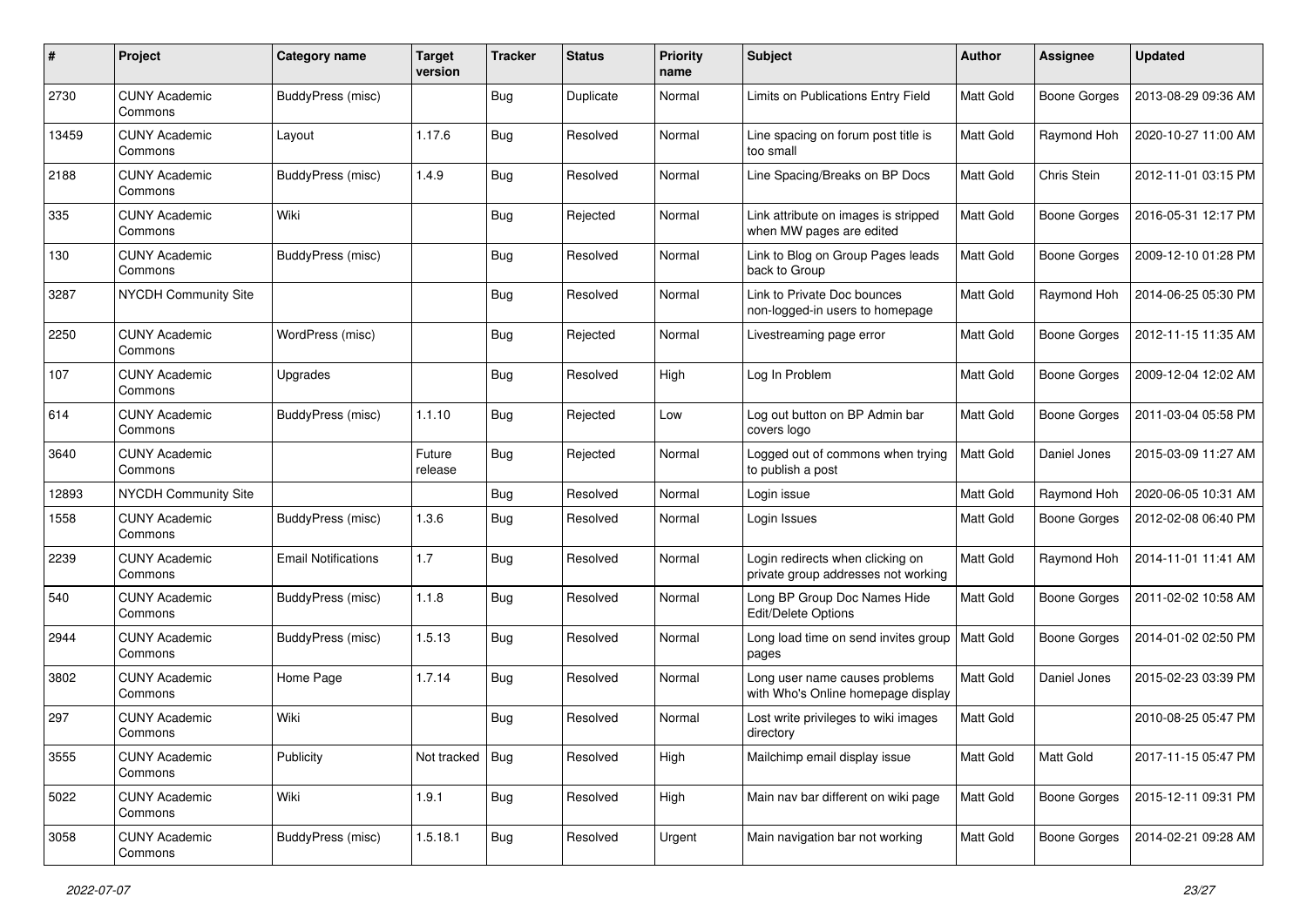| $\#$  | Project                         | Category name      | Target<br>version | <b>Tracker</b> | <b>Status</b> | <b>Priority</b><br>name | <b>Subject</b>                                                               | <b>Author</b> | Assignee            | <b>Updated</b>      |
|-------|---------------------------------|--------------------|-------------------|----------------|---------------|-------------------------|------------------------------------------------------------------------------|---------------|---------------------|---------------------|
| 3449  | <b>CUNY Academic</b><br>Commons | Groups (misc)      | 1.7               | <b>Bug</b>     | Resolved      | Normal                  | Make Default Option for "Create<br>Forum" in Group Creation Process<br>"Yes" | Matt Gold     | <b>Boone Gorges</b> | 2014-09-22 08:39 PM |
| 2618  | <b>NYCDH Community Site</b>     |                    |                   | <b>Bug</b>     | Assigned      | Low                     | Mark blogs as spam when created<br>by users marked as spam                   | Matt Gold     | Boone Gorges        | 2013-06-09 11:38 PM |
| 6995  | <b>CUNY Academic</b><br>Commons | Home Page          | Not tracked       | <b>Bug</b>     | Assigned      | Normal                  | member filter on homepage not<br>working                                     | Matt Gold     | Raymond Hoh         | 2016-12-11 09:46 PM |
| 12353 | <b>CUNY Academic</b><br>Commons | BuddyPress (misc)  | Not tracked       | <b>Bug</b>     | Abandoned     | Normal                  | Member filtering not working                                                 | Matt Gold     | Boone Gorges        | 2020-03-10 11:14 AM |
| 3717  | <b>CUNY Academic</b><br>Commons | Groups (misc)      | 1.7.7             | Bug            | Resolved      | Normal                  | Member invitations to Group<br>Members error alert                           | Matt Gold     | Boone Gorges        | 2014-12-22 02:25 PM |
| 363   | <b>CUNY Academic</b><br>Commons | BuddyPress (misc)  | Not tracked       | <b>Bug</b>     | Resolved      | Normal                  | Member listed twice in group                                                 | Matt Gold     | Boone Gorges        | 2010-10-06 10:35 AM |
| 6674  | <b>CUNY Academic</b><br>Commons | Reply By Email     | 1.10.3            | Bug            | Resolved      | Normal                  | Member RBE responses to<br>document uploads                                  | Matt Gold     | Raymond Hoh         | 2016-11-29 09:44 PM |
| 6695  | <b>CUNY Academic</b><br>Commons | Group Announcments | 1.10.3            | <b>Bug</b>     | Duplicate     | Normal                  | Member reply to announcement<br>goes to Commons address                      | Matt Gold     | Raymond Hoh         | 2016-11-22 01:46 AM |
| 731   | <b>CUNY Academic</b><br>Commons | BuddyPress (misc)  | 1.2.1             | Bug            | Resolved      | Normal                  | Member reports a problem posting to<br>a private group                       | Matt Gold     | Boone Gorges        | 2011-05-03 07:10 PM |
| 613   | <b>CUNY Academic</b><br>Commons | BuddyPress (misc)  | 1.1.10            | <b>Bug</b>     | Resolved      | Normal                  | Member reports group blog / group<br>member syncing                          | Matt Gold     | Boone Gorges        | 2011-03-03 09:26 AM |
| 1568  | <b>CUNY Academic</b><br>Commons | BuddyPress (misc)  | Not tracked       | Bug            | Resolved      | Normal                  | Member reports problem with email<br>notifications                           | Matt Gold     |                     | 2012-02-28 10:51 AM |
| 352   | <b>CUNY Academic</b><br>Commons | BuddyPress (misc)  | 1.1               | <b>Bug</b>     | Resolved      | Normal                  | Member reports problems with<br>avatar cropping                              | Matt Gold     | Boone Gorges        | 2010-11-16 05:07 PM |
| 531   | <b>CUNY Academic</b><br>Commons | BuddyPress (misc)  | 1.1.7             | <b>Bug</b>     | Resolved      | Low                     | Member reports problems with<br>avatar cropping                              | Matt Gold     | Boone Gorges        | 2011-01-04 05:10 PM |
| 568   | <b>CUNY Academic</b><br>Commons | BuddyPress (misc)  | 1.1.10            | Bug            | Resolved      | High                    | Member reports trouble uploading<br>documents to groups                      | Matt Gold     | Boone Gorges        | 2011-02-10 02:33 PM |
| 612   | <b>CUNY Academic</b><br>Commons | BuddyPress (misc)  | 1.1.10            | Bug            | Resolved      | Normal                  | Member reports trouble uploading<br>documents to groups                      | Matt Gold     | Boone Gorges        | 2011-03-07 10:12 PM |
| 159   | <b>CUNY Academic</b><br>Commons | BuddyPress (misc)  |                   | <b>Bug</b>     | Resolved      | Normal                  | Member reports trouble with<br><b>Notification Settings</b>                  | Matt Gold     | Boone Gorges        | 2010-05-11 04:50 PM |
| 11280 | NYCDH Community Site            |                    |                   | <b>Bug</b>     | Resolved      | Normal                  | Member search not working                                                    | Matt Gold     | Raymond Hoh         | 2019-04-01 06:23 PM |
| 605   | <b>CUNY Academic</b><br>Commons | BuddyPress (misc)  | 1.1.10            | <b>Bug</b>     | Rejected      | Normal                  | Member search on Group Invite<br>Page Not Working                            | Matt Gold     | Boone Gorges        | 2011-02-24 11:41 PM |
| 1352  | <b>CUNY Academic</b><br>Commons | WordPress (misc)   | Not tracked       | <b>Bug</b>     | Resolved      | Normal                  | Members listed as Authors on Main<br>Blog                                    | Matt Gold     | Boone Gorges        | 2011-11-16 09:15 AM |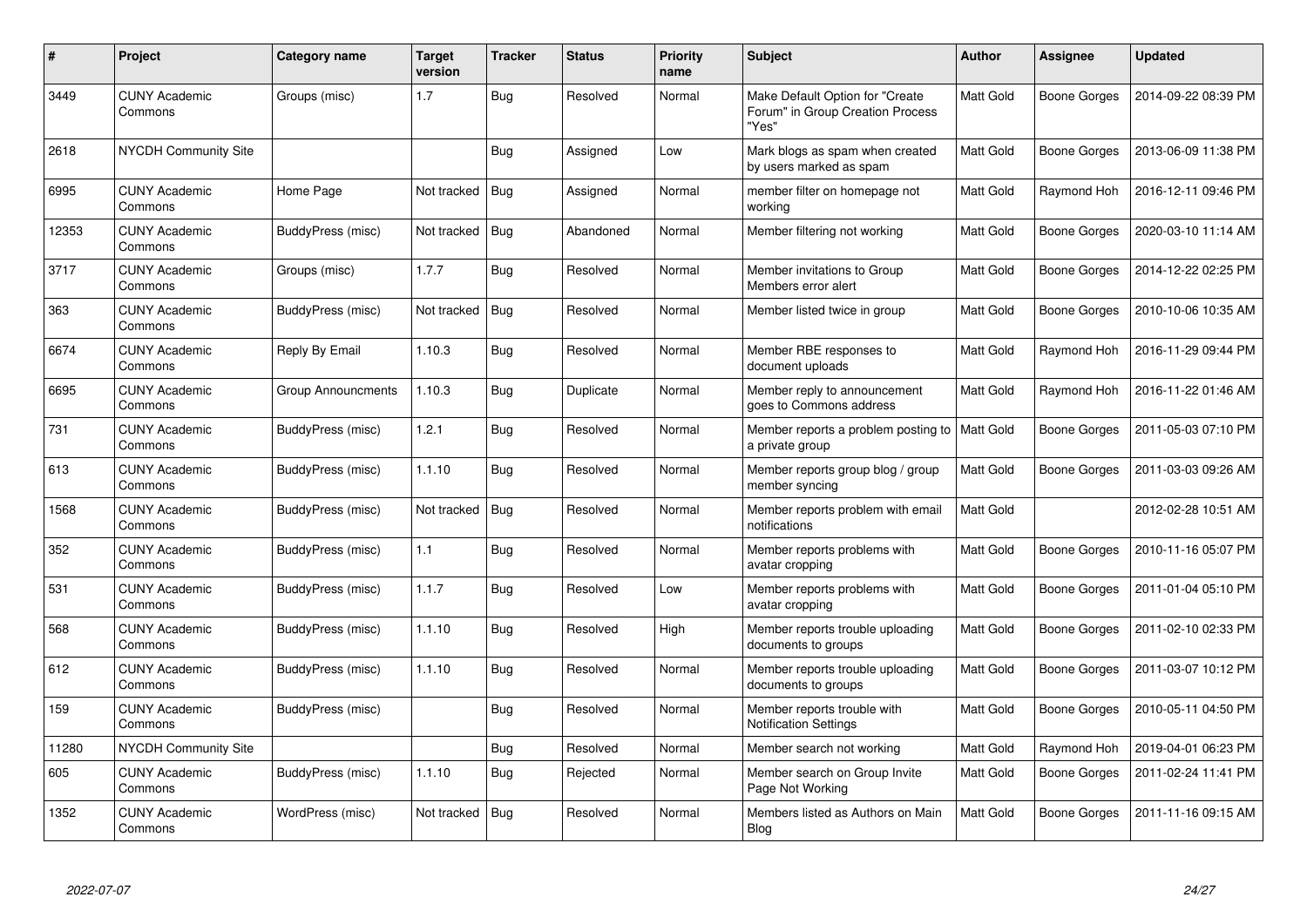| $\#$  | <b>Project</b>                  | Category name              | <b>Target</b><br>version | <b>Tracker</b> | <b>Status</b> | <b>Priority</b><br>name | <b>Subject</b>                                                      | <b>Author</b>    | Assignee            | <b>Updated</b>      |
|-------|---------------------------------|----------------------------|--------------------------|----------------|---------------|-------------------------|---------------------------------------------------------------------|------------------|---------------------|---------------------|
| 1754  | <b>CUNY Academic</b><br>Commons | WordPress (misc)           | 1.3.10                   | <b>Bug</b>     | Resolved      | High                    | Members receiving dev site<br>comment spam                          | <b>Matt Gold</b> | Boone Gorges        | 2012-03-20 01:05 PM |
| 279   | <b>CUNY Academic</b><br>Commons | BuddyPress (misc)          | 1.1                      | Bug            | Rejected      | Normal                  | Members Report Problems with<br>Notifications                       | <b>Matt Gold</b> | <b>Boone Gorges</b> | 2010-11-16 04:37 PM |
| 209   | <b>CUNY Academic</b><br>Commons | BuddyPress (misc)          |                          | Bug            | Resolved      | High                    | Members Report that Forum<br>Attachments not working                | <b>Matt Gold</b> | <b>Boone Gorges</b> | 2010-05-14 12:13 PM |
| 16    | <b>CUNY Academic</b><br>Commons | Redmine                    |                          | <b>Bug</b>     | Resolved      | Normal                  | Members unable to comment on<br><b>Tickets</b>                      | Matt Gold        | Matt Gold           | 2009-09-12 04:29 PM |
| 574   | <b>CUNY Academic</b><br>Commons | BuddyPress (misc)          | 1.1.10                   | Bug            | Resolved      | High                    | Members unable to read documents<br>posted to groups                | Matt Gold        | Boone Gorges        | 2011-02-10 03:01 PM |
| 451   | <b>CUNY Academic</b><br>Commons | BuddyPress (misc)          | Not tracked              | Bug            | Resolved      | High                    | Members Unable to Upload<br>Documents to Groups                     | Matt Gold        | Boone Gorges        | 2010-12-09 12:32 PM |
| 3420  | <b>CUNY Academic</b><br>Commons | <b>Email Notifications</b> | 1.6.14                   | Bug            | Resolved      | Normal                  | Membership approval link in email<br>notifications                  | Matt Gold        | <b>Boone Gorges</b> | 2014-09-01 09:31 PM |
| 3190  | <b>CUNY Academic</b><br>Commons | BuddyPress (misc)          | 1.6.3                    | Bug            | Resolved      | Normal                  | Mention link on Member Profile<br>Leads to SiteWide activity stream | Matt Gold        | Boone Gorges        | 2014-05-12 02:53 PM |
| 13274 | <b>CUNY Academic</b><br>Commons | <b>Email Notifications</b> | 1.17.8                   | Bug            | Resolved      | Normal                  | Messy links in CAC email<br>notifications                           | Matt Gold        | Raymond Hoh         | 2020-11-17 12:31 PM |
| 2230  | <b>CUNY Academic</b><br>Commons | WordPress (misc)           | 1.4.10                   | Bug            | Resolved      | High                    | MESTC page scrambled                                                | <b>Matt Gold</b> | Dominic Giglio      | 2012-11-20 02:39 PM |
| 533   | <b>CUNY Academic</b><br>Commons | BuddyPress (misc)          | 1.1.8                    | Bug            | Resolved      | Normal                  | Minor CSS issue on group page                                       | Matt Gold        | Boone Gorges        | 2011-02-02 09:44 AM |
| 3343  | <b>CUNY Academic</b><br>Commons | BuddyPress (misc)          | 1.6.11                   | Bug            | Resolved      | Low                     | Minor Email display error                                           | Matt Gold        | Boone Gorges        | 2014-08-01 10:01 AM |
| 14450 | <b>CUNY Academic</b><br>Commons | Courses                    | Not tracked              | Bug            | Rejected      | Low                     | Misclassified site                                                  | Matt Gold        | Boone Gorges        | 2021-09-15 10:53 PM |
| 163   | <b>CUNY Academic</b><br>Commons | WordPress (misc)           |                          | Bug            | Resolved      | High                    | Missing plugins                                                     | Matt Gold        | <b>Boone Gorges</b> | 2010-05-11 08:38 PM |
| 2791  | <b>CUNY Academic</b><br>Commons | BuddyPress (misc)          | 1.5.19                   | Bug            | Rejected      | Normal                  | Modify yellow profile bar alert                                     | Matt Gold        | Chris Stein         | 2014-02-21 03:52 PM |
| 111   | <b>CUNY Academic</b><br>Commons | Upgrades                   |                          | <b>Bug</b>     | Resolved      | High                    | More Privacy Options and BP Feed                                    | Matt Gold        | Boone Gorges        | 2010-02-25 12:24 PM |
| 2786  | <b>CUNY Academic</b><br>Commons | BuddyPress (misc)          | 1.5.3                    | Bug            | Resolved      | Normal                  | Move position of close window<br>checkbox on overlay                | Matt Gold        | Boone Gorges        | 2013-09-19 12:07 PM |
| 124   | <b>CUNY Academic</b><br>Commons | Upgrades                   |                          | <b>Bug</b>     | Resolved      | Low                     | Mulitple Wiki Edits Showing Up in<br>News Feed                      | Matt Gold        | Boone Gorges        | 2009-12-13 06:25 PM |
| 3427  | <b>CUNY Academic</b><br>Commons | <b>Email Notifications</b> |                          | Bug            | Rejected      | Normal                  | Multiple email notifications received                               | Matt Gold        | Boone Gorges        | 2014-08-30 05:02 PM |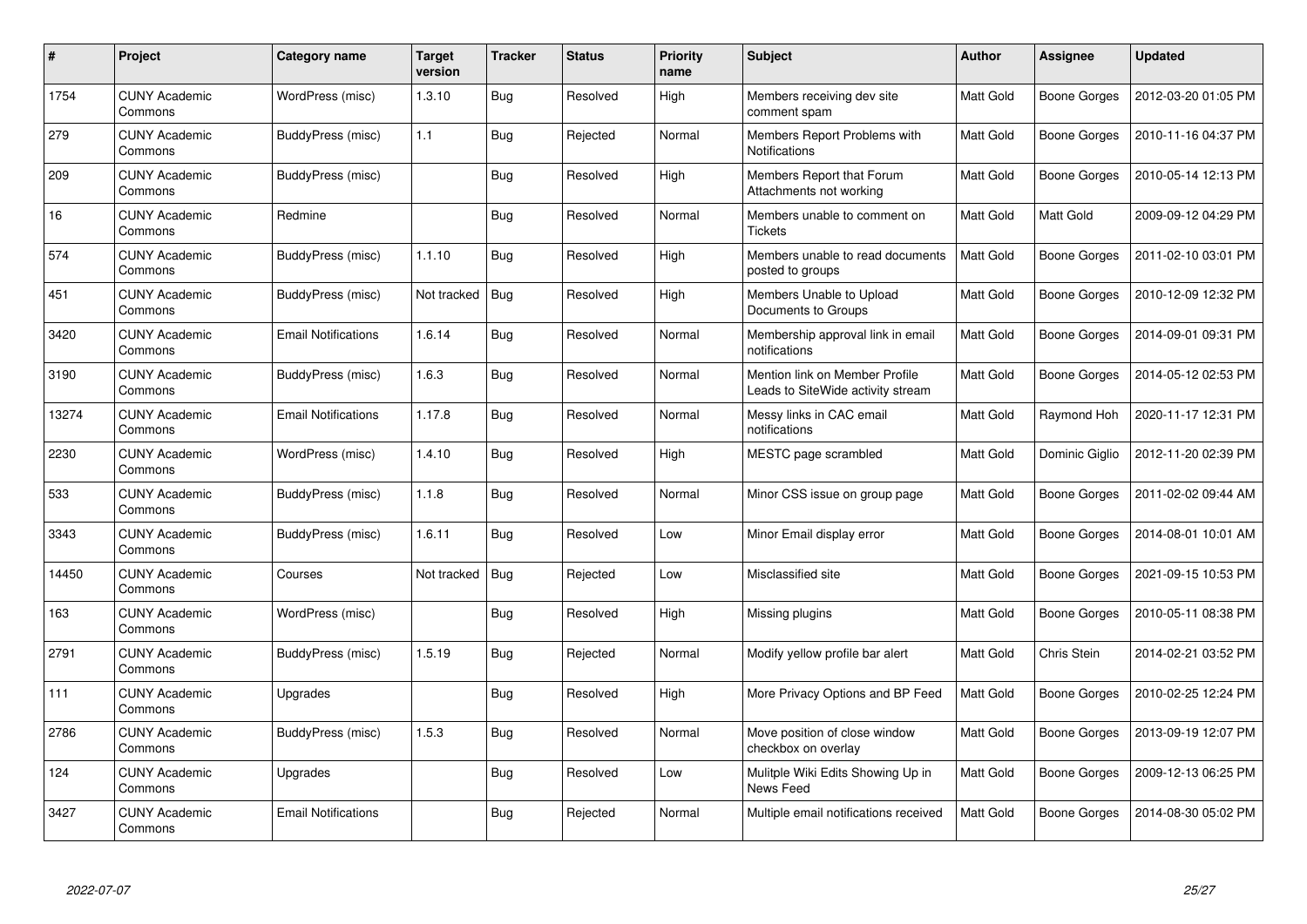| $\#$  | Project                         | Category name              | <b>Target</b><br>version | <b>Tracker</b> | <b>Status</b>       | <b>Priority</b><br>name | <b>Subject</b>                                                                                     | <b>Author</b>    | Assignee            | <b>Updated</b>      |
|-------|---------------------------------|----------------------------|--------------------------|----------------|---------------------|-------------------------|----------------------------------------------------------------------------------------------------|------------------|---------------------|---------------------|
| 13429 | <b>CUNY Academic</b><br>Commons | <b>Email Notifications</b> | Not tracked              | Bug            | Resolved            | Normal                  | Multiple forum notifications                                                                       | <b>Matt Gold</b> | Raymond Hoh         | 2020-10-13 05:24 PM |
| 320   | <b>CUNY Academic</b><br>Commons | BuddyPress (misc)          | Not tracked              | Bug            | Resolved            | Normal                  | Multiple listings of account in BP<br>group                                                        | <b>Matt Gold</b> | <b>Boone Gorges</b> | 2010-09-01 07:37 AM |
| 323   | <b>CUNY Academic</b><br>Commons | BuddyPress (misc)          | 1.0.3                    | Bug            | Resolved            | Normal                  | Multiple listings of member account<br>in BP group                                                 | Matt Gold        | <b>Boone Gorges</b> | 2010-09-08 02:40 PM |
| 15239 | <b>CUNY Academic</b><br>Commons | Group Forums               | 1.19.3                   | <b>Bug</b>     | Resolved            | High                    | multiple notifications of forum post                                                               | Matt Gold        | Raymond Hoh         | 2022-02-01 10:10 PM |
| 1453  | <b>CUNY Academic</b><br>Commons | BuddyPress (misc)          |                          | Bug            | Rejected            | High                    | Multiple problems with featured<br>image widget for blog posts                                     | <b>Matt Gold</b> | Dominic Giglio      | 2012-07-02 04:22 PM |
| 8992  | <b>NYCDH Community Site</b>     |                            |                          | Bug            | Assigned            | Normal                  | Multiple RBE error reports                                                                         | Matt Gold        | Raymond Hoh         | 2017-12-11 05:43 PM |
| 9191  | <b>CUNY Academic</b><br>Commons | <b>Reply By Email</b>      | Future<br>release        | Bug            | Rejected            | Normal                  | multiple RBE messages                                                                              | Matt Gold        | Raymond Hoh         | 2018-04-13 05:08 PM |
| 5961  | <b>CUNY Academic</b><br>Commons | <b>WordPress Plugins</b>   | 1.9.26                   | Bug            | Resolved            | Normal                  | Multisite Clone duplicator plugin                                                                  | Matt Gold        | Boone Gorges        | 2017-07-18 02:56 PM |
| 13739 | <b>CUNY Academic</b><br>Commons | <b>Directories</b>         | 2.0.0                    | Bug            | Resolved            | Normal                  | My Sites and My Groups take user to   Matt Gold<br>the profile page                                |                  | <b>Boone Gorges</b> | 2022-05-26 11:36 AM |
| 127   | <b>CUNY Academic</b><br>Commons | Upgrades                   |                          | <b>Bug</b>     | Resolved            | Normal                  | My-Groups Page Link on BP Admin<br><b>Bar Deadends</b>                                             | Matt Gold        | CIC Michael         | 2010-05-11 04:41 PM |
| 10410 | <b>CUNY Academic</b><br>Commons | Group Invitations          | 1.13.11                  | Bug            | Resolved            | Normal                  | Navigating to another user's 'invites'<br>page leads to portfolio page without<br>redirect message | Matt Gold        | Raymond Hoh         | 2018-10-09 10:43 AM |
| 3419  | <b>CUNY Academic</b><br>Commons | Group Invitations          | 1.6.14                   | Bug            | Testing<br>Required | Normal                  | Neatening the display of messages<br>on group requests                                             | Matt Gold        | <b>Boone Gorges</b> | 2014-09-01 09:29 PM |
| 5440  | <b>CUNY Academic</b><br>Commons |                            |                          | Bug            | Rejected            | Normal                  | New account notification email<br>question                                                         | Matt Gold        | Raymond Hoh         | 2016-04-21 12:12 AM |
| 378   | <b>CUNY Academic</b><br>Commons | WordPress (misc)           | 1.2                      | Bug            | Duplicate           | Normal                  | New blog post notification by email<br>for private blogs                                           | Matt Gold        | Boone Gorges        | 2011-02-18 01:46 PM |
| 22    | <b>CUNY Academic</b><br>Commons | Group Forums               |                          | <b>Bug</b>     | Resolved            | Low                     | New BP Groups Created under the<br><b>Help Category in BBPress</b>                                 | Matt Gold        | Boone Gorges        | 2009-09-19 01:09 PM |
| 3785  | <b>CUNY Academic</b><br>Commons | Registration               | Not tracked              | Bug            | Resolved            | Normal                  | New CUNY email addresses                                                                           | Matt Gold        | Marilyn Weber       | 2017-11-15 05:47 PM |
| 249   | <b>CUNY Academic</b><br>Commons | BuddyPress (misc)          |                          | Bug            | Resolved            | Normal                  | New group contains activity stream<br>post from older group                                        | Matt Gold        | Boone Gorges        | 2010-05-20 03:00 PM |
| 33    | <b>CUNY Academic</b><br>Commons | Group Forums               |                          | Bug            | Resolved            | Low                     | New Groups Added to Help<br>Category                                                               | Matt Gold        | <b>Boone Gorges</b> | 2009-10-19 04:06 PM |
| 3917  | <b>CUNY Academic</b><br>Commons | Home Page                  | 1.7.16                   | <b>Bug</b>     | Resolved            | Normal                  | New homepage display errors                                                                        | Matt Gold        | Raymond Hoh         | 2015-03-18 11:15 AM |